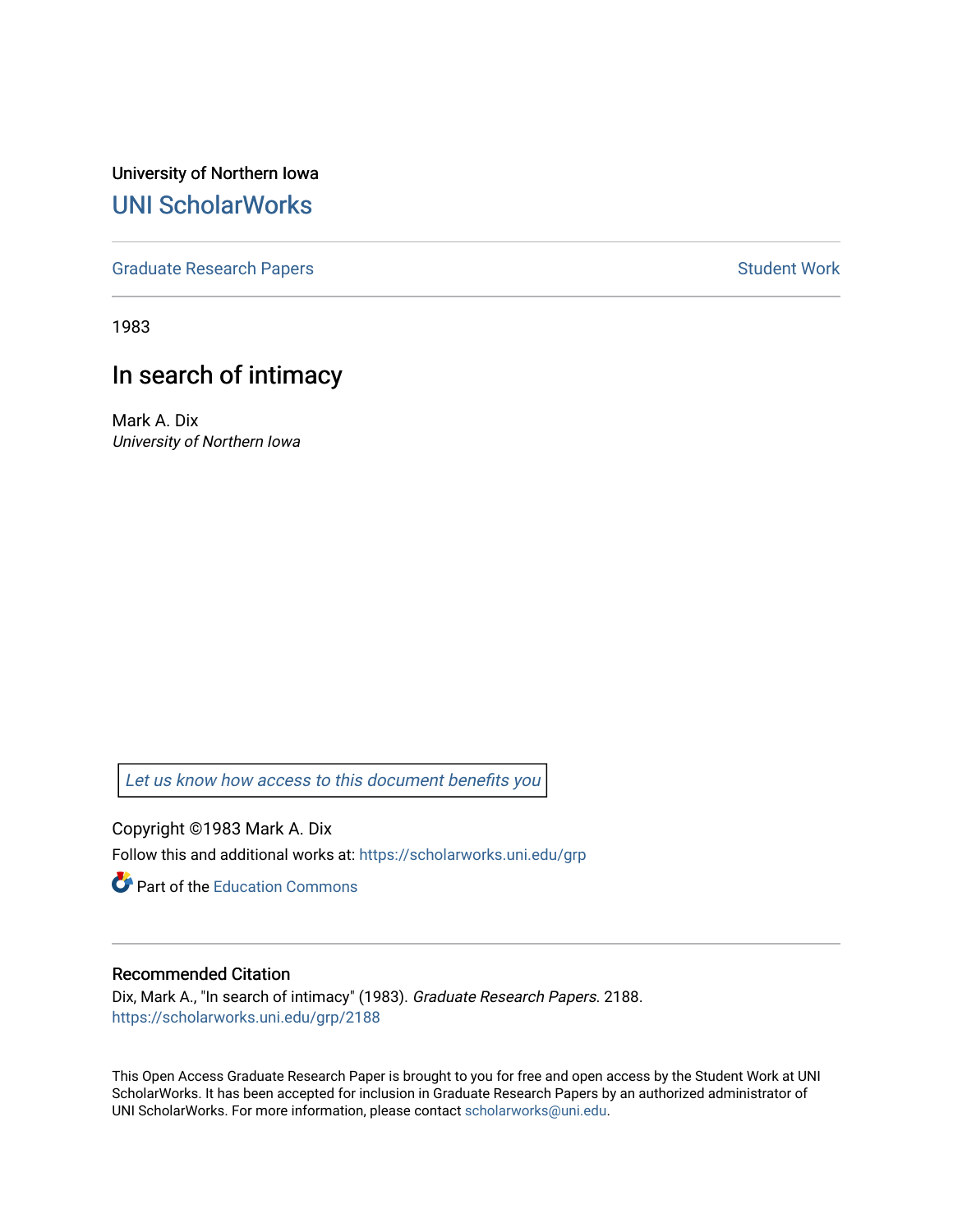# In search of intimacy

## Abstract

The traditional means to attain intimacy through dictated marriage were historically fulfilled by society and parents who betrothed their children. Societal and parental dictated norms usurped the individual's freedom and required living up to externally mandated expectations of behavior. Today's system of intimacy departs dramatically from the traditional model. Today's model is formed by the individual who freely meets his/her own needs regardless of age or historically based, societal or cultural standards of expected conduct. Today's mode of living gives an individual the freedom to pursue, court and marry based solely upon his/her own needs, expectations and love.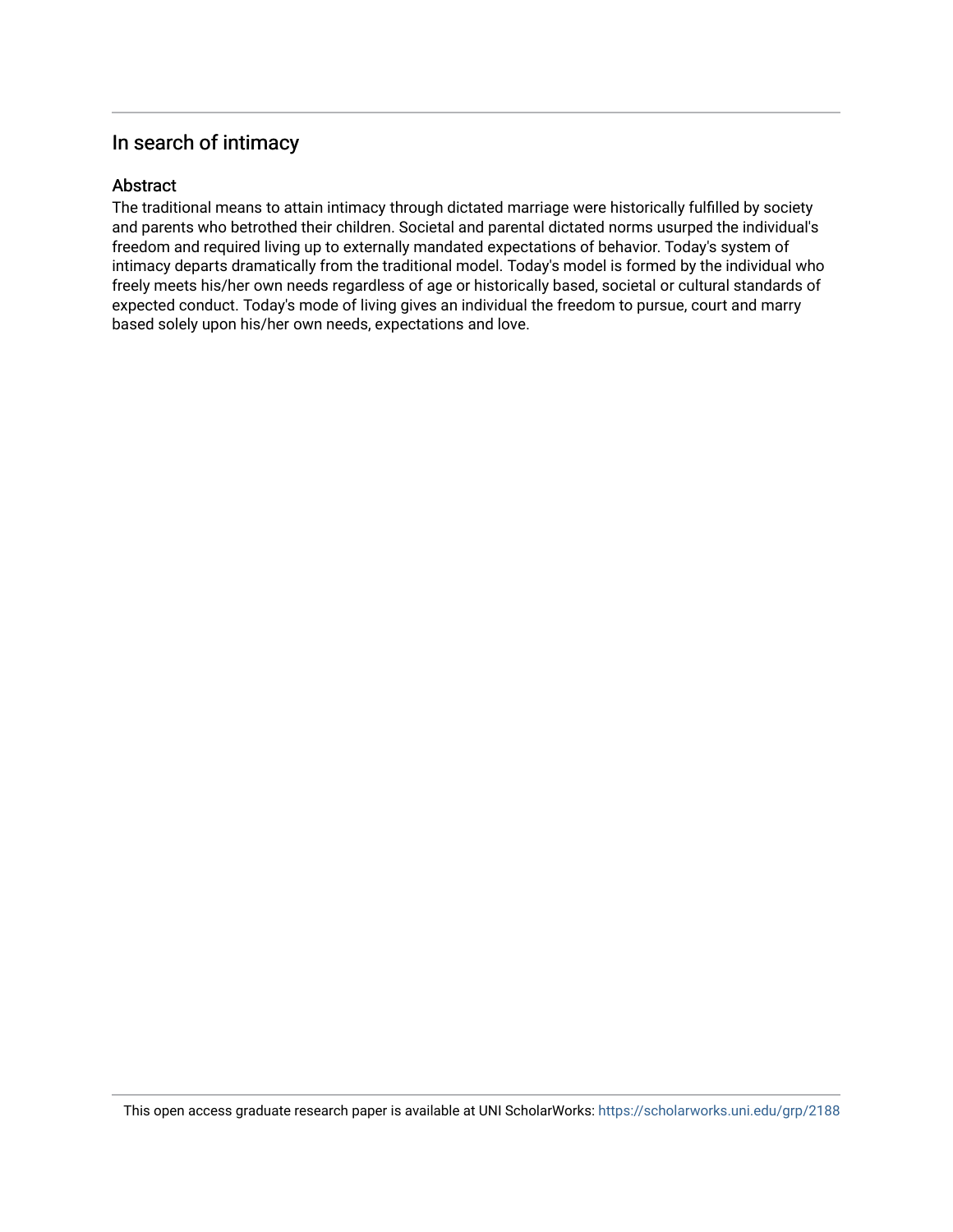# IN SEARCH OF INTIMACY

A Research Paper Presented to the Department of Educational Administration and Counseling University of, Northern Iowa

In Partial Fulfillment of the Requirements for the Degree Master of Arts

by

Mark A. Dix June 1983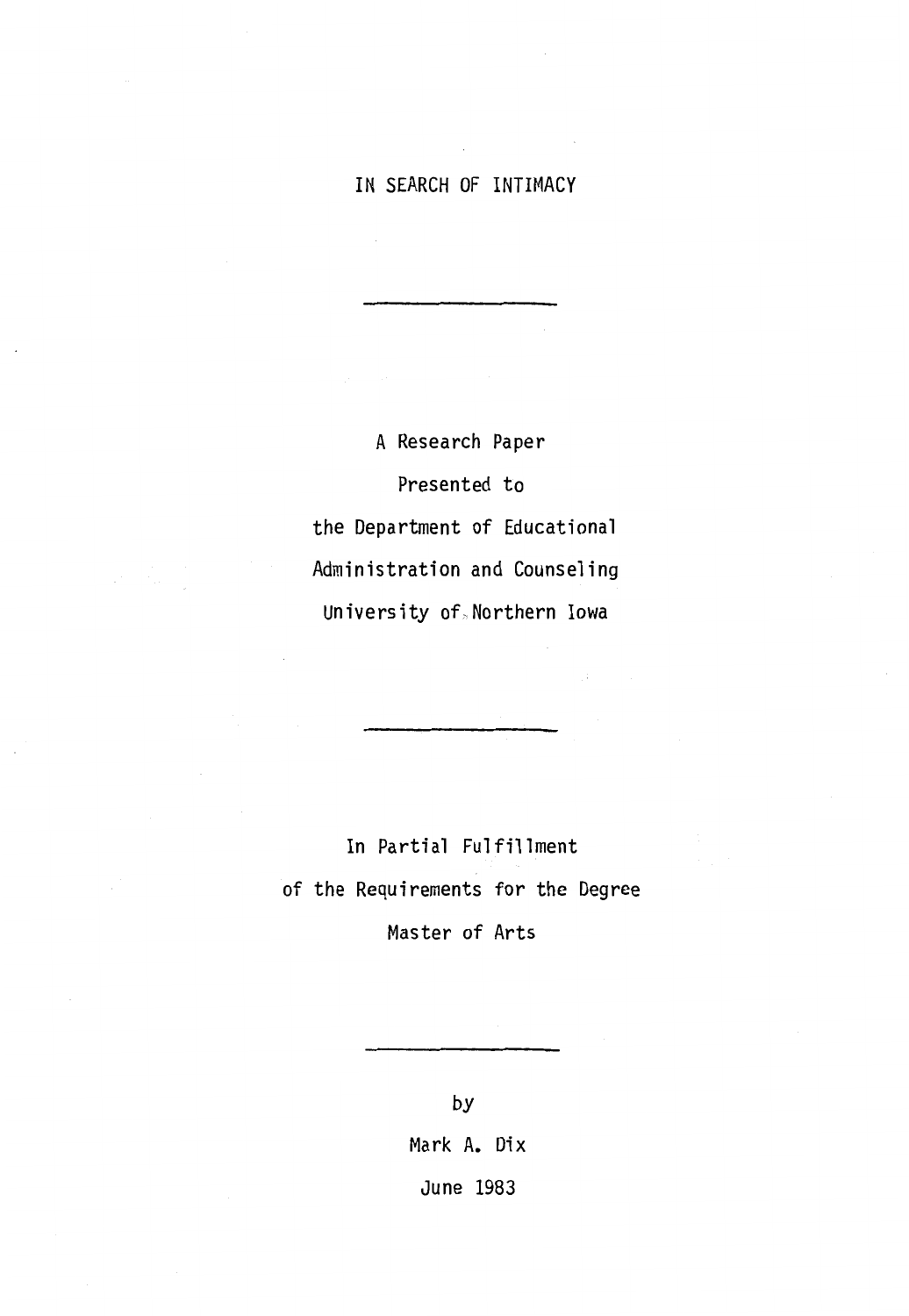This Research Paper by: Mark A. Dix Entitled: IN SEARCH OF INTIMACY

has been approved as meeting the research paper requirement for the Degree of Master of Arts.

<u>1983</u>  $\overline{\text{oved}}$ 

Robert L. Frank

Director of Research Paper

Jack F. Kimball

Second Reader of Research Paper

Robert T. Lembke

Graduate Faculty Adviser

Robert Krajewski

Head, Department of Educational Administration and Counseling

te Receiv

 $14/83$ 

Date Received

**fuly 5, 1983**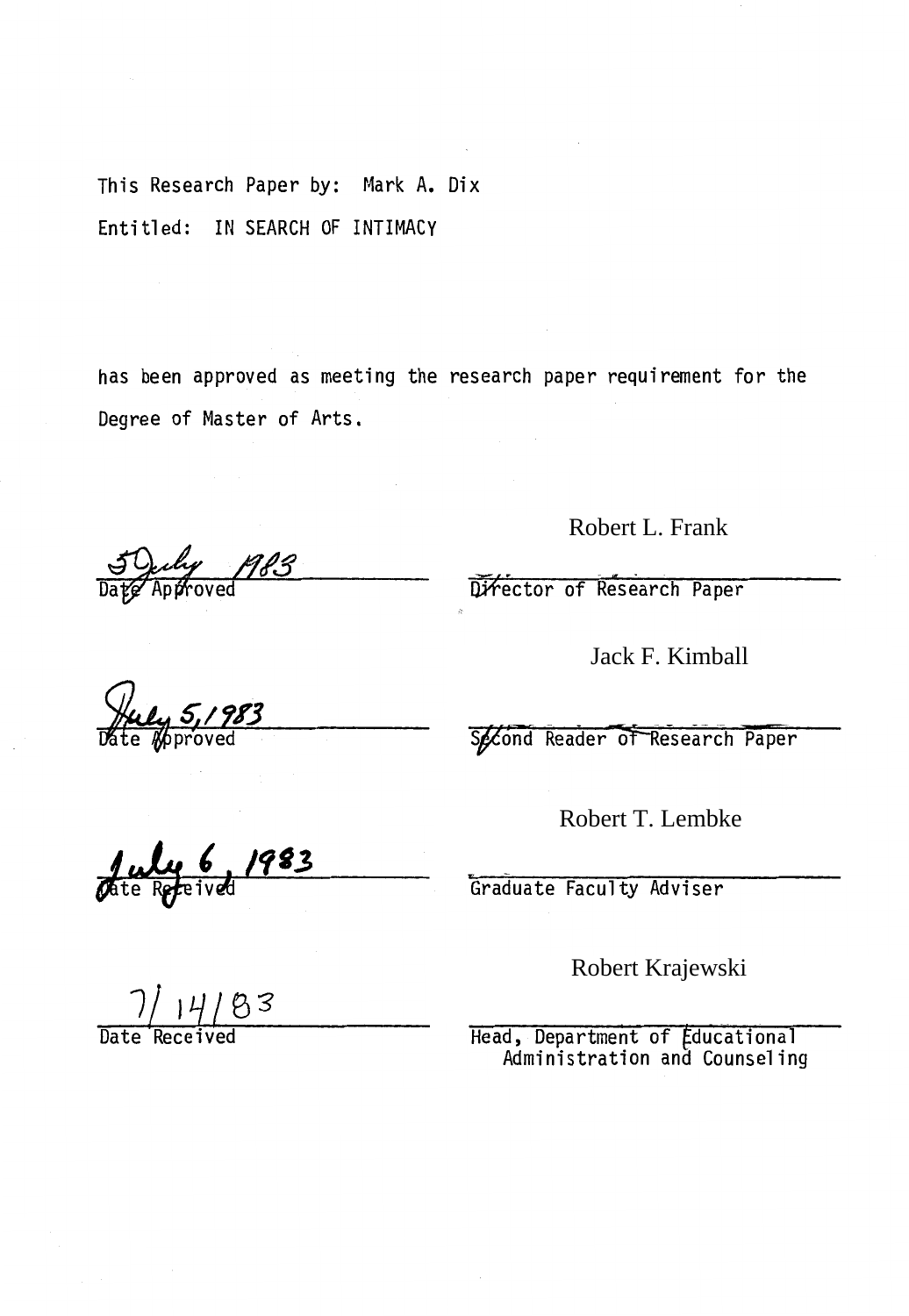# Table of Contents

|         | Page                                                                                                                                                            |
|---------|-----------------------------------------------------------------------------------------------------------------------------------------------------------------|
|         | List of Tables $\ldots$ .<br>iν                                                                                                                                 |
| Chapter |                                                                                                                                                                 |
| 1.      | Introduction<br>$\mathbf{1}$<br>.                                                                                                                               |
|         | Statement of the Problem<br>3                                                                                                                                   |
|         | 3<br>Research Questions and Hypotheses                                                                                                                          |
|         | Importance of the Study $\ldots$<br>4<br>$\bullet$                                                                                                              |
|         | 5<br>Assumptions<br>.<br>$\bullet$                                                                                                                              |
|         | 5<br>Definitions of Terms<br>.<br>$\bullet$                                                                                                                     |
| 2.      | Review of Literature.<br>8<br>.                                                                                                                                 |
|         | General Discussion of Expectations<br>8                                                                                                                         |
|         | Expectations About Others and About Oneself<br>10                                                                                                               |
|         | 15<br>Expectations in Marriage $\dots \dots \dots$                                                                                                              |
| 3.      | 21<br>Design of the Study<br>$\bullet$                                                                                                                          |
|         | 21<br>Subjects<br>$\bullet$<br>$\bullet$<br>$\bullet$<br>$\bullet$<br>.<br>$\bullet$                                                                            |
|         | 22<br><b>Instrument</b><br>$\ddot{\phantom{a}}$<br>$\bullet$<br>$\ddot{\phantom{0}}$<br>$\bullet$<br>$\cdots$<br>$\bullet$<br>$\bullet$<br>$\cdot$<br>$\bullet$ |
|         | 23<br>Validity and Reliability<br>$\bullet$<br>$\bullet$                                                                                                        |
|         | 23<br>Methodology<br>$\bullet$<br>$\bullet$<br>$\bullet$                                                                                                        |
| 4.      | 25<br>Presentation of Data                                                                                                                                      |
|         | 25<br>The Range of Scores                                                                                                                                       |
| 5.      | 32                                                                                                                                                              |
|         | 32<br>Brief Description of the Problem                                                                                                                          |
|         | 32                                                                                                                                                              |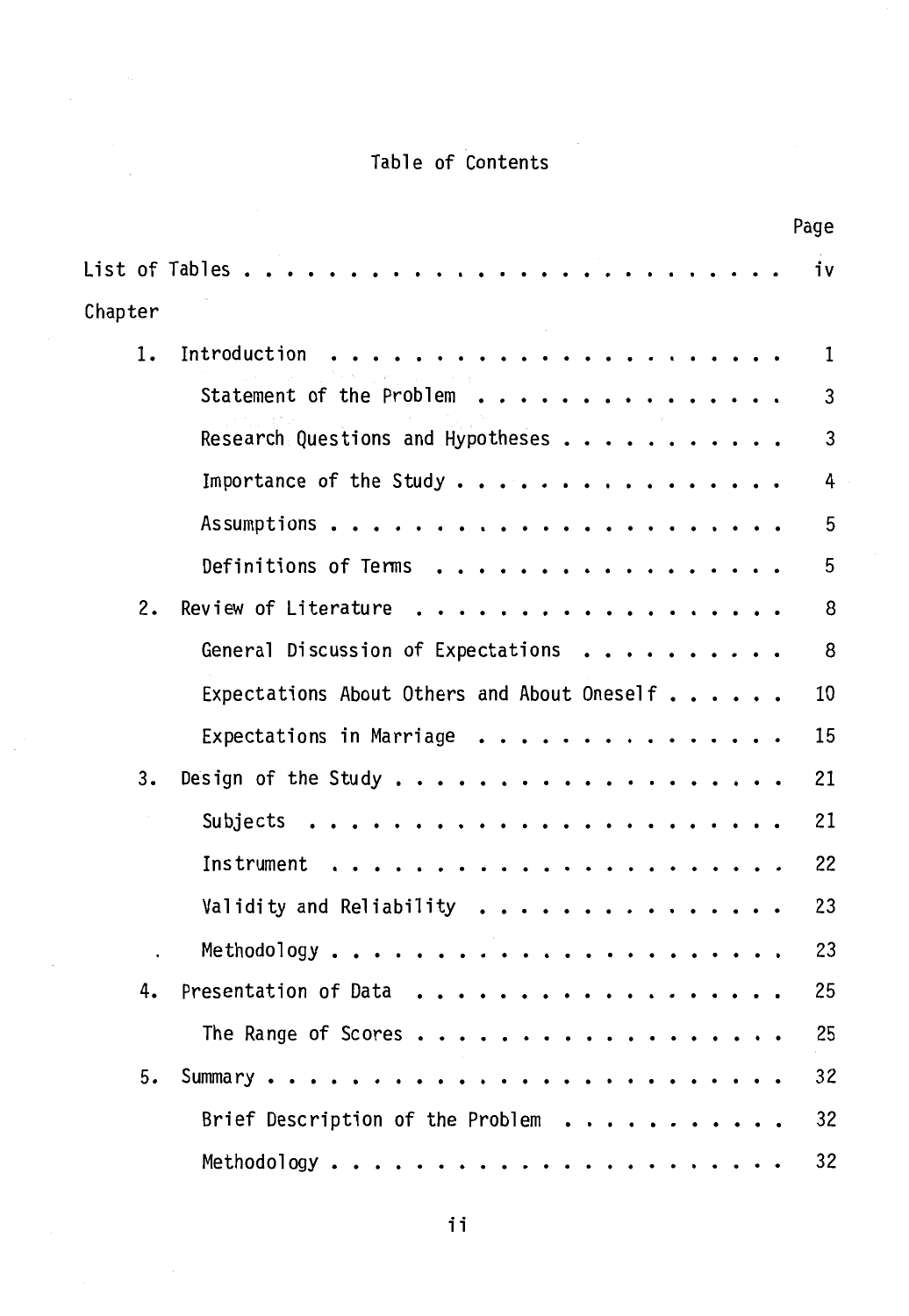| Appendixes |                                                                                                     |  |
|------------|-----------------------------------------------------------------------------------------------------|--|
|            | A. PAIR Item Booklet and Answer Sheet 37                                                            |  |
| B.         | Announcement From Church Bulletin Announcing PAIR<br>Assessment and Solicitation of Participants 43 |  |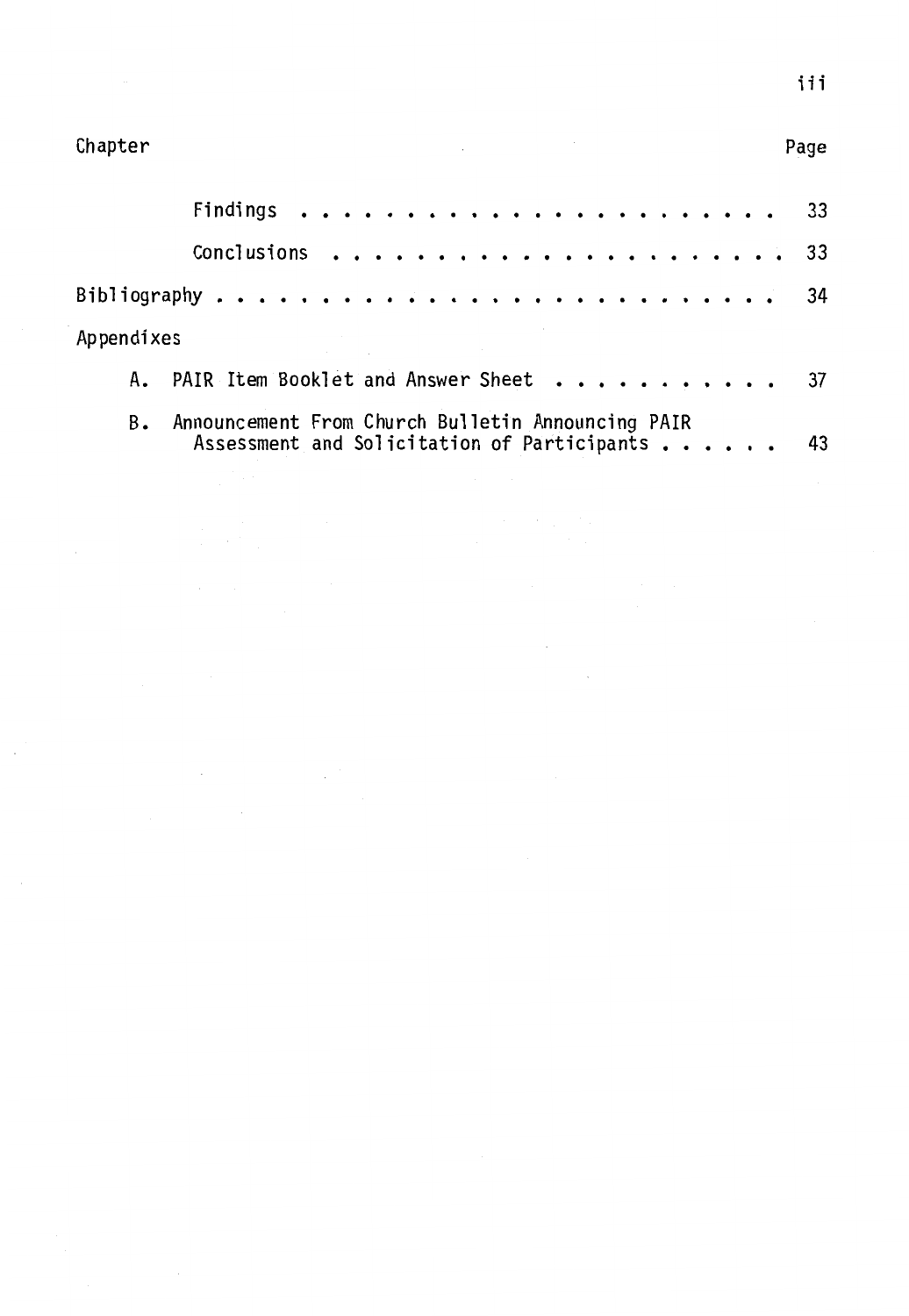# List of Tables

| Table                                                                                                                                                                                                | Page |
|------------------------------------------------------------------------------------------------------------------------------------------------------------------------------------------------------|------|
| Characteristics of the Sample by Years of<br>1.<br>Marriage and Age of Husband and Wife                                                                                                              | 22   |
| Standard Score Means, Standard Deviations,<br>2.<br>Minimum and Maximum Scores for All Scales<br>of Intimacy of Married Couples by Sex                                                               | 26   |
| 3. Married Couples Expected and Realized Standard<br>Score Means and Standard Deviations Totals For<br>Five Scales of Intimacy, Emotional, Social,<br>Sexual, Intellectual and Recreational $\cdots$ | 27   |
| 4. Analysis of Variance of Expected and Realized Scores<br>for Emotional Intimacy of Married Couples                                                                                                 | 28   |
| Analysis of Variance of Expected and Realized Scores<br>5.<br>for Social Intimacy of Married Couples $\ldots \ldots$                                                                                 | 29   |
| Analysis of Variance of Expected and Realized Scores<br>6.<br>for Sexual Intimacy of Married Couples $\dots \dots$                                                                                   | 29   |
| 7. Analysis of Variance of Expected and Realized Scores<br>for Intellectual Intimacy of Married Couples $\dots$ .                                                                                    | 30   |
| Analysis of Variance of Expected and Realized Scores<br>8.<br>for Recreational Intimacy of Married Couples                                                                                           | 31   |
| 9. Analysis of Variance of Expected and Realized Scores<br>for All Intimacy Scales of Married Couples $\dots$                                                                                        | 31   |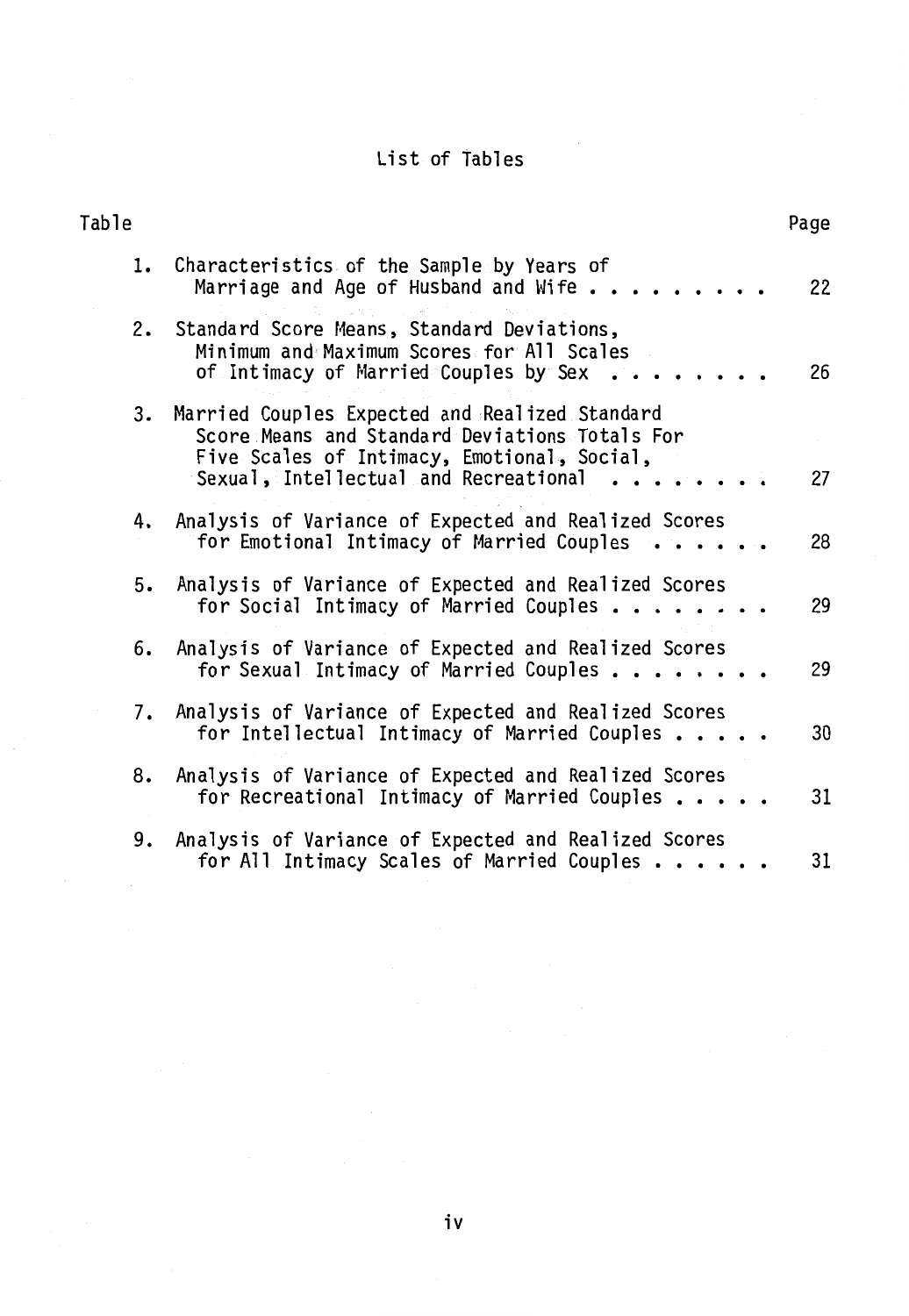#### CHAPTER ONE

#### Introduction

Searching for intimacy is the oldest endeavor of mankind. Intimacy first occurred, says the Bible when God said,

 $\ldots$  . It is not good that man should be alone; I will make him a help mate . . . And the Lord God caused a deep sleep to fall upon Adam; and He took one of his ribs, and closed up the flesh thereof, and the rib He made into a woman, and brought her to man. And Adam said, This is now bone of my bones, and flesh of my flesh. She shall be called Woman; because she was taken out of Man. Therefore shall a man leave his father and his mother and cleave to his wife and they shall be one flesh. (Bible, 1952, p. 3)

This "heavenly" state did not have the taint of a problem until Adam and Eve ate the fruit from the tree of knowledge, and good and evil, which was against God's will. As punishment God declared in Genesis 3: 15 "I will put enmity between you (man) and the woman " (Bible, 1952, p. 3). Because of this heavenly mandate and human evolutionary development, intimacy is not necessarily an ingredient of life. It must be sought after like food, clothing, shelter, intellectual and self-development. Searching for and attaining intimacy in a world filled with "enmity" and disagreement is no easy task. Is it possible to find and have an intimate relationship in marriage?

It is . . . possible for a civilized man and woman to be happy in marriage, although if this is to be the case, a number of conditions must be fulfilled. There must be a feeling of complete equality on both sides; there must be no interference with mutual freedom; there must be the most complete physical and mental intimacy; and there must be a certain similarity in regard to standards of values. (It is fatal, for example, if one values only money while the other values only good work.) Given all these conditions, I believe marriage to be the best and most important relationship that can exist between two human beings. It has not often been realized hitherto, that it is chiefly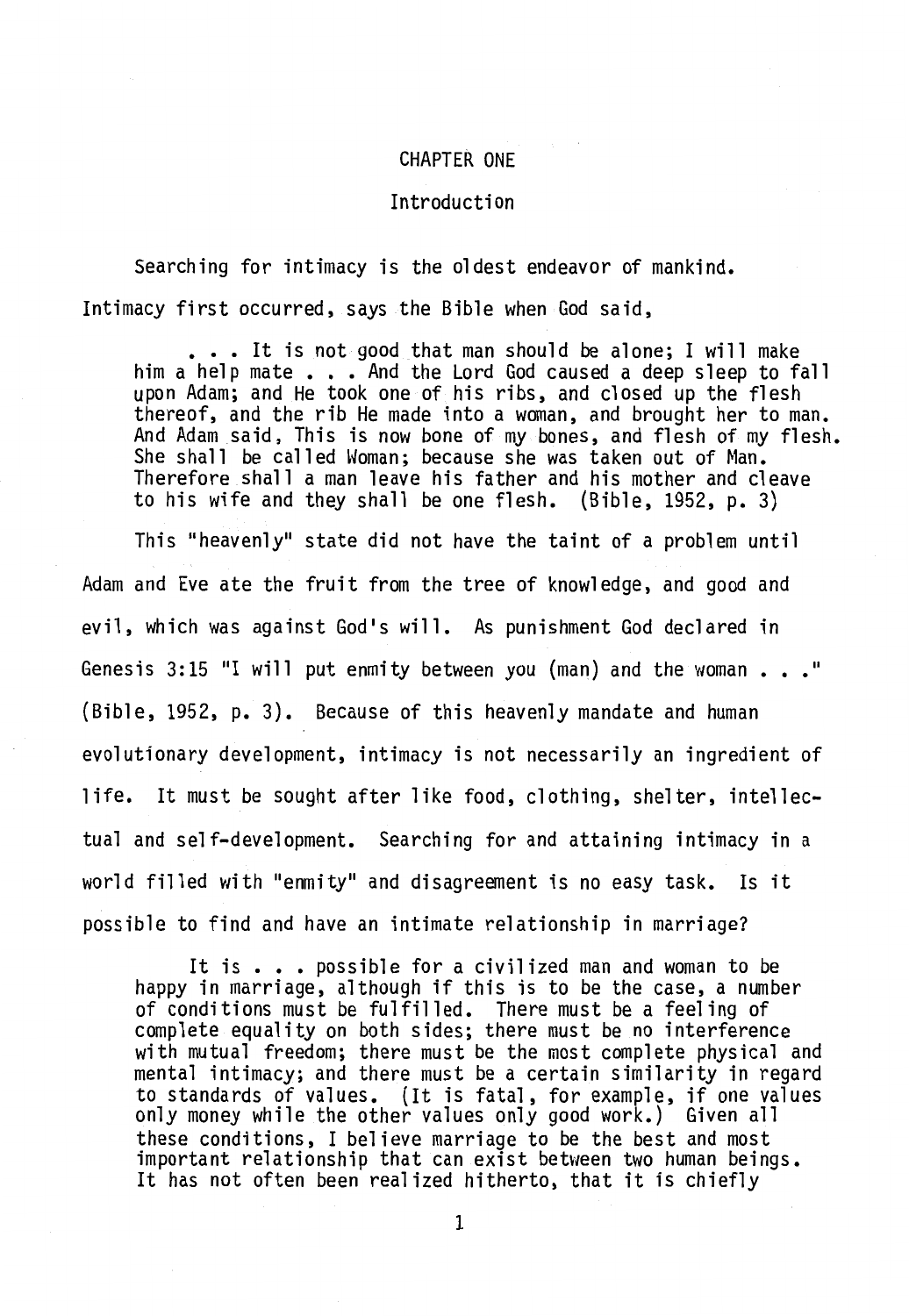because husband and wife have regarded themselves as each other's<br>policeman. If marriage is to achieve its possibilities, husbands If marriage is to achieve its possibilities, husbands and wives must learn to understand that whatever the law may say, in their private lives, they must be free. (Adler, Van Doren, 1977, p. 191)

The traditional means to attain intimacy through dictated marriage were historically fulfilled by society and parents who betrothed their children. Societal and parental dictated norms usurped the individual's freedan and required living up to externally mandated expectations of behavior. Today's system of intimacy departs dramatically from the traditional model. Today's model is formed by the individual who freely meets his/her own needs regardless of age or historically based, societal or cultural standards of expected conduct. Today's mode of living gives an individual the freedom to pursue, court and marry based solely upon his/her own needs, expectations and love.

Young adults, the previously married, and single adults not necessarily looking for mates, take deliberate steps to seek and find intimacy. This is a relatively new phenomenon in the desire for closeness and affection. Traditionally these desires have been reserved for marriage. Today's society is very mobile and has a high divorce rate. This has led to a trend for new dimensions of intimacy in extramarital, comarital and other types of nontraditional intimate relationships.

In today's modern society people are free to choose a mate and create practically any kind of marriage they so desire. Human nature, however, both biologically and psychologically dictates that for attraction to, selection of, and continued satisfaction with a spouse, certain expectations of intimacy must be fulfilled. Expectations of intimacy can be emotional, social, sexual, intellectual, recreational,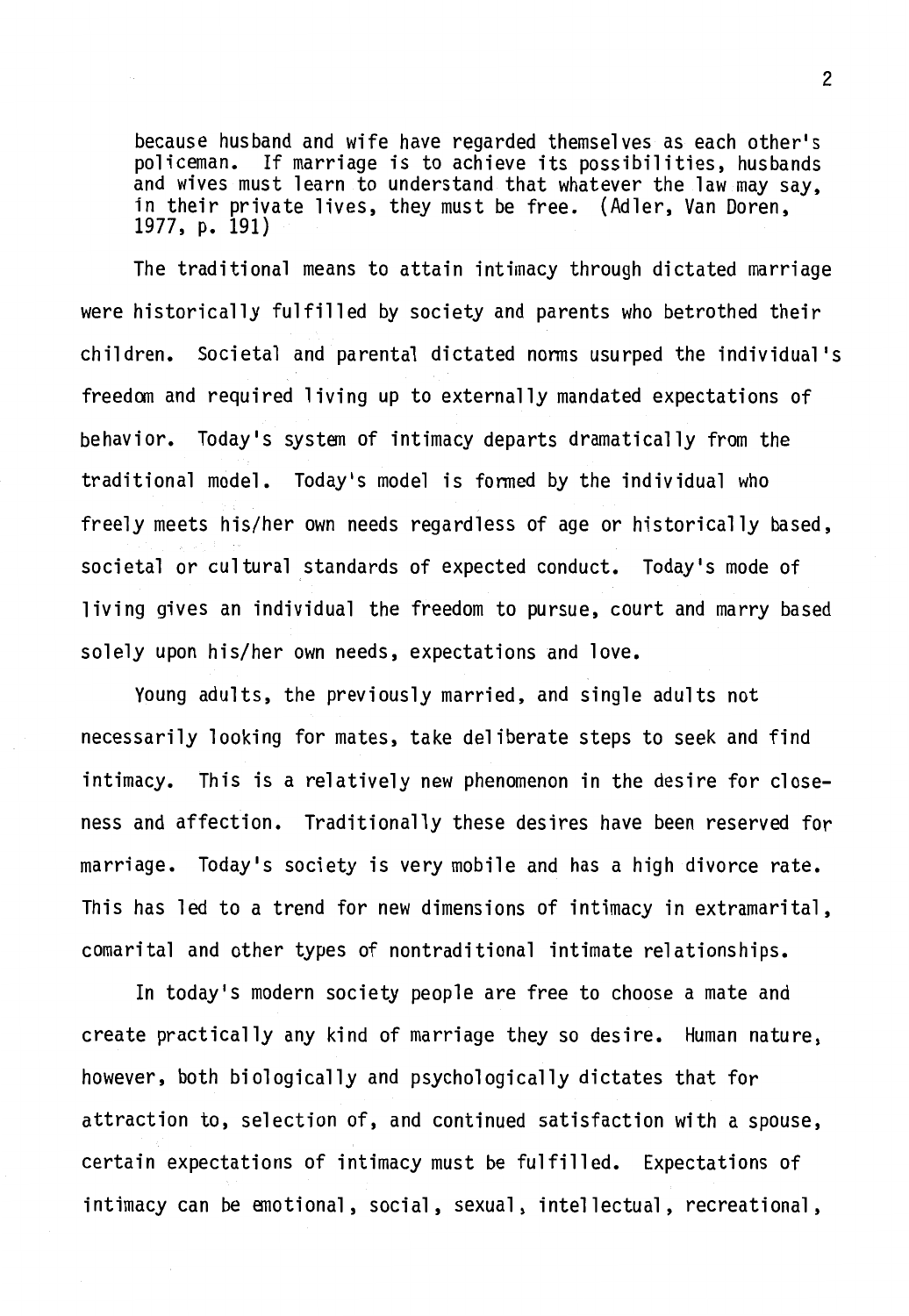spiritual, aesthetic, or any criteria conceived as a prerequisite by a pair who is searching for intimacy. Problems arise when there is a difference between what spouses expect and what they realize in tenns of intimacy.

#### Statement of the Problem

Intimacy is complicated by many theories and explanations. It is a widely used, complex tenn which has various applications and expectations concerning its acquisition. For these reasons it would be an unrealistic task to attempt to scrutinize every explanation for, and expectation of, intimacy.

The primary purpose of this research was to answer the following questions: What expectations do people have about others, about themselves, and about marriage? Is there a difference in expected and realized emotional, social, sexual, intellectual, and recreational intimacy of married couples?

#### Research Questions and Hypotheses

This study addressed the following research questions and hypotheses:

#### Questions

1. Is there a difference in expected emotional intimacy and realized emotional intimacy of married couples?

2. Is there a difference in expected social intimacy and realized social intimacy of married couples?

3. Is there a difference in expected sexual intimacy and realized sexual intimacy of married couples?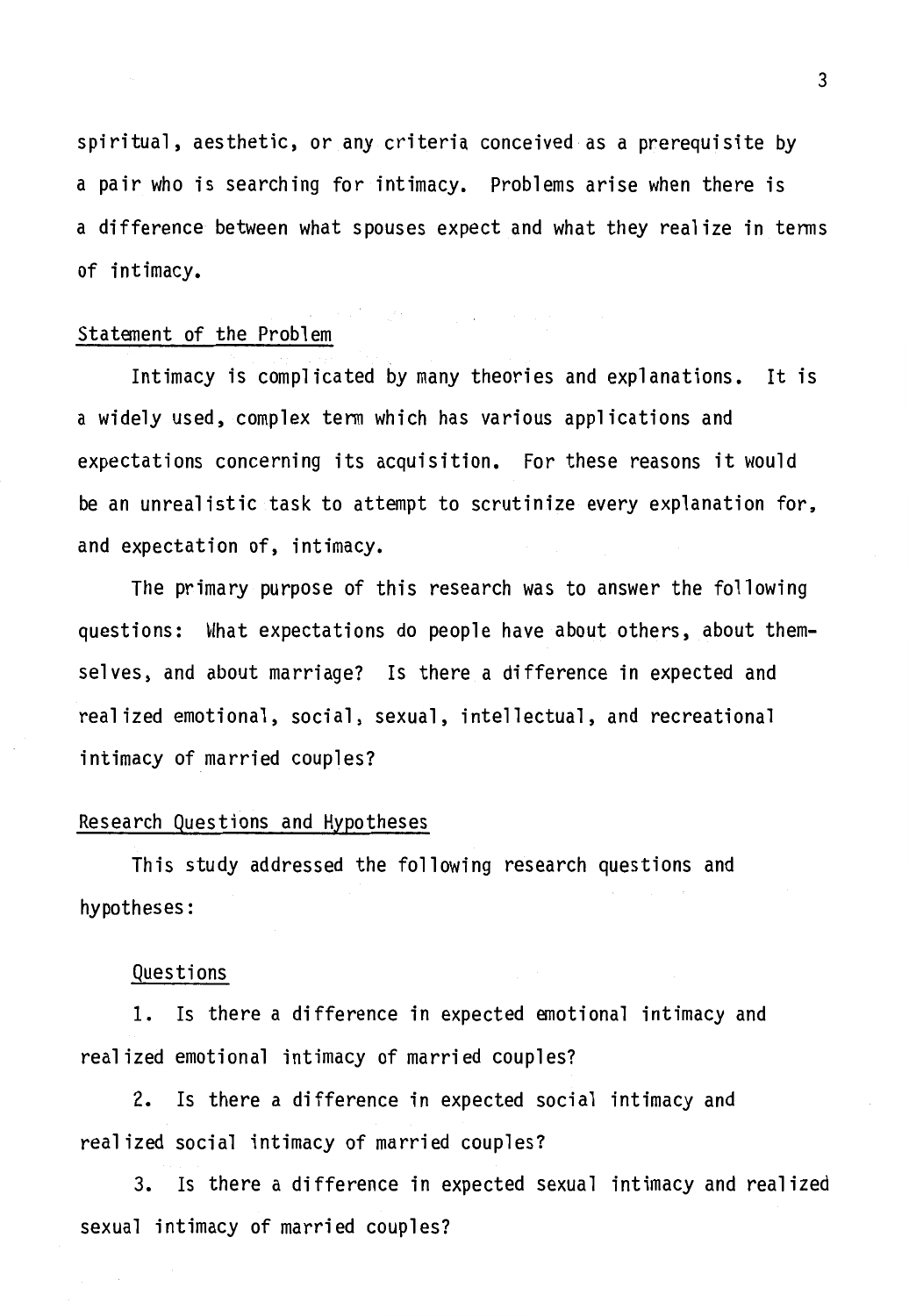4. Is there a difference in expected intellectual intimacy and realized intellectual intimacy of married couples?

5. Is there a difference in expected recreational intimacy and realized recreational intimacy of married couples?

6. Is there an overall difference in expected intimacy and realized intimacy between female and male married couples?

#### Hypotheses

1. There is no significant difference in expected emotional intimacy and realized emotional intimacy of married couples.

2. There is no significant difference in expected social intimacy and realized social intimacy of married couples.

3. There is no significant difference in expected sexual intimacy and realized sexual intimacy of married couples.

4. There is no significant difference in expected intellectual intimacy and realized intellectual intimacy of married couples.

5. There is no significant difference in expected recreational intimacy and realized recreational intimacy of married couples.

6. There is no significant difference in expected intimacy and realized intimacy for all scales of emotional, social, sexual, intellectual and recreational intimacy between married couples.

#### Importance of the Study

Because marriage plays such a vital role in the lives of most people, it is important to be aware of and understand how expectations and intimacy can influence behavior in marriages. Human service providers can encounter couples experiencing marital problems of the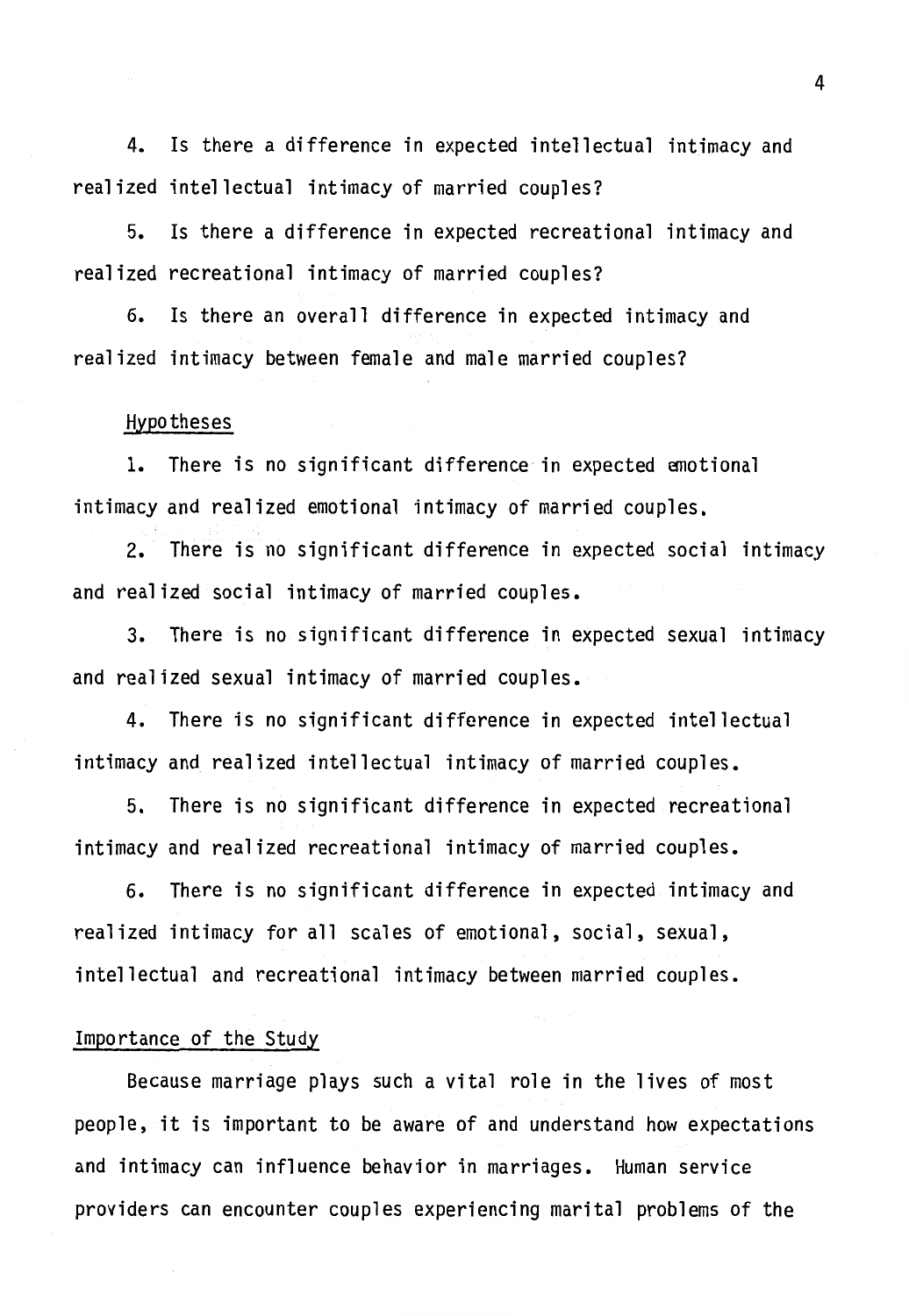kind where mates realized intimacy differently than how they expected it to be.

#### Assumptions

Basic assumptions involved in this research project are: (1) the couples responded to the assessment instrument in an honest and accurate manner, and were not "faking good," and (2) the literature reviewed and the research instrument are valid methods to describe expectations and assess intimacy expectations.

#### Definitions of Tenns

Expectations. An individual's anticipation that people and events will behave and occur as he/she imagined they will.

For the presentation of data, intimacy will be defined in five categories:

1. Emotional Intimacy. The experience of closeness of feeling; the ability and freedom to share openly, in a nondefensive atmosphere when there is supportiveness and genuine understanding.

2. Social Intimacy. The experience of having common friends and a similar social network.

3. Sexual Intimacy. The experience of showing general affection, touching, physical closeness, and/or sexual activity.

4. Intellectual Intimacy. The experience of shared ideas, talking about events in one's life, or discussing job-related issues, current affairs, etc.

5. Recreational Intimacy. The experience of shared interests in pastimes or hobbies; mutual participation in sporting events; mutual involvement in any general recreational or leisure activity. (Olson and Schaefer, 1977, pp. 8-9)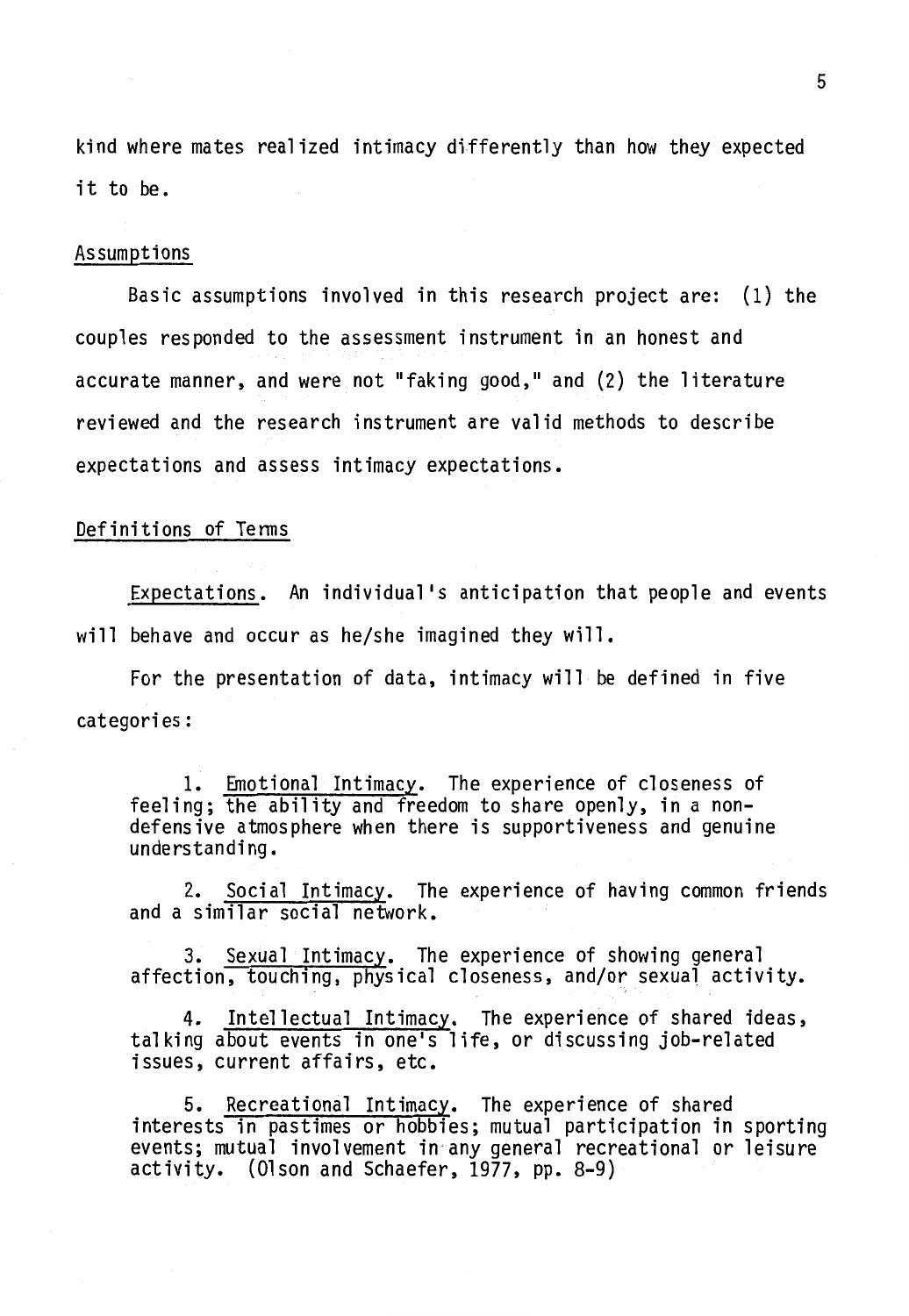The tenn intimacy is a popular term with many definitions. It is not the purpose of this paper to equate intimacy with emotions of empathy or promiscuous sexual activity solely for self-gratification. Intimacy is a continuous process that is never fully achieved. Meaningful intimacy is difficult to attain and is not a predictable happening. Intimacy happenings can arise from momentary impulses or a planned event like a marriage ceremony. The degree of intensity, satisfaction, or duration of involvement is not guaranteed. Achievement of meaningful intimacy, especially the type based upon expectations, requires a mutually-focused effort. A well-rounded, balanced, happy relationship or marriage is the logical goal of the effort exerted to attain intimacy.

Authors such as Frank D. Cox (1978), S. J. Gilbert (1976), H.J. Clinebell and C.H. Clinebell (1979), and A. Dahms (1972) define intimacy in these ways:

Intimacy is the experiencing of the essence of one's self in intense intellectual, physical and/or emotional communion with another human being. (Cox, 1978, p. 10)

... to the depth, both verbally and/or nonverbally, between two persons, which implies a deep fonn of acceptance of the other as well as a commitment to the relationship, Gilbert goes on to say ... intimacy may be a very special instance of self-disclosure. (Schaefer and Olson, 1981, p. 49)

... a mutual need satisfaction, ... with several facets of intimacy including: sexual, emotional, aesthetic, creative, recreational, work, crisis, conflict, commitment, spiritual and communication intimacy. (Clinebell and Clinebell, 1970, p. 29)

Dahms (1972) proposes a conceptual hierarchy of three dimensions of intimacy: intellectual, physical and emotional  $(p. 19)$ . . . . emotional intimacy has four characteristics: accessibility, naturalness, nonpossessiveness and the need to view intimacy as a process. (Dahms, 1972, p. 38)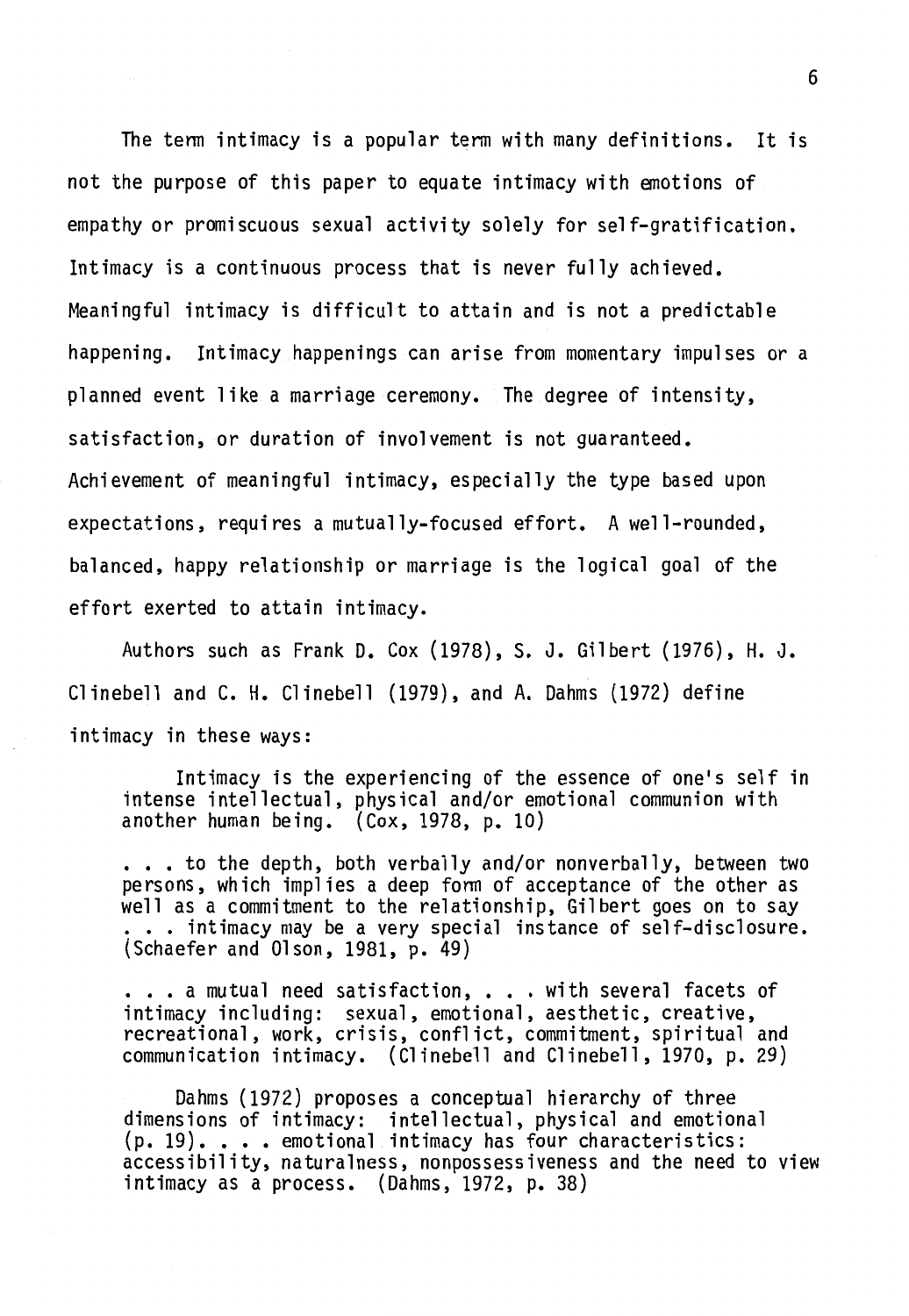The previously mentioned authors have similar but differing definitions of intimacy, each ranked according to hierarchical scales. Research conducted by the aforementioned authors implies that normal development requires intimacy to some extent with at least one significant other.

Still other authors such as Maslow (1954) and Erickson (1950) suggest that the most advanced individuals find fulfillment in a variety of other meaningful relationships in addition to marriage.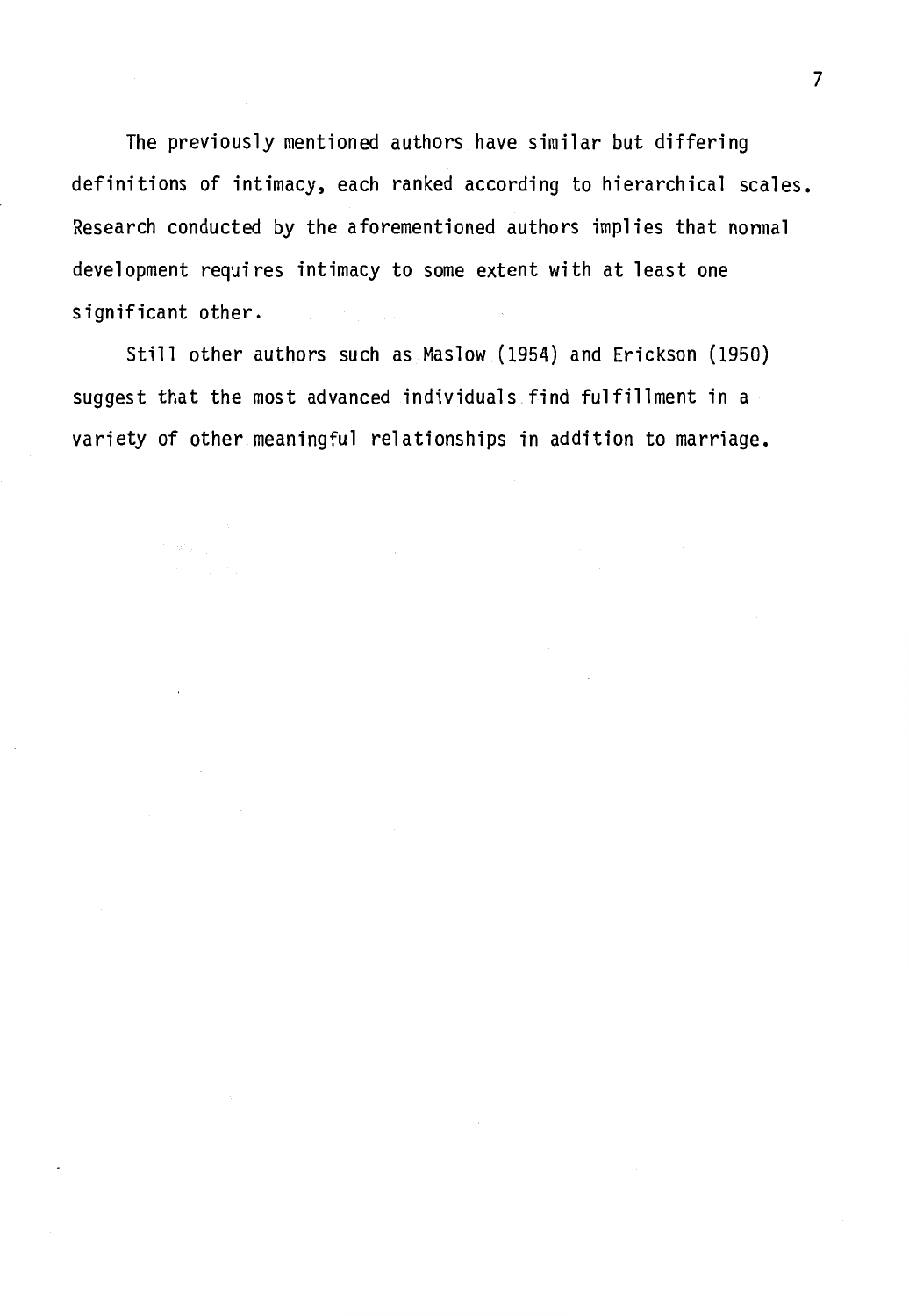#### CHAPTER TWO

#### Review of Literature

#### General Discussion of Expectations

People generally go through life with expectations that have been conditioned from past experiences. Psychologist Julin Rotter says expectancies are acquired through experiences and govern to a large degree how we act.

In Rotter's system, the probability that a given behavior will occur is dependent upon (1) what the person expects to happen after a response, and (2) the value the person places on that outcome. . . . Rotter assumes that the expectations and values which influence, organize, and alter behavior are acquired through<br>learning. In order to "have" an expectancy about an outcome or make a judgment regarding its value, the person must have direct or vicarious experience with equivalent or similar situations in the past. (Bernstein & Nietzel, 1980, p. 74)

Experiences can be positive or negative, yielding optimistic, pessimistic or great or small expectations. Psychologist Kurt Lewin, according to Archibald (1974), has described expectations as making up a person's "level of aspiration" (p. 77). Aspirations originate from experiences and/or a consciousness of one's own potentialities and capabilities. The environment in which a person experiences life detennines the content of expectations and the concept of life to which they aspire. In other words a person wants and expects according to how they have learned to view life.

As a person strives for "wants," over a period of time, patterns of behavior called basic tendencies develop. Basic behavioral tendencies are learned and play a primary role in governing a person's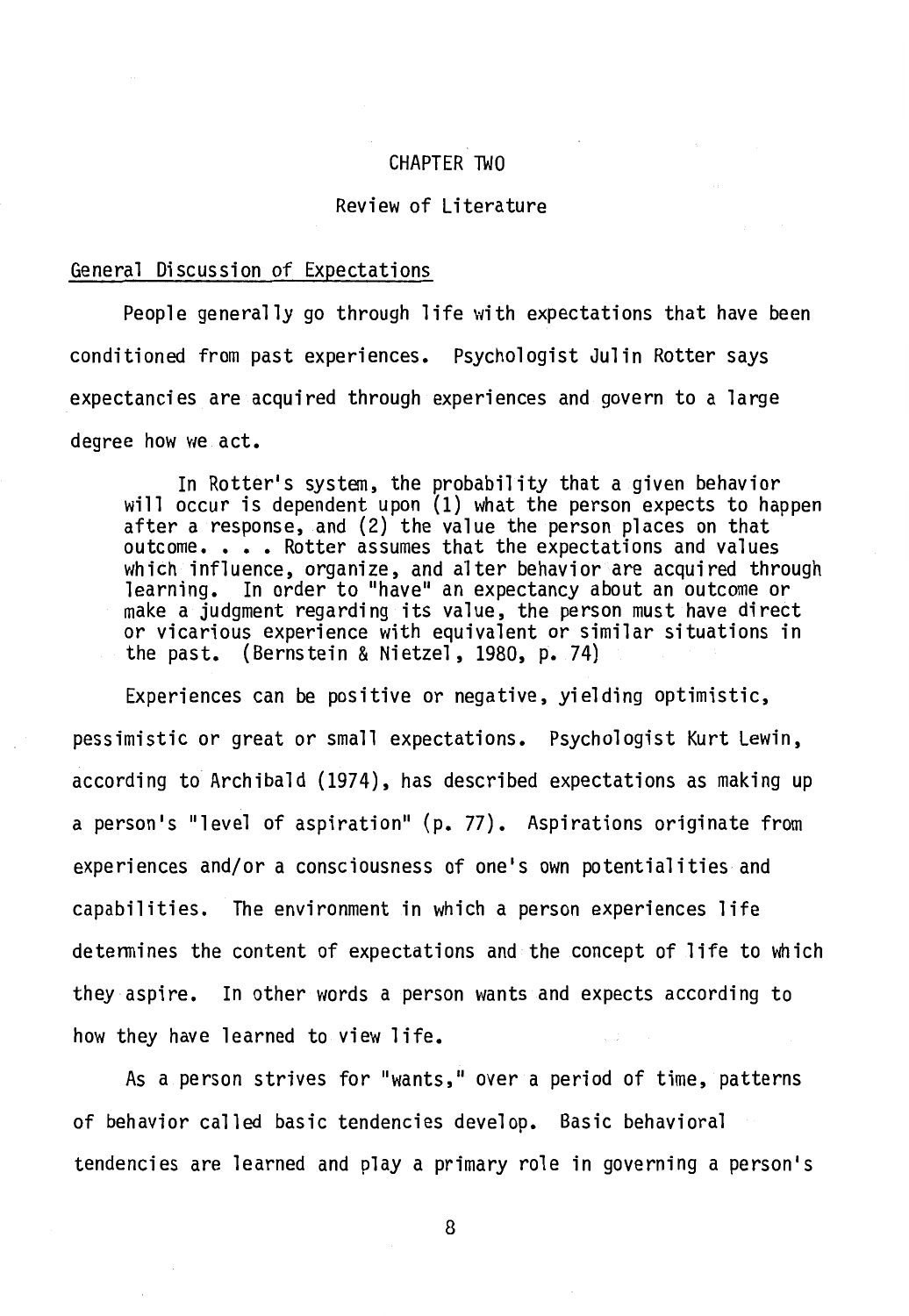method of searching for and fulfillment of their wishes. Tendencies and expectations motivate some people to strive for success and happiness while others may become self-destructive or act out in other antisocial behavior.

Tendencies and expectations can be modified by new experiences. Behavior can be changed through experience. Therefore, people are not locked into predispositions of thinking and acting. People can change if they choose to.

As life unfolds through stages of childhood, adolescence, and adulthood, orientations and future expectations change and correspond to actual conditions. Young people have high hopes and their youthful expectations are general in nature and usually are indefinite. Adult middle-age expectations are considered to be more realistic and correspond to actual conditions. Older people generally have met their expectations and tend towards lessening of long-term goal-directed activities. These are general statements on the cycle of life regarding expectations and are not meant to blur the distinction between individuals.

Tendencies and expectations can be changed through new experiences but people are inclined not to seek new experiences and change because of their natural desire to maintain a homeostatic state. Preserving equilibrium is more comfortable than risking the unknown and changing. Fear of the unknown and changing are powerful inhibitors that keep people from risking new experiences and learning new ways of thinking and behaving.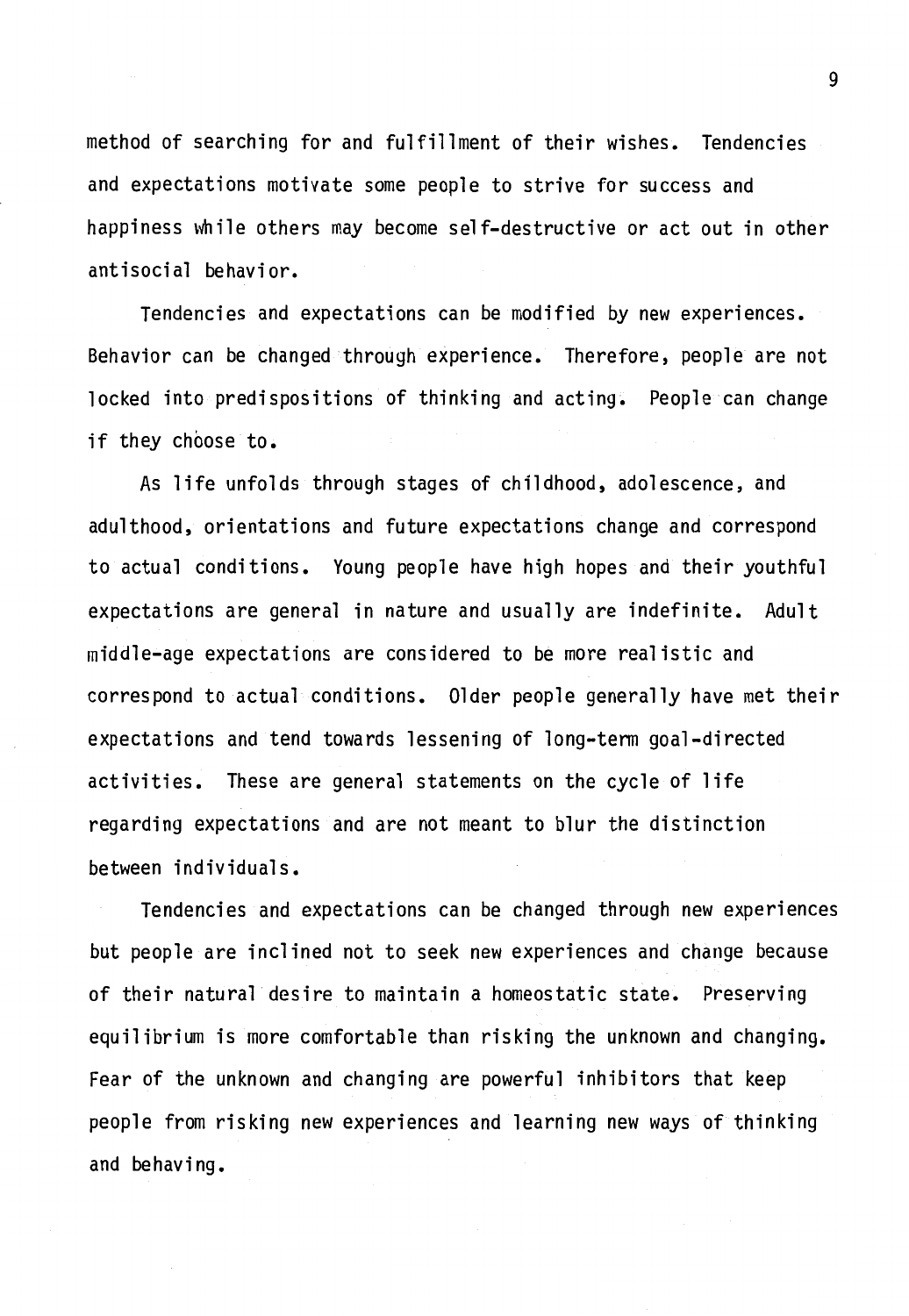In addition to fear, a self-fulfilling prophecy can inhibit change and make behavior predictable. A self-fulfilling prophecy is a declaration made to oneself that something will occur and then behaving in ways that insure the declared expectation will occur. Archibald (1974) states "the possibility that merely expecting an event to occur increases the likelihood that it does occur" {p. 74). Thus, behavior becomes a function of expectations "simply" by talking to oneself and making predictions of outcomes in advance. The predictions can be founded on fictitious untruths, or scientifically-gathered data. The expectation is fonnulated nonetheless with a high degree of anticipation of finding out just what has been prophesized about oneself.

#### Expectations About Others and About Oneself

Expectations about other people and oneself are formed by experiences. Parents, where one was raised, social class, educational and religious upbringing, and family experiences can influence what people expect of themselves and of others.

Author Russell A. Jones points out that expectations about others generally consist of:

(1) the categories we employ to describe the range of abilities, attitudes, interests, physical features, traits and behaviors that we perceive in others, and (2) the beliefs we hold concerning which of these perceived characteristics tend to go together and which do not. (Jones, 1977, p. 3)

... Interpersonal expectations appear, under many circumstances, to influence both the behavior of the person holding the expectations and the behavior of the person about whom the expectation is held. (Jones, 1977, p. 4)  $(Jones, 1977, p. 4)$ 

People fonn conclusions about others based upon what is considered to be either desirable or undesirable characteristics. Characteristics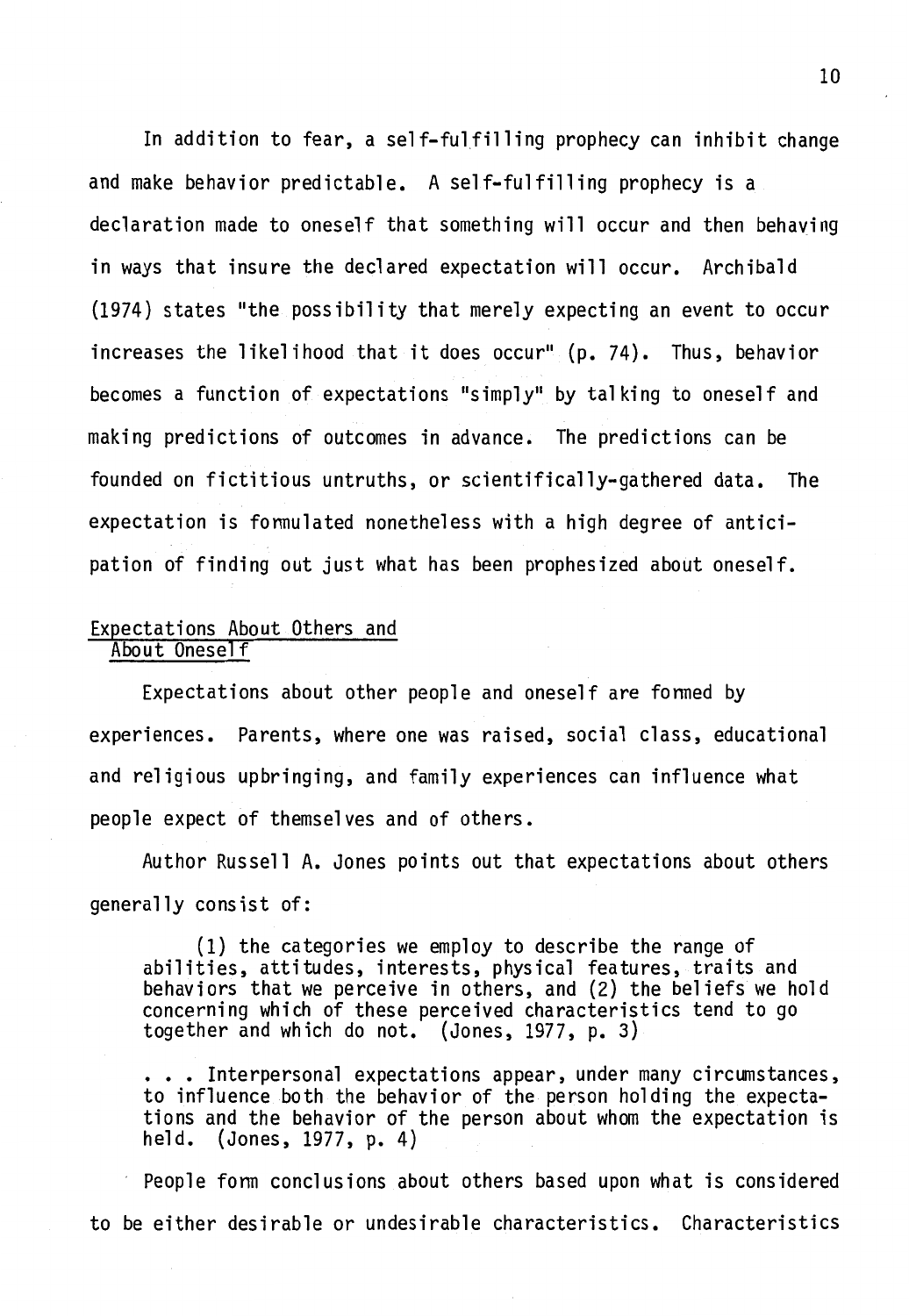such as character, physical health, economic assets, appearance, personality, level of education and/or where educated, family background, social class, religion or practically any criteria, thought or belief system conceived as a precursor for attraction or acceptance can comprise an expectation dogma •

• • • While a good first impression can provide the basic attraction needed to start a relationship, the making of an intimate relationship involves the common ground of interest, social background and goals in life. Thus while impressions may give the relationship a head start, it is usually compatibility<br>that completes the transaction. (Wong, 1981, p. 441)

To achieve and maintain compatibility, couples need to detennine differences in expectations and work to reconcile their differences. *(*  The Personal Assessment of Intimacy in Relationships (PAIR) assessment instrument (Olson and Schaefer, 1977, p. 1) used for this paper is a tool designed to detennine where differences and similarities exist between a married couple's intimacy perceptions and expectations.

The fanning of expectations about others can create a communication problem because either intentionally or unintentionally, consciously or unconsciously, expectations are communicated and may not be understood. Cues to communicate expectancies are marked by diversity and span a spectrum of behavior from the most subtle and small to highly visible, striking interpersonal encounters. Cues are not always interpreted as one would expect because people have differing perceptions of behavior.

Communication is necessary to establish and maintain an intimate or social relationship. Successfully managing early stages of a relationship between two persons requires open and honest communication and negotiation of immediate needs, expectations and concerns. This is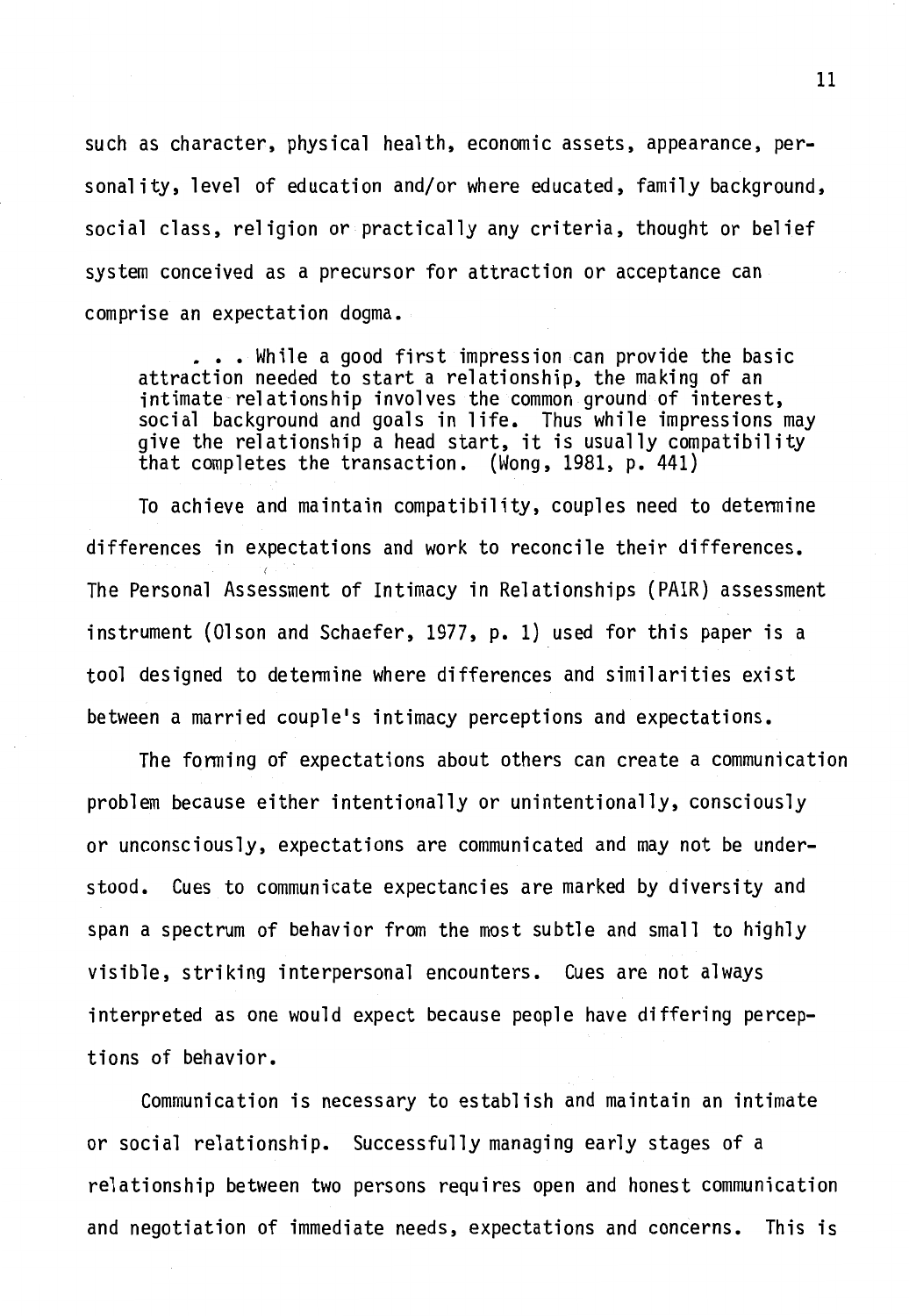accomplished by what psychologists call self-disclosure. It is important that couples fully communicate as much as possible so commonalities and differences can be acknowledged. Negative and positive feelings must be disclosed consciously and accurately, so there will be as little misinterpretation of messages as possible. Mutual self-disclosure, where each person is free and comfortable about stating feelings, beliefs and expectations, leads to a strong, stable and lasting relationship.

Sound relationships last. Expectation of duration distinguishes between temporary and long-tenn relationships. In the early stages of a relationship, whether it be courtship, professional, or social, successful relating is dependent upon communicating either subtly or openly the expectation of extent of involvement and duration of association. Impulsive situational or specialized relationships, such as those fanned for immediate gratification, are customarily characterized as being short-tenn in nature. Duration of a relationship does not have to affect the quality of relating in tenns of self-disclosure, sharing, trust or emotional security. There is no more guarantee of fulfilling expectations or achieving higher levels of intimacy in a long-tenn relationship than in a short-tenn affair. It is reasonable to expect that short-tenn quality relationships will solidify and last.

Besides drawing conclusions and forming expectations about others, human beings also fonn expectations about themselves. In order for people to derive meaning from life's numerous and diverse experiences, they attempt to establish order and coherence in their lives. To continue to exist, people endeavor to understand the past and anticipate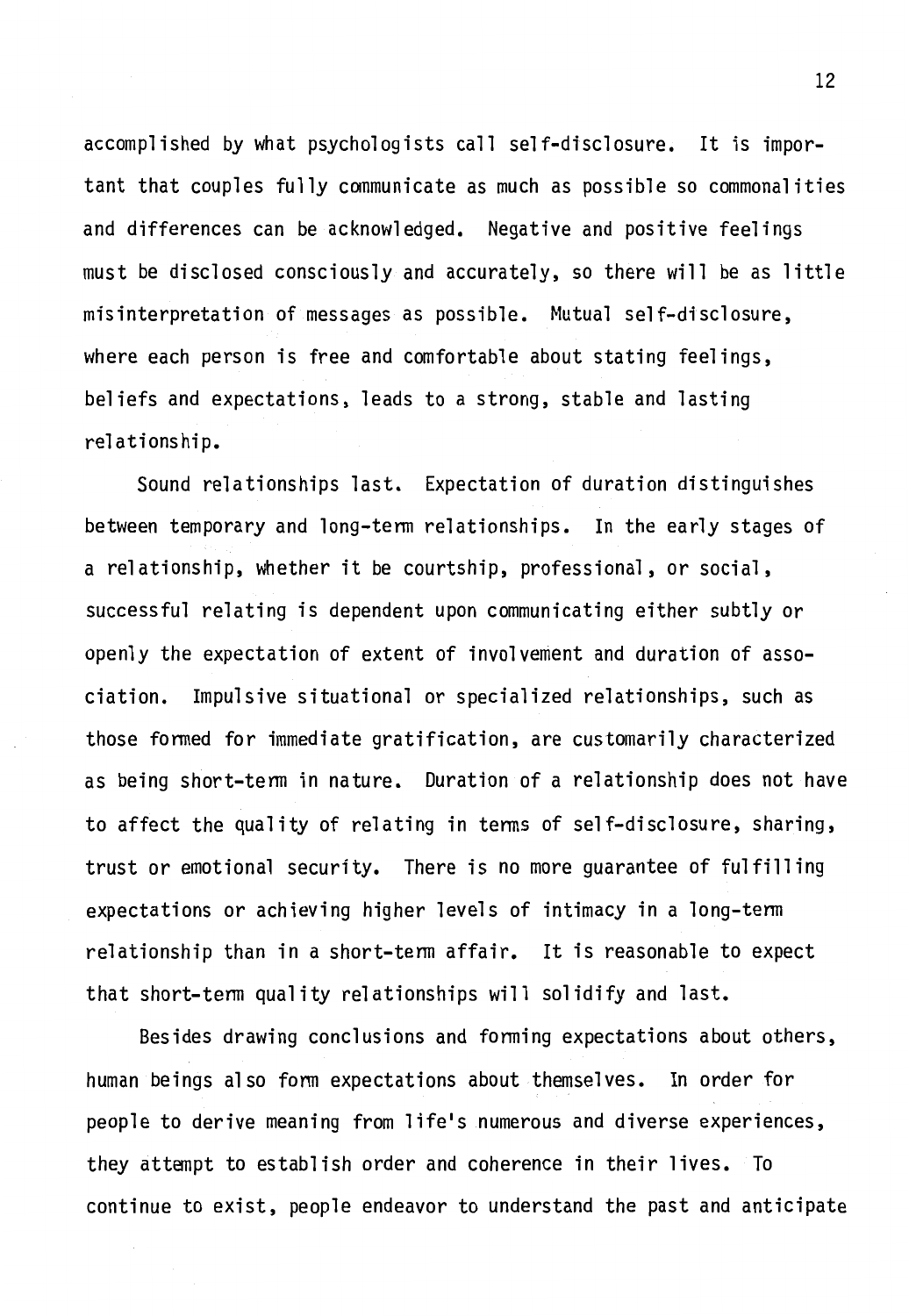the future thus enabling themselves to direct their lives with some consistency and regularity.

Psychologists believe individuals form expectations about their behavior by what is called the subjective probability of success.

Will a person's expectations of his/her behavior alter his/ her actual behavior? (Archibold, 1974, p. 74)

 $\cdots$  outcomes that follow the choice of a particular course of action are, in part at least, a function of the expectation or perceived probability that the outcome of interest will result  $\ldots$  and  $\ldots$  the most important determinant of the subjective probability of success on familiar tasks is one's own past<br>experiences on the task. . . . Past performance is the best predictor of future performance. (Jones, 1977, p. 6-7)

The preceding thought process addresses performance on familiar tasks. The unfamiliar task where persons have no initial experience, such as achieving intimacy in marriage, must also be addressed. Author Russell A. Jones (1977) has found,

••• evidence which seems to indicate that one's subjective probability of success has two components: a dispositional and a situational component. The former appears to be most influential in determining performance on an unfamiliar task. As one gains experience on a task, the influence of the dispositional component by one's experience on the task at hand, becomes a better predictor of performance. (p. 7)

People can expect to do better provided they work at a task. Raising expectations can be derived from efficient task performance, thus allowing high goals to be set such as developing high levels of intimacy in marriage.

• • those who relinquish their goals somehow become convinced that they could not achieve them and, hence, do not try as hard as they might have, had they greater faith in the efficaciousness of their efforts. (Jones, 1977, p. 7)

Expecting something to happen is closely related to predicting. The difference is the degree to which a person believes it will happen.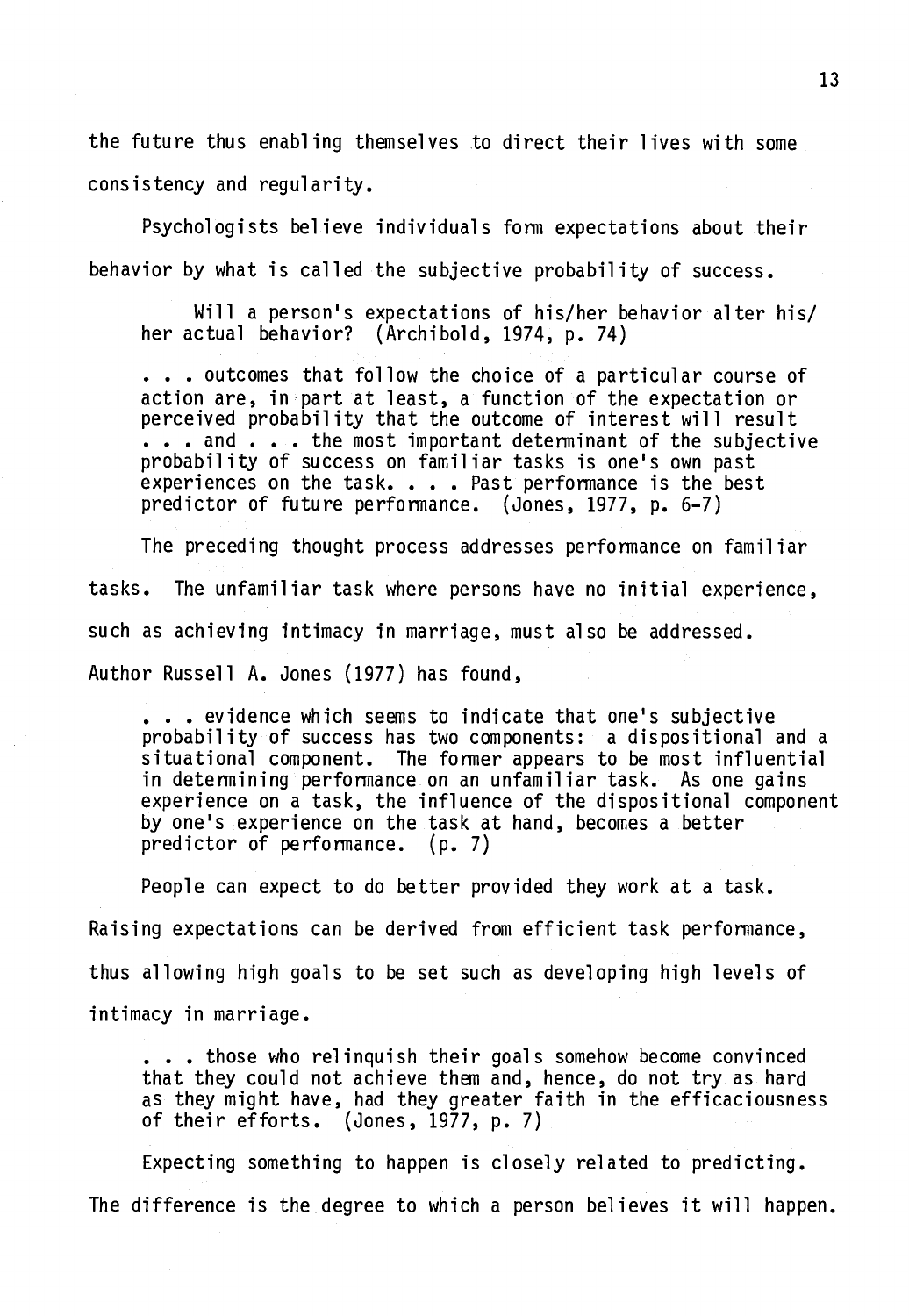Those who have relinquished their goals have lessened or stopped hoping and do not expect to be successful, thus fulfilling a self-fulfilling prophecy. When something is expected to happen it implies that there is a fair chance that it will occur. When something is hoped for, there is less chance that an occurrence will take place. The effect of unfulfilled hopes is disappointment. Correspondingly, the letdown from unrealized anticipated predictions and expectations is much greater. Logically, joy from realized hopes is greater than from realized predictions.

People who do not have hope or expectations worry instead. They are described as inactive, apathetic, and dull. Worry immobilizes action; consequently worried people dwell upon dreaded desires or events instead of tying to cope. They give up expecting the positive can happen and feel there is no use expending energy for gain. Their attitude is there's no chance, so why try. If they desire change, they do not take action because of their fears and/or ignorance. On the other hand, those who are hopeful and are coping well have high hopes and rising expectations. They are described as active, vigorous and energetic.

Success in attaining goals based upon hope and expectations is considered important by the psychoanalytic psychologist T. M. French. He theorizes that:

We summarize the process of activation of goal-directed behavior: First, the motivating pressure of a need seeks discharge in diffuse motor activity. Next, hope of satisfaction, based on present opportunity and memories of previous success, stimulates the integrative mechanisms to form a plan, for realizing this hope. Finally, hope of satisfaction activates this plan so that it exerts a guiding influence, concentrating motor discharge on efforts to put the plan into execution  $\cdots$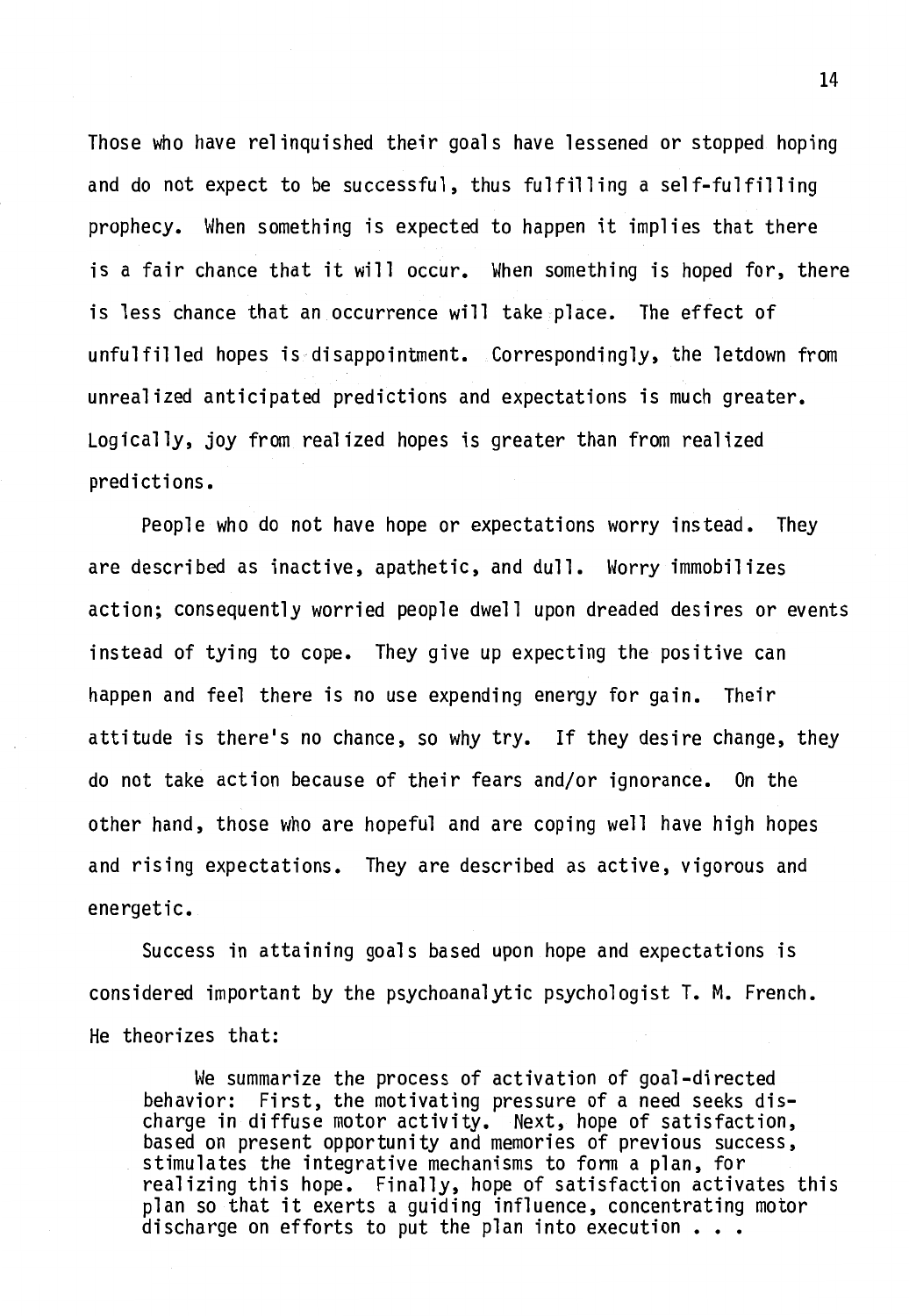Integrative capacity should vary as a positive function of one's confidence of attaining a goal. (Stotland, 1969, p. 15).

Psychologist Ezra Stotland postulates six hypothesis on the

importance of the goal and the expectation of achieving it.

1. The greater the expectation of attaining a goal, the more likely the individual will act to attain it.

. 2. The more important a goal, the more likely the individual is to attend selectively to aspects of the environment relevant to attaining it.

3. Increased importance of the goal leads to more overt action to attain it.

4. Increased importance of the goal leads to more thought about how to attain it.

5. Increased expectation of the goal leads to more thought about how to attain the goal.

6. Increased expectation of goal attainment leads to more selective attention to aspects of the environment relevant to attaining the goal. (Stotland, 1969, p. 17)

It is beyond the scope of this paper to give an elaborate description and discussion of each of these hypotheses. They are selfevident enough to expand the picture of how expectations influence peoples' behavior and feelings.

#### Expectations in Marriage

The ultimate combination of expectations about others and oneself is in the state of marriage. What do people expect from marriage?

When marriage was, for the most part, a function of the extended family, or of societal and parental dictates, it did not play a significant role in the emotional life of a couple. Its primary purpose was to produce offspring and bind extended family relationships and to create political alliances.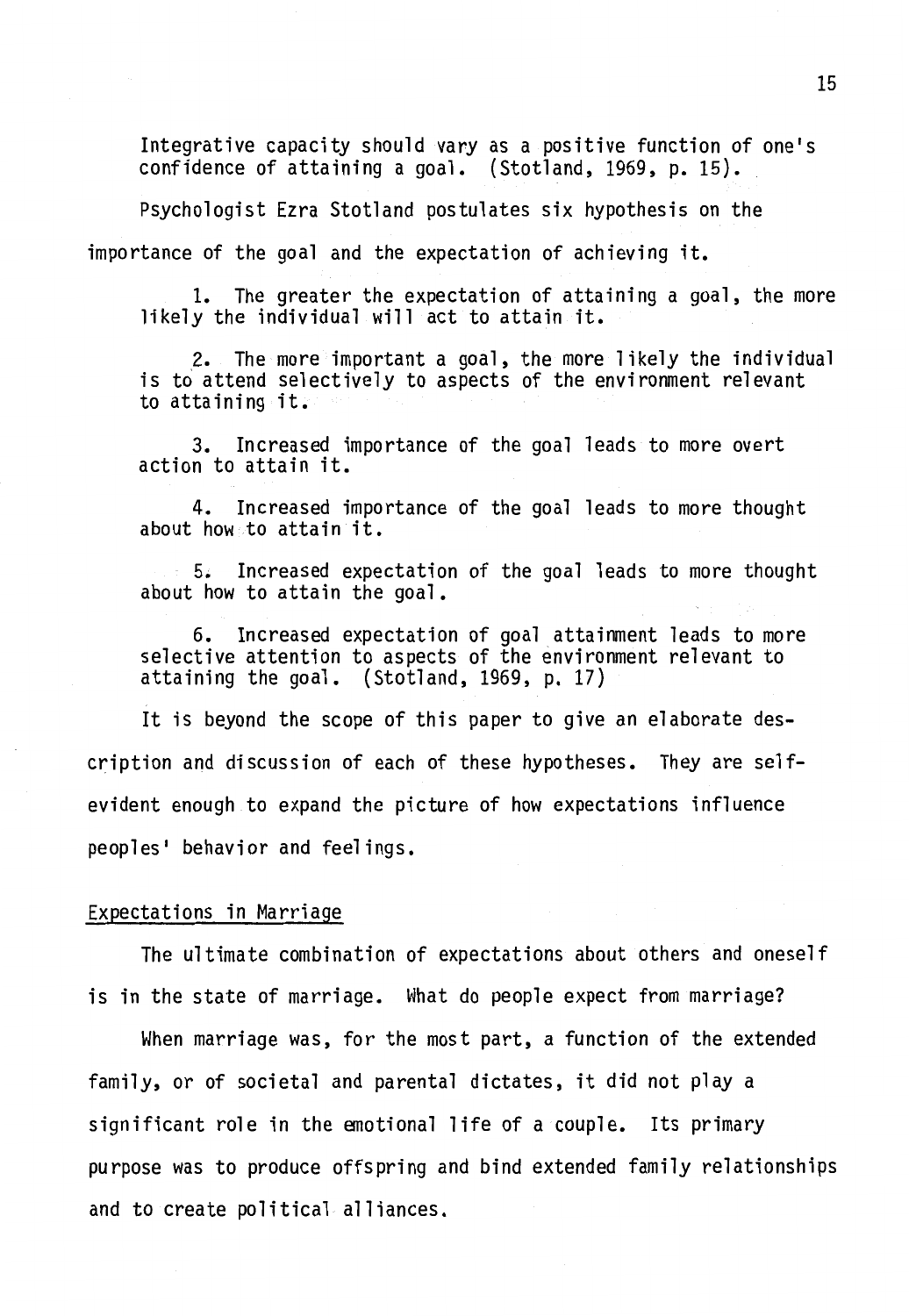As time passed, the function of the family as an all-providing entity diminished. As society and civilization developed, families became less self-sufficient and more interdependent. The church, state and community assumed many functions of the extended family and of parents. Prospective mates became free and could choose each other based on their own feelings of attraction and love. Love is an expected part ,of being married in contemporary society.

Spouses are expected to play roles in a marriage. Role perceptions and expectations played as a spouse, employee, or community member are shaped by social class positions. Members of a social class have been obligated to behave according to social expectations. Middle and upper class socialization has usually consisted of going through various rites of passage like attending college, getting married and getting a white collar position in order to be assimilated into a community.

The classic American marriage is one where the husband works and provides, while the wife stays home and bears children and does housework in a supportive role. Although this stereotypical description has somewhat changed in recent years, mates continue to approach marriage in tenns of quite conventional ideas. Couples expect to fall in love, marry in a ceremony and raise a family, but roles are now more shared than in the past. Shared roles could be doing housework, having a dual income and caring for children.

Men and women marry to share an interpersonal relationship meant to fulfill intimacy needs. Each mate brings with them expectations concerning their marital needs. The degree to which these needs and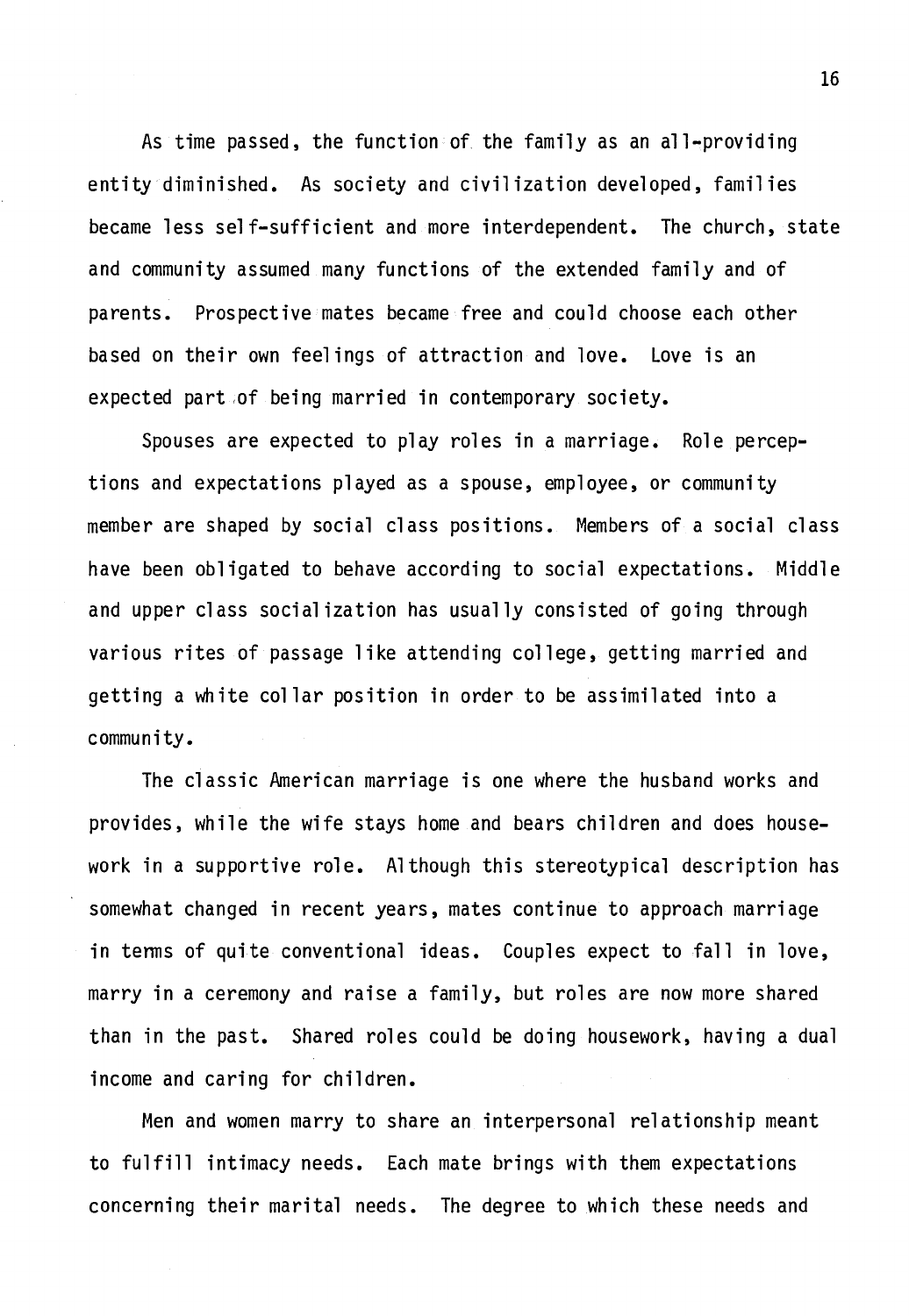expectations are met determines the success of the marriage. Because human beings are rational beings, they concern themselves with what they think life should be, as well as what it is right now. People predict their future and have expectations and perceptions about themselves and their mates. Love is a feeling not always predicated upon rational, well thought-out motives and perceptions. The proverbial "love-is-blind" sentiment usually governs how a loved one is viewed. People can perceive their loved ones the way they wish them to be rather than how they really are.

Perceptions are founded upon sensory input. The input can be accepted, rejected, interpreted or changed. In other words, people place their own personal meaning on experiences.

In general most people react to the world according to their own subjective perceptions rather than to what the world may be in reality. Since marriage is a human experience it, too, can be misperceived. In the initial stage of marriage, called the honeymoon, expectations are high. Sometimes expectations are colored by emotions and become distorted and unrealistic. Nonnal marriages go through a transition phase as subjective perceptions of idealism are later replaced with objective and more realistic perceptions. Mates start viewing each other as real human beings instead of projections of expectations.

A problem arises when a spouse does not go through the ideal-toreal perception transition. Some mates do not view their spouses as they really are. Instead they maintain an image of their own idealizations. Basically this means spouses have substituted their own ideals and delusions for the real people they have married.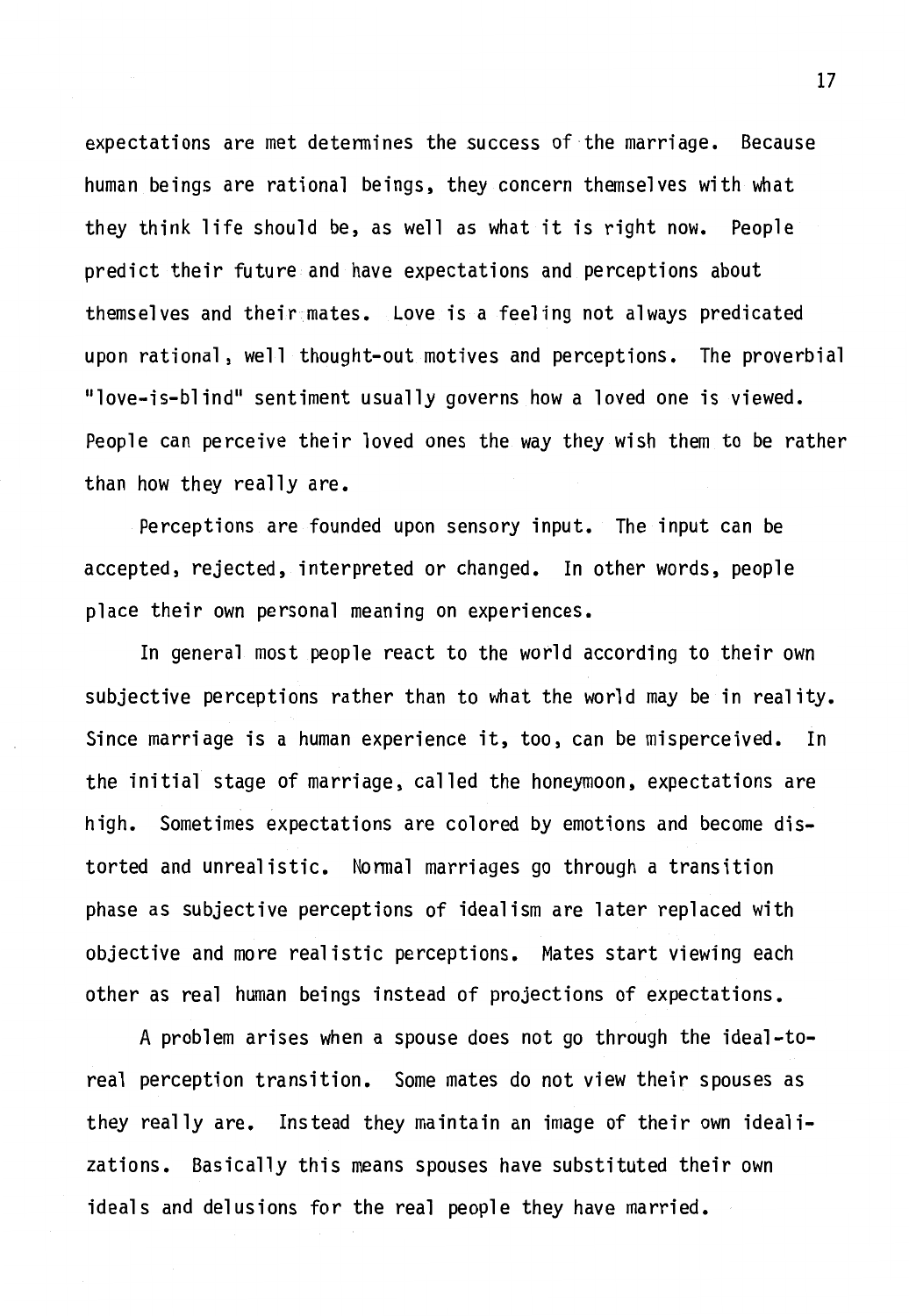In the beginning, people choose one another because enough expectations are met to maintain a desire for companionship. As the marriage relationship develops through time, more and more expectations are projected into the marital equation. Expecting all idealized projections to be met or sustained throughout the life of the marriage would require rejecting all aspects of the mate that do not fit the idealized image of what the mate should be. Eventually if there is to be a healthy marriage, a comparison of ideals to reality must be adjusted and the realization formed that all expectations will not be met exactly. Healthy attitudes and marriages are built upon clear understanding that expectations and reality do not necessarily coincide.

The National Association of Mental Health has described mentally healthy people as: (1) feeling comfortable about themselves, (2) feeling good about other people, and (3) being able to meet the demands of life. {Cox, 1981, p. 162)

Exaggerated expectations based upon romantic ideals will inevitably lead to disappointment. Success or failure of a marriage depends on how a couple copes with inevitable disappointments. Adaptive coping behavior in marriage is founded upon acceptance of one's mate as a real human being. Viewing a spouse as an all-fulfilling ideal is counter-productive to successfully dealing with mistakes and disappointments which naturally occur in any human interaction and more especially in a marriage. Allowing for faults and imperfections means a couple can view themselves as real people involved in a lasting, satisfying relationship.

The happy, workable, productive marriage does not require love or even the practice of the Golden Rule. To maintain continuously a union based on love is not feasible for most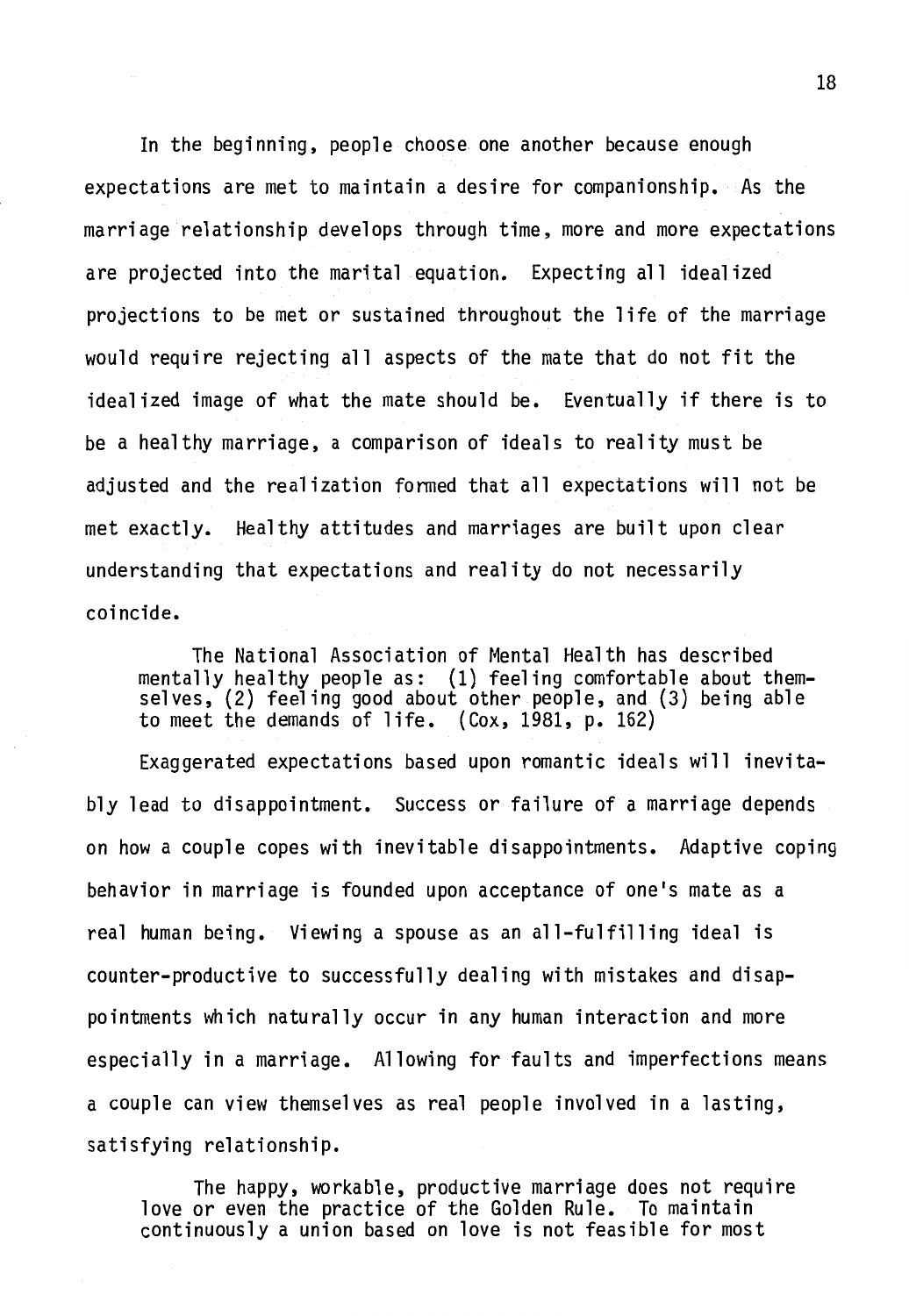people. Nor is it possible to live in a permanent state of if they are not in a constant state of love. If they experience<br>the joy of love for ten percent of the time they are married, attempt to treat each other with as much courtesy as they do distinguished strangers, and attempt to make the marriage a workable affair--one where there are some practical advantages and satisfaction for each--the chances are the marriage will endure longer and with more strength than so-called love matches. (Cox, 1981, p. 161)

Unrealistic self-fulfilling prophecies and/or idealized projections are false expectations which can cause high states of anxiety and frustration in a marriage. In a mature marriage, mates see each other as real people who share life's challenges together by combining and devoting their energies and resources to the achievement of mutual and individual desires and accomplishment of the tasks of daily living.

It is a mature pair who recognize that life-long love doesn't demand full-time attention. They do not lose their identity; in their devotion to mutual concerns they express their love, build pair-unity, and at the same time develop their own individual identities. Neither is driven by a compulsion to give or to demand, but both are free to give generously of themselves. (Small, 1968, p. 235)

Healthy marriages grow and evolve with an ever increasing combining of expectations and experiences. A well-combined set of marital expectations and experiences leads to satisfaction. The degree of satisfaction depends upon how well spouses interact with each other so that desires, expectations of intimacy, and the necessities of life are being met.

To maintain a healthy, full-functioning marriage requires a lot of conscious goal-directed effort. Psychologist Frank D. Cox says there are three basic goals of intimacy in marriage:

(1) providing emotional gratification, (2) helping each other deal with crises problems, and (3) helping each other grow in the most fulfilling manner possible. (Cox, 1981, p. 166)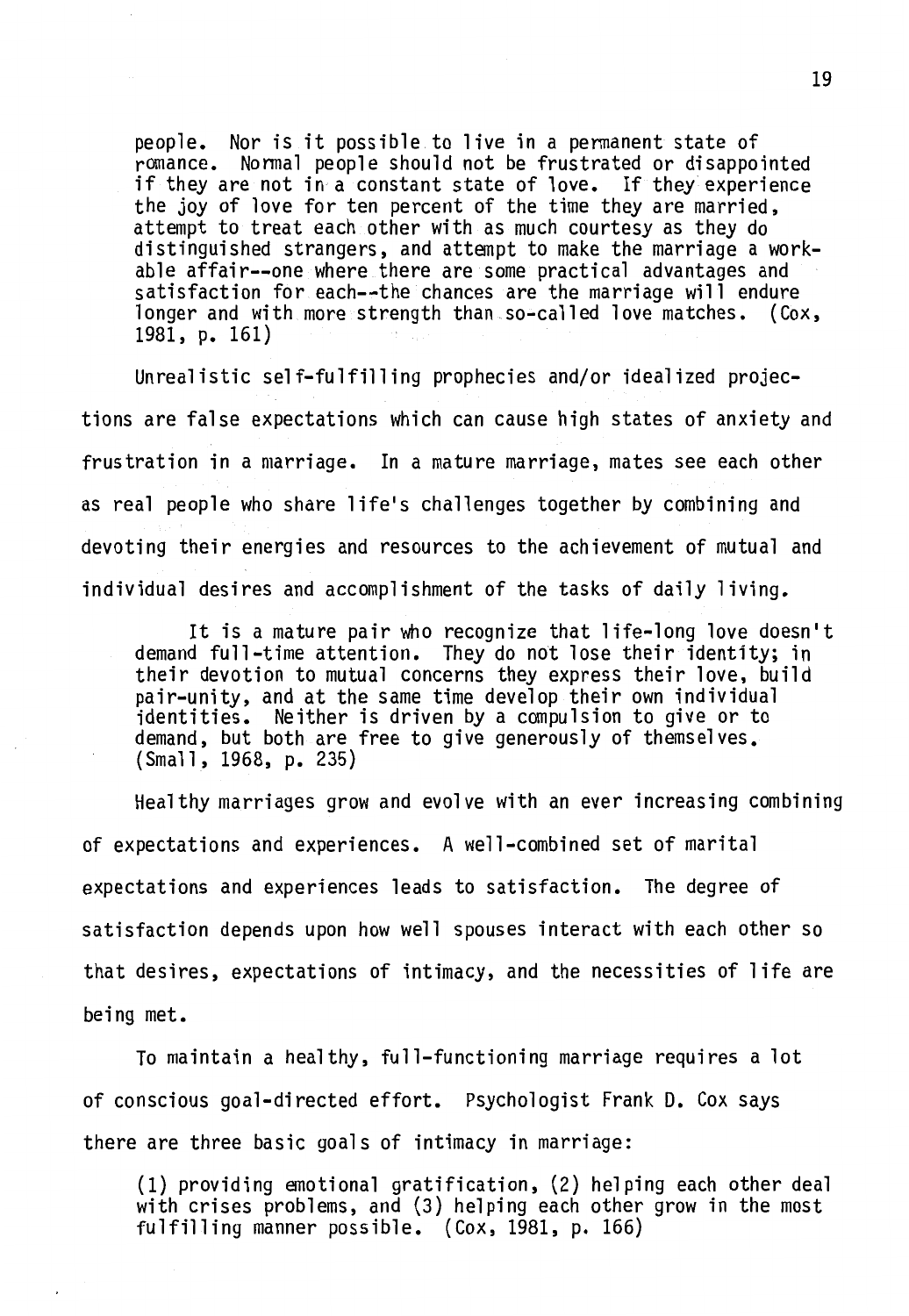Psychologists Edward Waring, Debbie McElrath, Dan Lefcoe and Gary Weisz (1981) believe there are four dimensions to a marital relationship that lead to satisfaction and commitment:

(1) compatibility  $\bullet\bullet\bullet\bullet$  crucial in spouse selection and in marital adjustment, (2) . . . explicit rules and roles which provide structure and definition, (3) the capacity or willingness of the spouses to give affection and support,  $(4)$  . . . absence of conflict. (p. 172)

Being satisfied and committed are important dimensions in marriage. Married couples that achieve intimacy have complete communication and healthy expectations and perceptions of themselves and of each other. These ingredients comprise a wholesome, growing, satisfied, intimate relationship.

Psychological research has found the desire for intimacy is of relatively great importance to meeting expectations in marriage. American culture places a high value on intimacy and, although not restricted to marriage, most people get married to seek and maintain it (Schaefer and Olson, 1981, p. 47).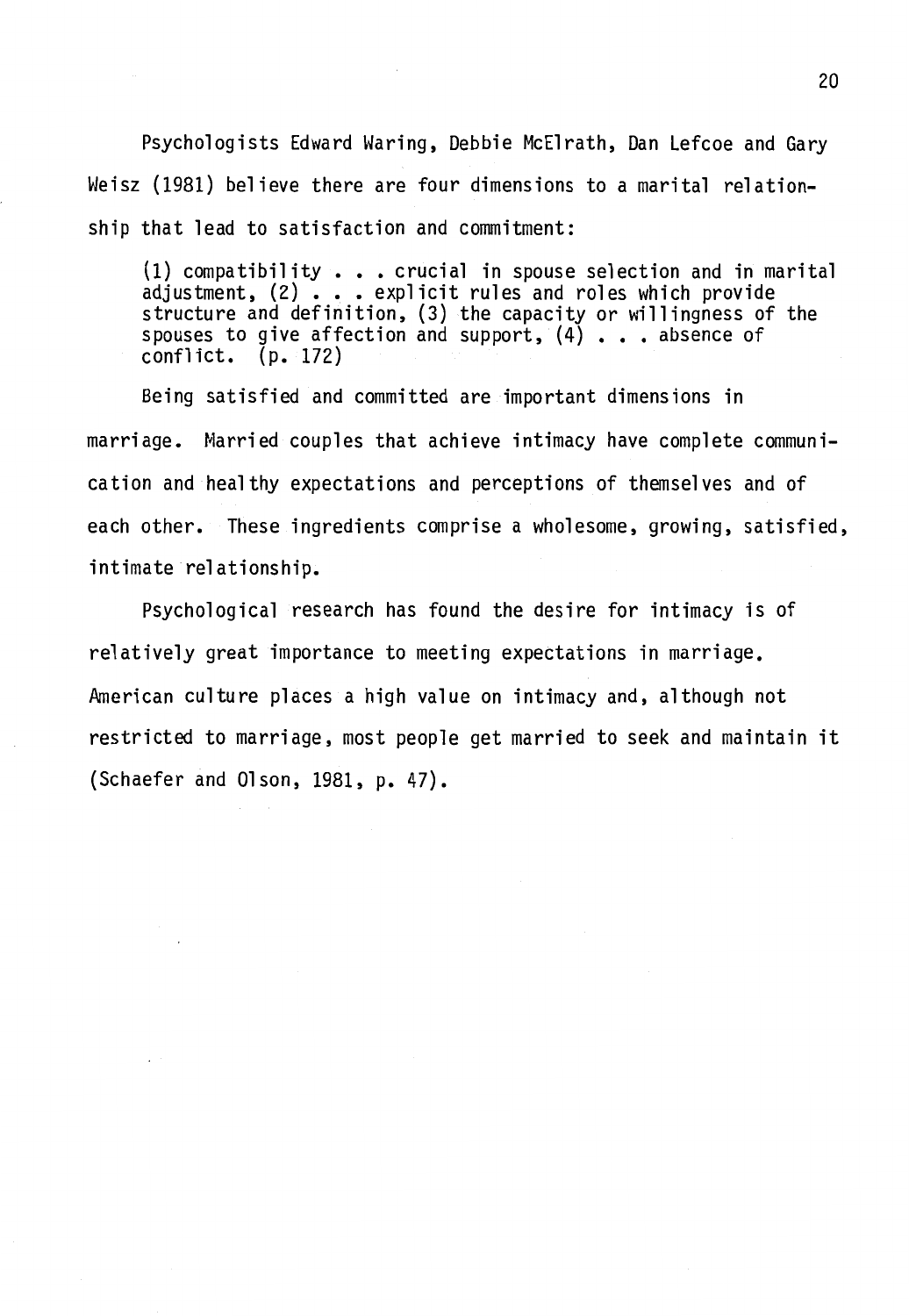#### CHAPTER THREE

#### Design of the Study

This study was designed with a two-part purpose: (1) to review the concept of expectations about others, about oneself and about expectations in marriage, (2) to determine expected and realized differences in emotional, social, sexual, intellectual, and recreational intimacy of married couples.

What the individual 'would like from the relationship,' versus what they perceive they are 'actually receiving' from it at present. (Olson and Schaefer, 1977, p. 1)

This chapter presents a description of the study participants and the instrument used for collection of the data. In addition, the procedures that were followed are described, as are the types of data analysis used to interpret information obtained in the course of the study.

#### subjects

For the purpose of this study, ten married couples who had been married between one month and 21 years (mean =  $10.5$ ), ranging in age from 23 to 43 years old (mean =  $33.1$ ) were asked to participate in an assessment of intimacy. The couples were part of a Waterloo, Iowa church Sunday school class. The church group was selected because of the researcher's acquaintance with the pastor. Table 1 presents a description of the subjects.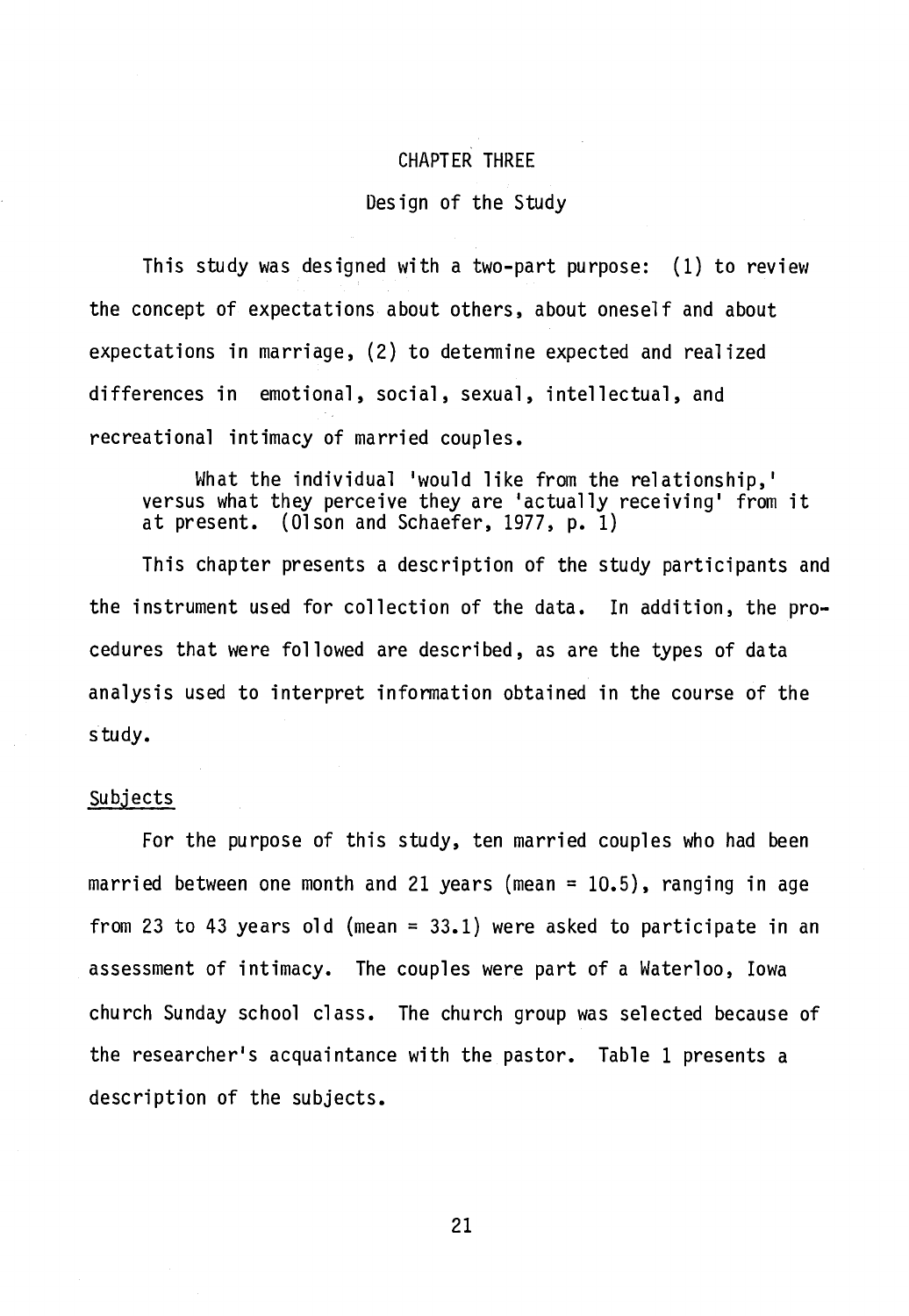| Table |  |  |
|-------|--|--|
|       |  |  |

|            | Years of marriage                                                   | Husband's age | Wife's age |
|------------|---------------------------------------------------------------------|---------------|------------|
| $(N = 10)$ |                                                                     |               |            |
|            | 5                                                                   | 39            | 39         |
|            | 21                                                                  | 43            | 41         |
|            | 8                                                                   | 29            | 29         |
|            | 4                                                                   | 27            | 26         |
|            | 13                                                                  | 35            | 32         |
|            | 11                                                                  | 29            | 29         |
|            | 14                                                                  | 37            | 35         |
|            | 9                                                                   | 28            | 30         |
|            | 15                                                                  | 36            | 35         |
|            | 1 month                                                             | 28            | 23         |
|            | Mean years of marriage = $10.5$ years<br>Range: 1 month to 21 years |               |            |
|            | Mean husbands age = $33.1$ years<br>Range: 43 to 27 years           |               |            |
|            | Mean wifes $age = 31.9$ years<br>Range: 41 to 23 years              |               |            |

Characteristics of the Sample by Years of Marriage and Age of Husband and Wife

## Instrument

The principal instrument used for the study was the PAIR. This inventory ". . . is a self-report instrument that systematically assesses the couples perceptions and expectations in their marriage" (Schaefer and Olson, 1977, p. 1).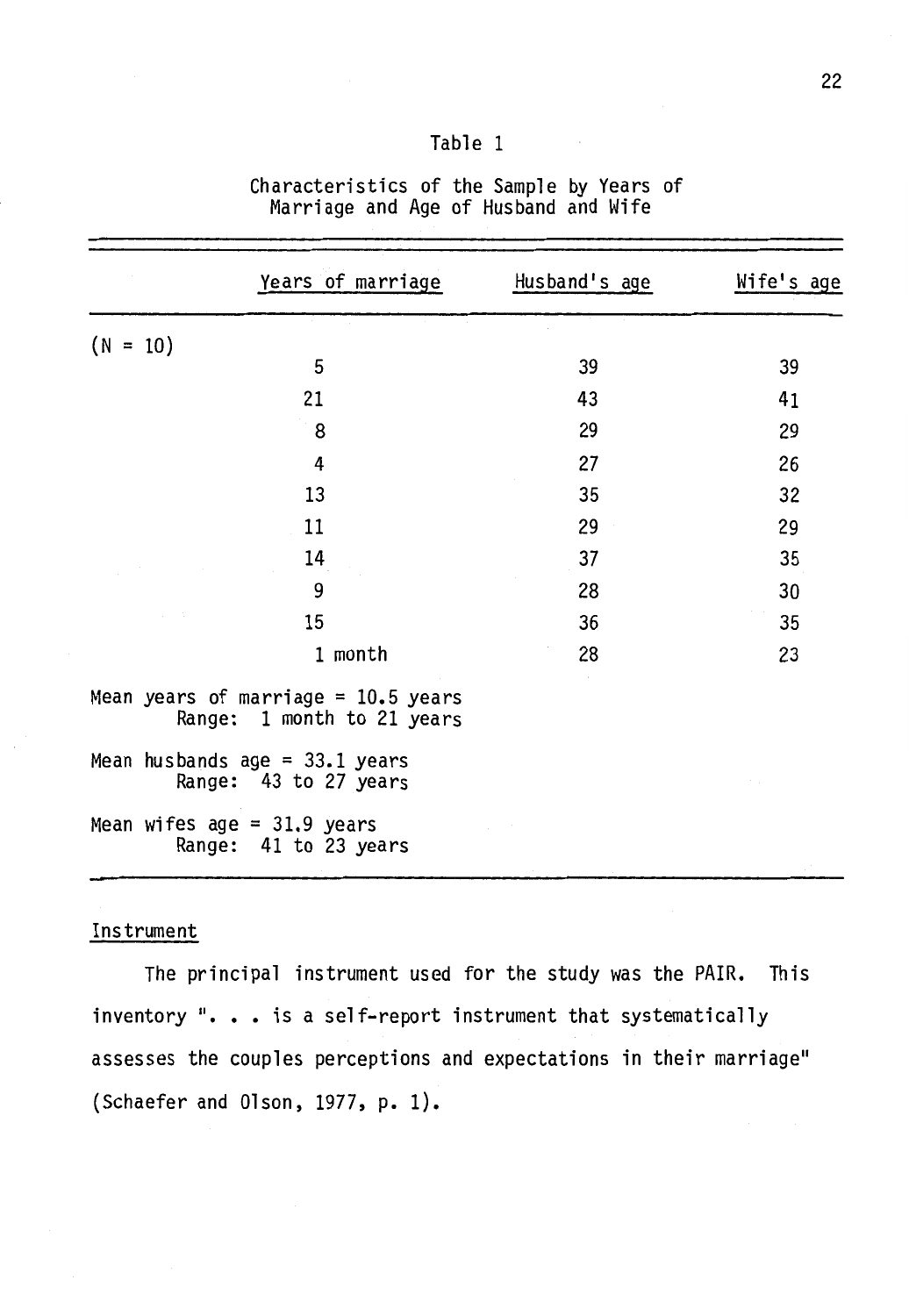#### Validity and Reliability

PAIR was developed . . .

Using several psychometric test construction criteria to select the items for each scale . . . both an item analysis and factor analysis were conducted to test for adequacy of the items and the scales. . . . Reliability testing consisted of a split-<br>half method of analysis.. . . (Schaefer and Olson, 1978, pp. 13, 14, 17)

The Schaefer and Olson instrument has not been subjected to a testretest analysis to date.

#### Methodology

Part one of the research was achieved by reviewing literature relevant to the concept of expectations and intimacy in marriage. Part two was accomplished by administering the PAIR instrument to ten married couples.

The PAIR instrument consists of 36 items reflecting emotional, social, sexual, intellectual and recreational categories of intimacy. Couples respond to the 36 items on a prepared answer sheet by choosing from a five point scale:  $0 =$  strongly disagree,  $1 =$  somewhat disagree,  $2 =$  neutral,  $3 =$  somewhat agree,  $4 =$  strongly agree. Each of the five components comprise scales containing six items in a common format instrument (see Appendix A).

In addition to the five areas of intimacy, there is a scale on conventionality, which measures the extent to which the couple is 'faking good.' Although this scale contains the same number of items as the intimacy scales, it is interpreted differently. (Olson and Schaefer, 1977, p. 1)

For the purpose of this research paper the conventionality scale was not included because it does not measure intimacy and is interpreted differently.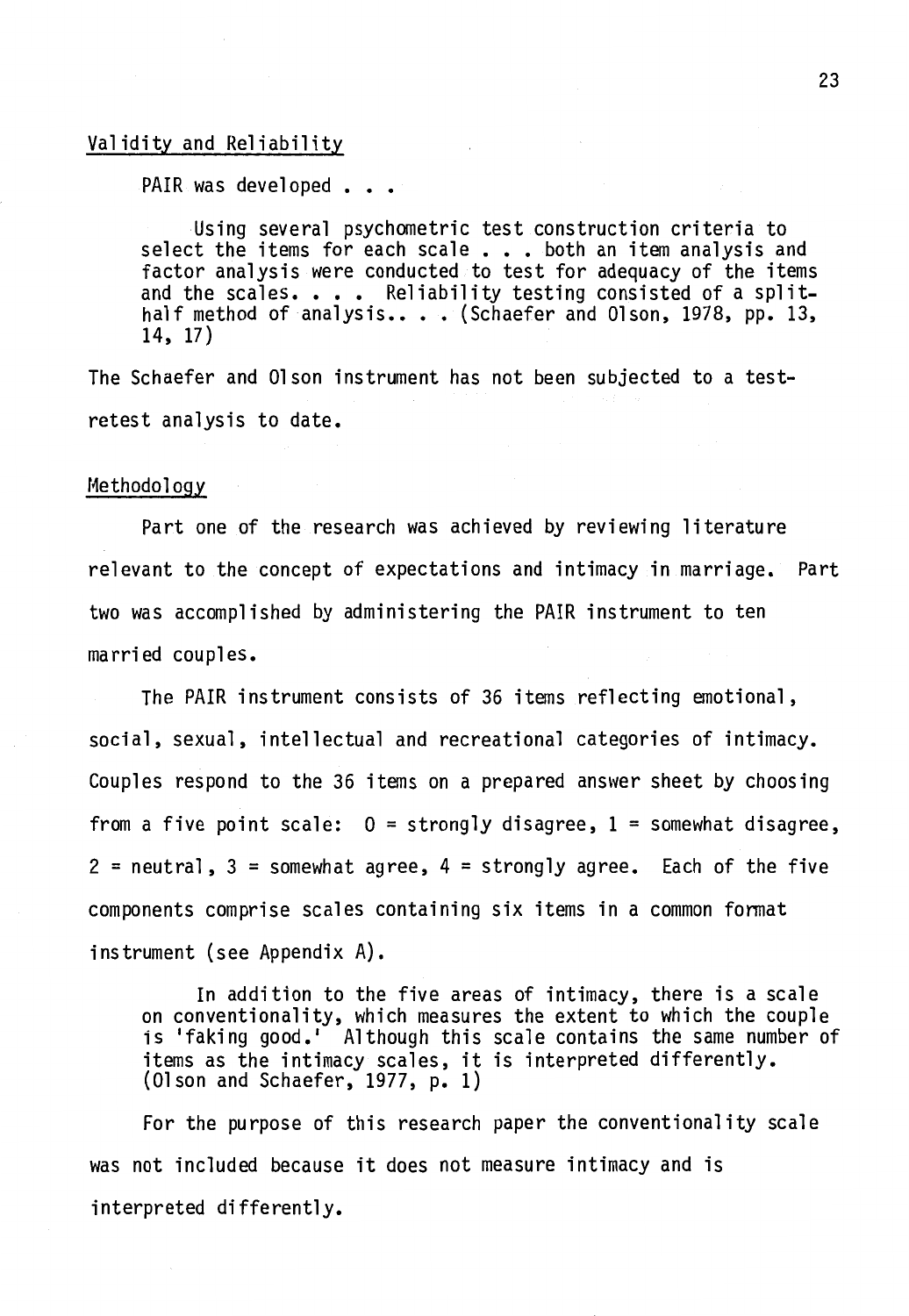The inventory comprises two parts. In the first part, the couples answer the way they feel about the relationship at the present. This part is labeled "How it is NOW." In the second part, the couples answer the way they would like the relationship to be. This part is labeled "How I would LIKE it to be" on the answer sheet (see Appendix A).

Actual administration of the PAIR was done at a Waterloo church Sunday school class. An explanation for wanting to give the inventory to the class was given to the pastor of the church by the researcher. The purpose for administering the PAIR to the Sunday school class was to gather data for this research paper. The pastor said in the church bulletin that his class would participate in the PAIR assessment (see Appendix B). He also made the announcement in his Sunday remarks. The researcher administered the PAIR instrument to all the couples Sunday, May 1, 1983 after church services.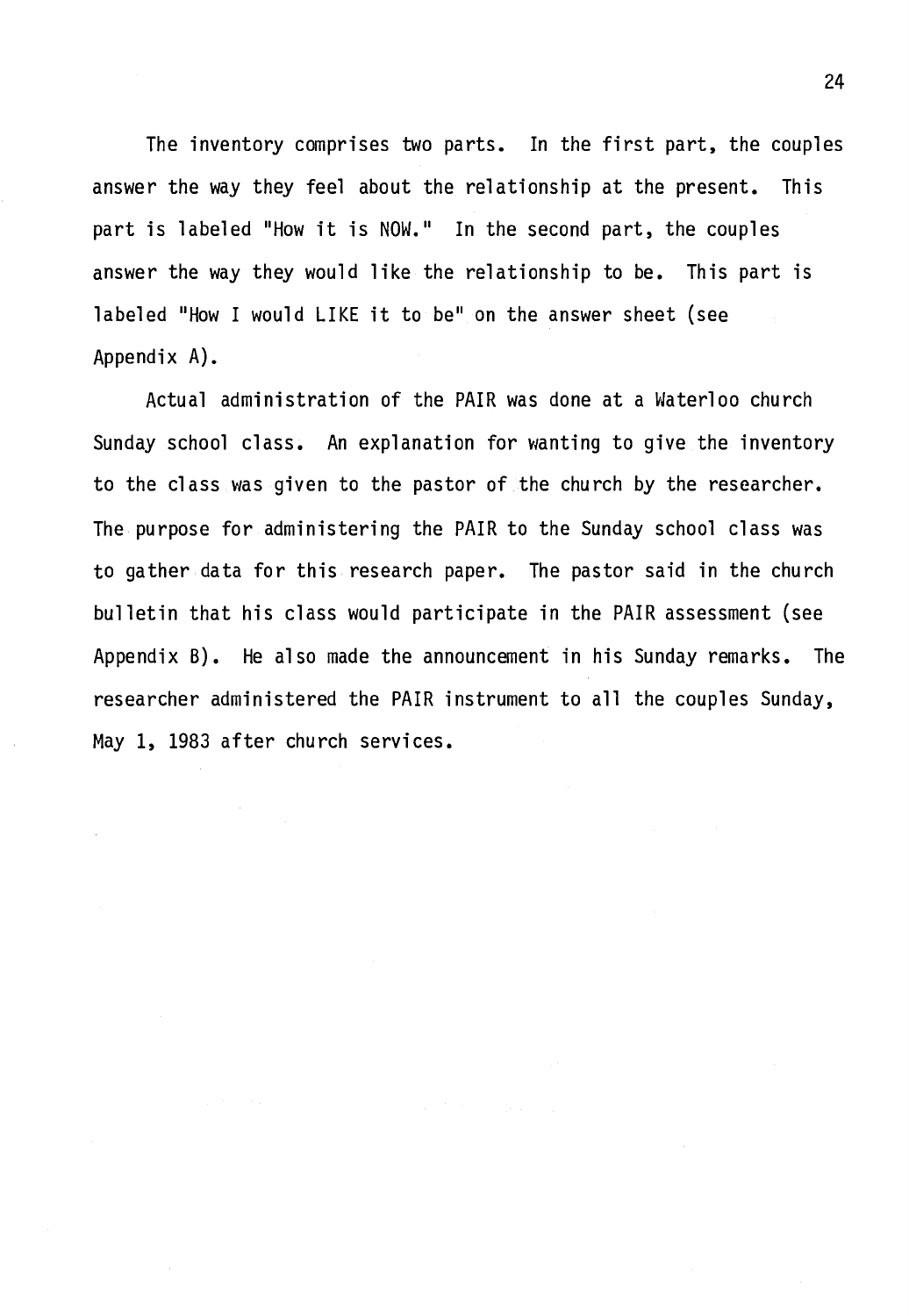# CHAPTER FOUR

### Presentation of Data

The purpose of this research was to detennine if significant differences exist between married couples expected and realized perceptions of five types of intimacy: emotional, social, sexual, intellectual and recreational.

This chapter contains a summary of the data obtained from administering the PAIR assessment instrument and a discussion of the results. Analysis of data was based on ten married couples. The description of results is comprised of tables and discussion. Table 1, shown on page 22 presents a description of the sample study.

Table 2 contains standard score means, standard deviations and minimum and maximum scores for five scales of intimacy of married couples by sex. Table 3 contains the standard score means and standard deviations totals for all five scales of intimacy. Tables 4 through 8 describe the results according to an analysis of variance for five scales of intimacy: emotional, social, sexual, intellectual, and recreational. Table 9 shows an analysis of variance description of totals for all five intimacy scales.

#### The Range of Scores

How did the couples score on the average on the intimacy scales? For this study a sample of 10 married couples was used and the following tendencies were found.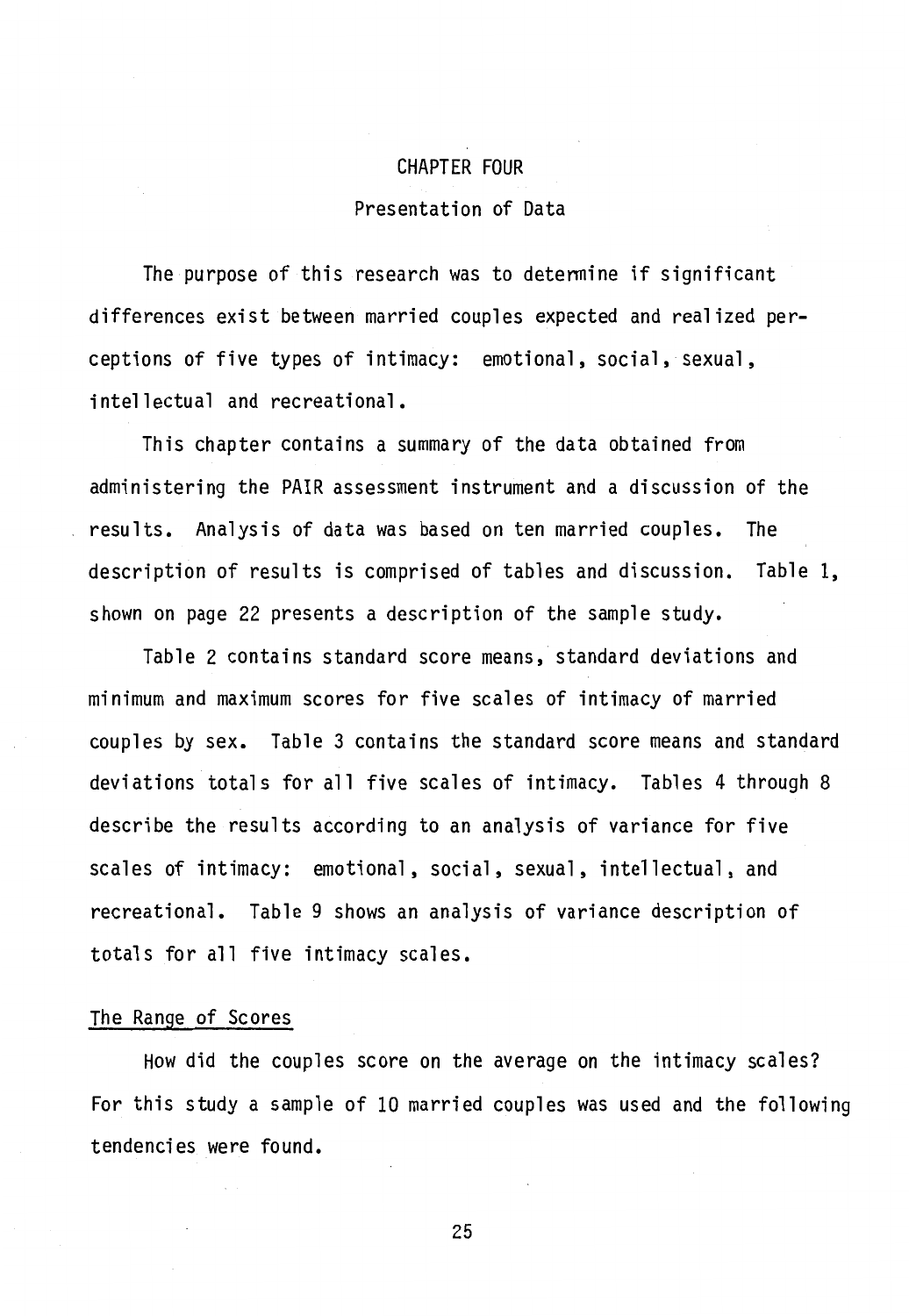The absolute range of scores is 0 and 96. It was found that, the average perceived score fell between 51 and 80 for each scale. The range of discrepancy between male and female perceived was within 8 to 87 points for each scale, so large discrepancies in perceptions occur. The average discrepancy in perceived scores for this sample was 2 to 15 points.

#### Table 2

#### Standard Score Means, Standard Deviations, Minimum and Maximum Scores for All Scales of Intimacy of Married Couples by Sex

| Couples by<br>Sex<br>$N = 10$                                                                                                                                                      | Mean                                                                 | S.D.                                                               | Min. Sc.                                    | Max. Sc.                                     |
|------------------------------------------------------------------------------------------------------------------------------------------------------------------------------------|----------------------------------------------------------------------|--------------------------------------------------------------------|---------------------------------------------|----------------------------------------------|
| Em. Realized<br>М<br>Expected<br>M<br>Em.<br>Realized<br>Em.<br>F<br>F.<br>Expected<br>Em.<br>So.<br>Realized<br>M<br>So.<br>Expected<br>M<br>So. Realized<br>F                    | 62.80<br>86.10<br>54.00<br>88.40<br>64.80<br>75.60<br>68.80          | 23.71<br>6.36<br>20.59<br>8.09<br>20.98<br>18.03<br>12.34          | 16<br>76<br>20<br>76<br>24<br>28<br>48      | 92<br>96<br>88<br>96<br>88<br>92<br>84       |
| So. Expected<br>F.<br>Realized<br>$Sx$ .<br>M<br>Sx. Expected<br>M<br>Sx. Realized<br>F<br>F<br>Sx. Expected                                                                       | 80.00<br>71.70<br>88.90<br>79.60<br>91.60                            | 9.04<br>24.55<br>7.72<br>11.69<br>5.79                             | 64<br>9<br>72<br>64<br>80                   | 92<br>96.<br>96<br>96<br>96                  |
| Int. Realized<br>M<br>Int. Expected<br>M<br>F<br>Int. Realized<br>F<br>Int. Expected<br>Rec. Realized<br>M<br>Rec. Expected<br>M<br>Realized<br>Rec.<br>F<br>F<br>Expected<br>Rec. | 51.60<br>68.40<br>62.00<br>83.40<br>69.50<br>83.20<br>75.60<br>85.20 | 19.55<br>22.41<br>27.98<br>9.62<br>15.27<br>9.76<br>18.03<br>10.68 | 24<br>22<br>0<br>64<br>47<br>64<br>36<br>64 | 80<br>96<br>92<br>96<br>92<br>96<br>96<br>96 |
|                                                                                                                                                                                    |                                                                      |                                                                    |                                             |                                              |

 $M = Male$ ,  $F = Female$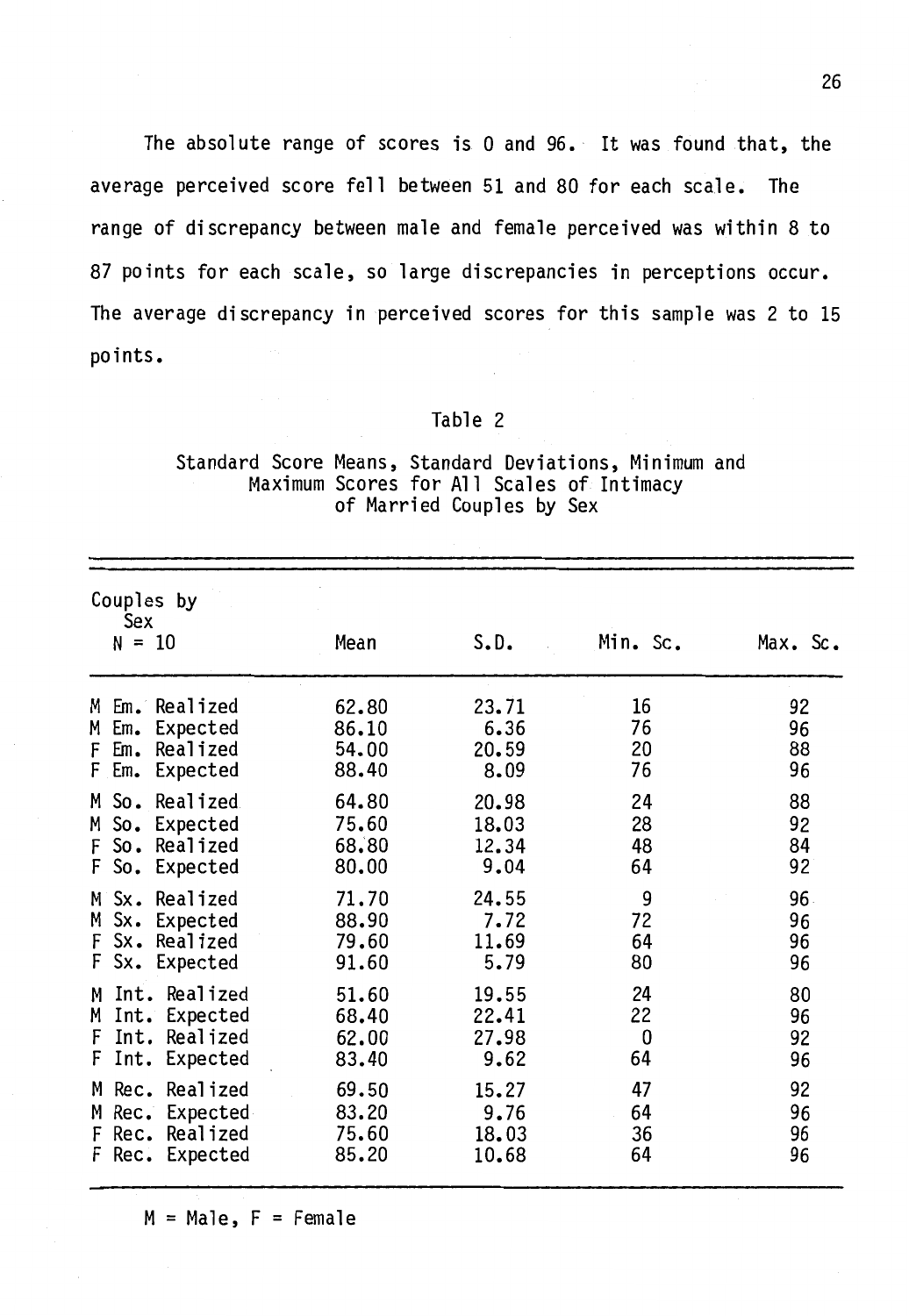The average expected scores ranged between 68 and 92, but the actual range of the scores was between O and 96. This seems to indicate that most couples seem to expect high levels of intimacy, though low scores do appear (Olson and Schaefer, 1977, p. 7).

Except for the realized emotional scale of intimacy, females average scores are higher. All female expected average scores are higher than all male expected scores. This would seem to indicate that females realize more intimacy, except for emotional intimacy than do males, and females have higher expectations than males.

#### Table 3

## Married Couples Expected and Realized Standard Score Means and Standard Deviations Totals For Five Scales of Intimacy, Emotional, Social, Sexual, Intellectual and Recreational

| Scale        | Expected |       | Realized |       |
|--------------|----------|-------|----------|-------|
| $N = 20$     | Mean     | S.D.  | Mean     | S.D.  |
| Emotional    | 87.25    | 7.28  | 58.40    | 22.20 |
| Social       | 77.80    | 14.26 | 66.80    | 17.21 |
| Sexual       | 90.25    | 6.82  | 75.65    | 19.22 |
| Intellectual | 75.90    | 17.24 | 56.80    | 24.13 |
| Recreational | 84.20    | 10.22 | 72.55    | 16.70 |

All expected average total scores are higher than all realized average total scores. This would seem to indicate that couples have not achieved as much intimacy as expected. The scores would also seem to indicate that none of the couples have achieved more than was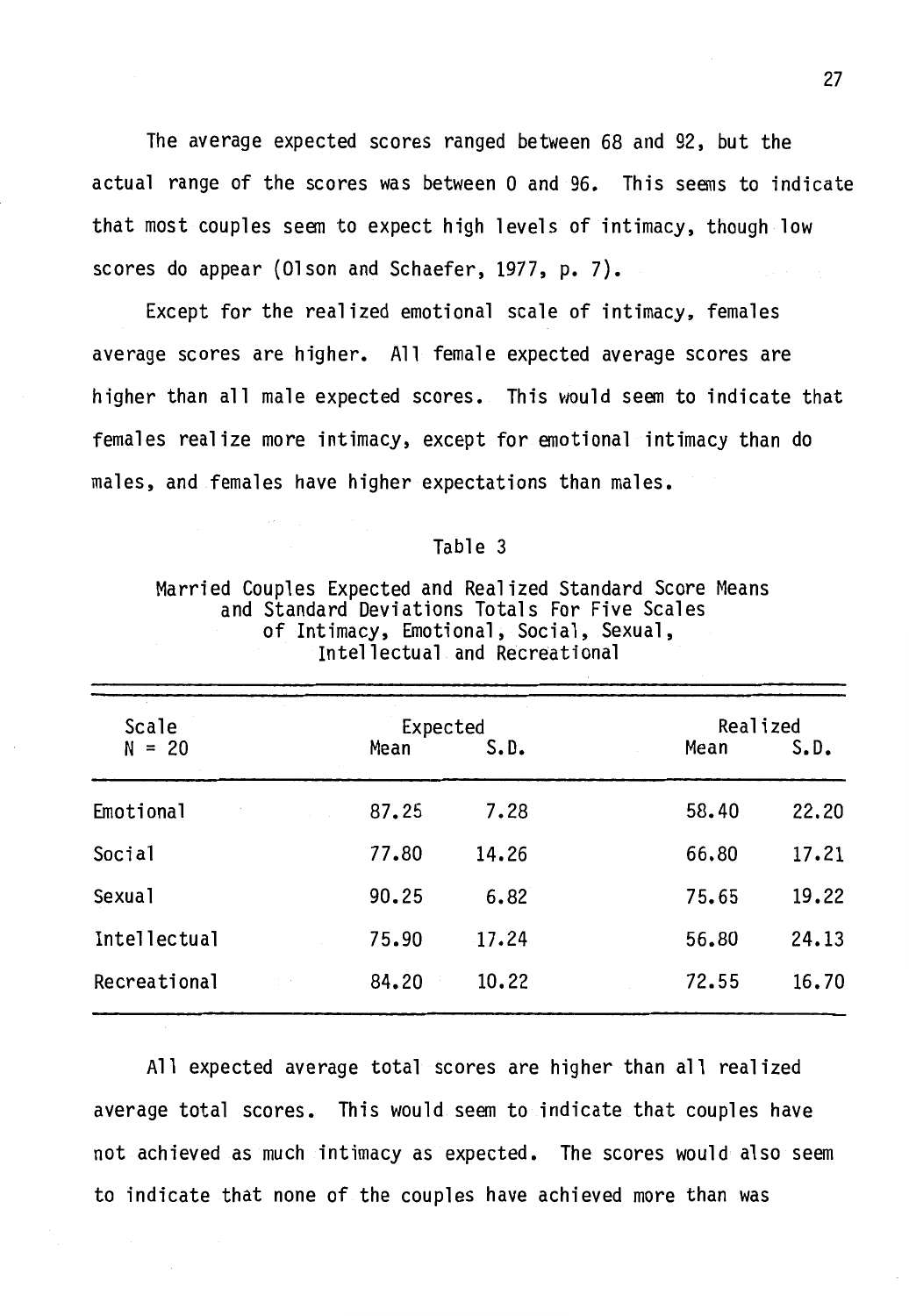expected in tenns of the five types. of intimacy examined because none of the realized scores are higher than expected scores.

Hypothesis 1: There is no significant difference (p. 05) in expected emotional intimacy and realized emotional intimacy of married couples.

Analysis of variance for expected and realized emotional intimacy is summarized in Table 4. The F value of 1.1 indicated no significant difference existed between expected and realized emotional intimacy of married couples on the emotional scale. The F value of 1.1 was not large enough to reject the null hypothesis.

#### Table 4

Analysis of Variance of Expected and Realized Scores for Emotional Intimacy of Married Couples

| Source         | Sum of Squares | D.F. | Mean Sq. | F Value |
|----------------|----------------|------|----------|---------|
| <b>Between</b> | 65.17          |      | 65.17    | 1.1 NS  |
| Within         | 1044.04        | 18   | 58.00    |         |

Hypothesis 2: There is no significant difference (p. 05) in expected social intimacy and realized social intimacy of married couples.

Analysis of variance for expected and realized social intimacy is summarized in Table 5. The F value of .35 indicated no significant difference existed between expected and realized social intimacy of married couples on the social scale. The F value of .35 was not large enough to reject the null hypothesis.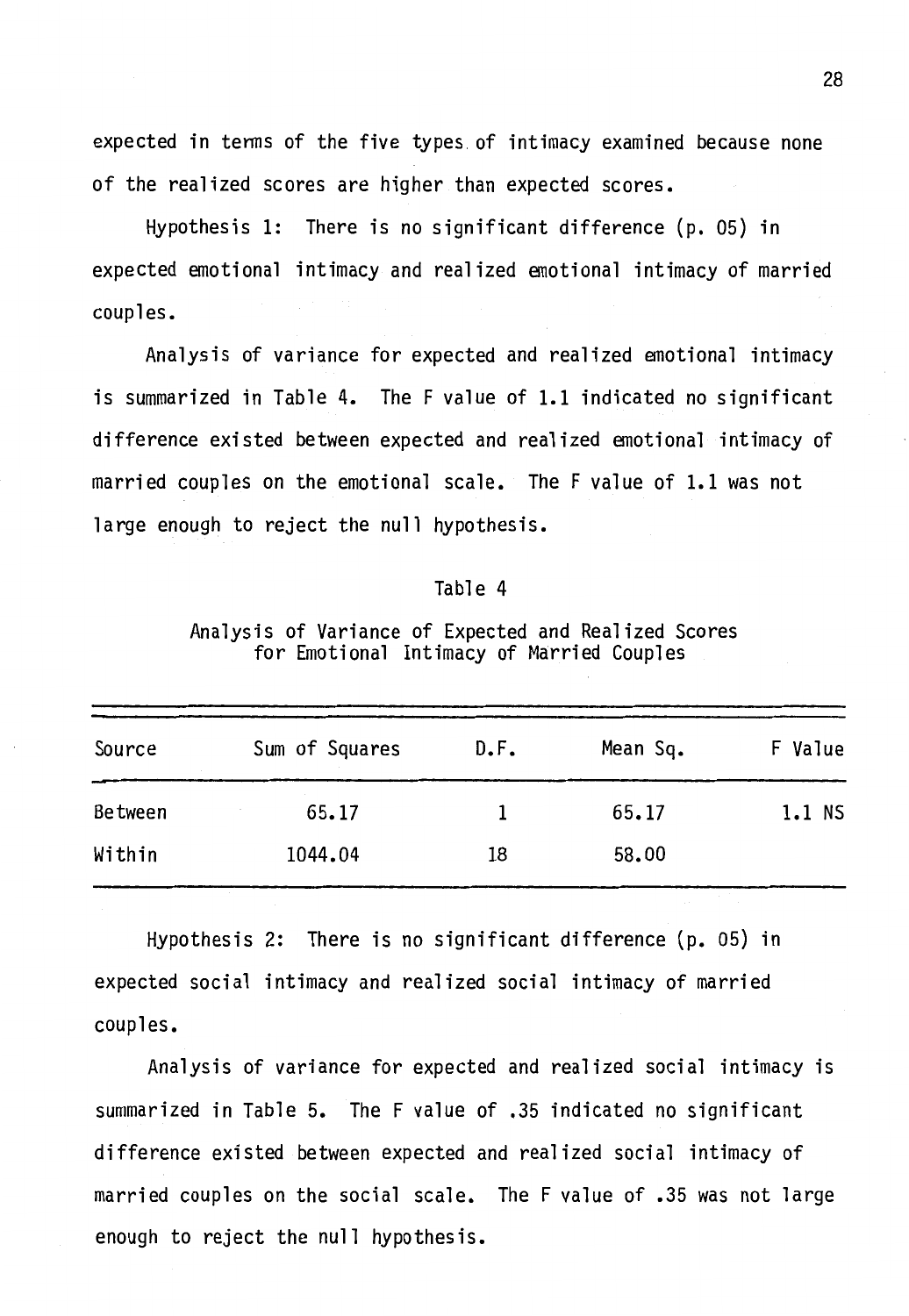| D<br>н |  |  |
|--------|--|--|
|--------|--|--|

| Source  | Sum of Squares | D.F. | Mean Sq. | F Value  |
|---------|----------------|------|----------|----------|
| Between | 176.8          |      | 176.8    | $.35$ NS |
| Within  | 8993.6         | 18   | 499.64   |          |

Analysis of Variance of Expected and Realized Scores for Social Intimacy of Married Couples

Hypothesis 3: There is no significant difference (p. 05) in expected sexual intimacy and realized sexual intimacy of married couples.

Analysis of variance for expected and realized sexual intimacy is summarized in Table 6. The F value of .84 indicated no significant difference existed between expected and realized sexual intimacy of married couples on the sexual scale. The F value of .84 was not large enough to reject the null hypothesis.

#### Table 6

Analysis of Variance of Expected and Realized Scores for Sexual Intimacy of Married Couples

| Source  | Sum of Squares | D.F. | Mean Sq. | F Value  |
|---------|----------------|------|----------|----------|
| Between | 384.5          |      | 384.5    | $.84$ NS |
| Within  | 7493.8         | 18   | 416.32   |          |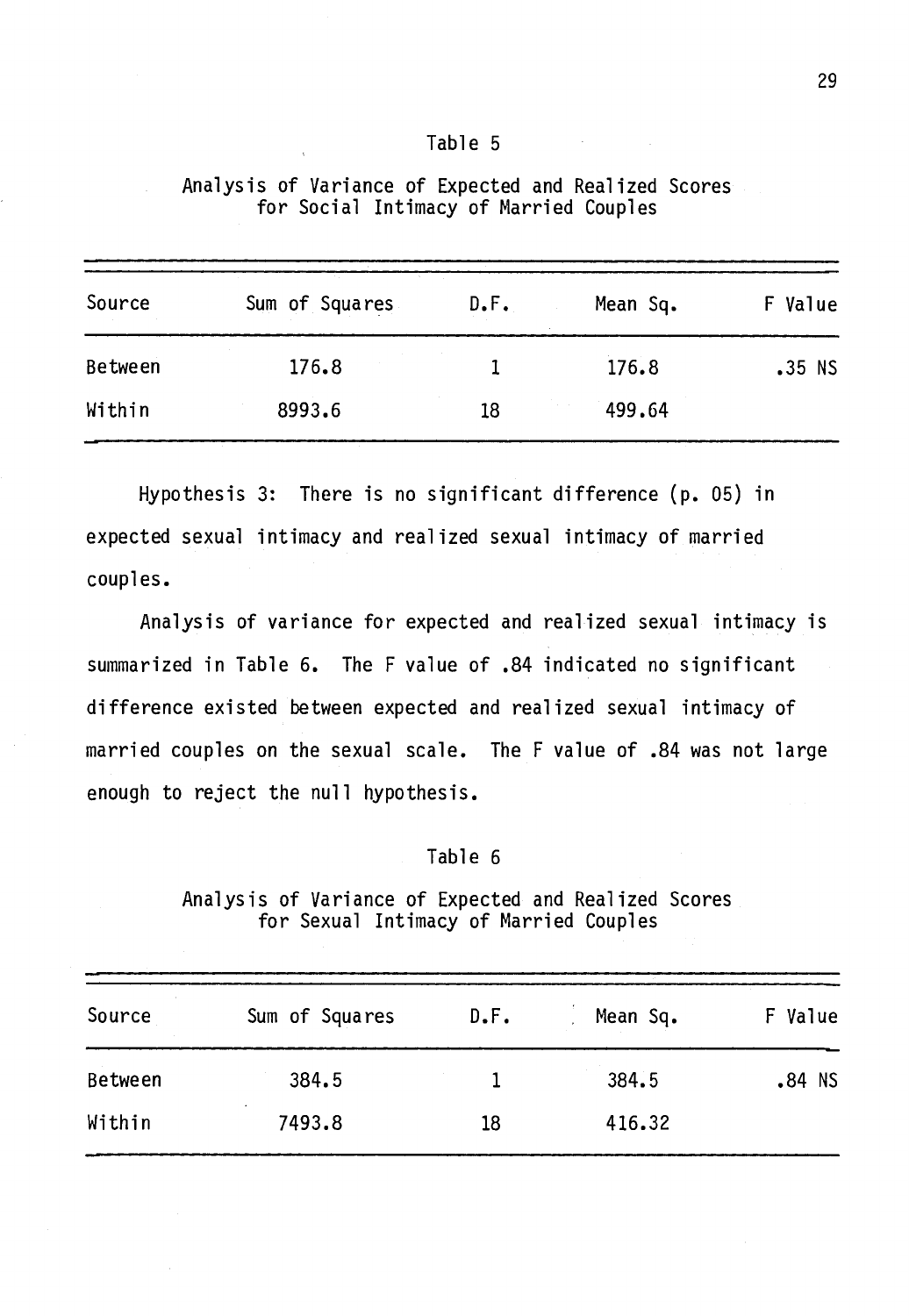Hypothesis 4: There is no significant difference {p. 05) in expected intellectual intimacy and realized intellectual intimacy of married couples.

Analysis of variance for expected and realized intellectual intimacy is summarized in Table 7. The F value of 1.89 indicated no significant difference existed between expected and realized intellectual intimacy of married couples on the intellectual scale. The F value of 1.89 was not large enough to reject the null hypothesis.

#### Table 7

Analysis of Variance of Expected and Realized Scores for Intellectual Intimacy of Married Couples

| Source  | Sum of Squares | D.F. | Mean Sq. | F Value |
|---------|----------------|------|----------|---------|
| Between | 1665.8         |      | 1665.8   | 1.89 NS |
| Within  | 15837.2        | 18   | 879.84   |         |

Hypothesis 5: There is no significant difference {p. 05) in expected recreational intimacy and realized recreational intimacy.

Analysis of variance for expected and realized recreational intimacy is summarized in Table 8. The F value of .54 indicated no significant difference existed between expected and realized recreational intimacy of married couples on the recreational scale. The F value of .54 was not large enough to reject the null hypothesis.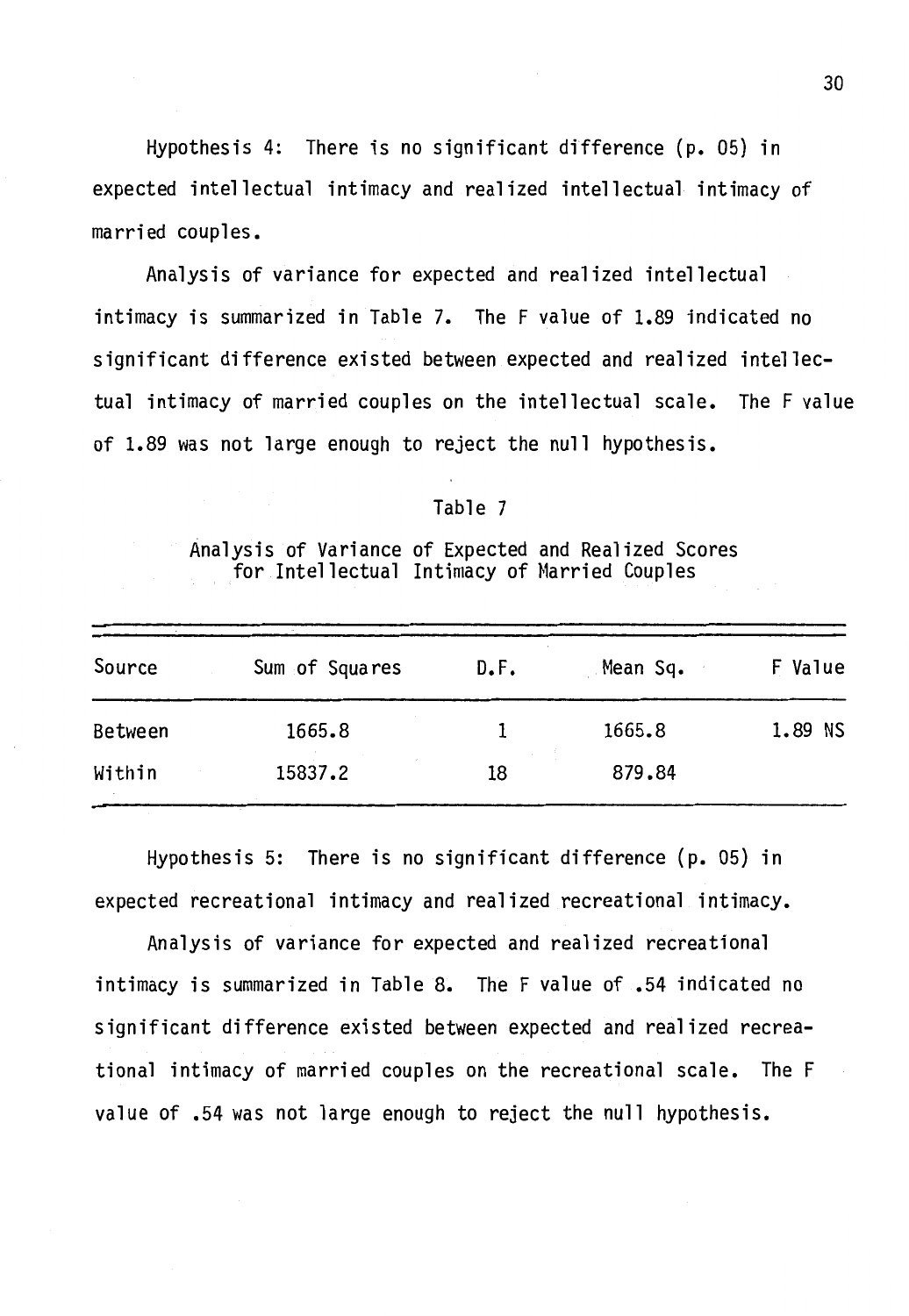| Table |  |  |
|-------|--|--|
|-------|--|--|

| Source  | Sum of Squares | D.F. | Mean Sq. | Value<br>F |
|---------|----------------|------|----------|------------|
| Between | 206.05         |      | 206.05   | $.54$ NS   |
| Within  | 6908.1         | 18   | 383.78   |            |

Analysis of Variance of Expected and Realized Scores for Recreational Intimacy of Married Couples

Hypothesis 6: There is no significant difference (p. 05) in expected and realized intimacy for all intimacy scales, emotional, social, sexual, intellectual and recreational between married couples.

Analysis of variance for all expected and realized scores is summarized in Table 9. The F value of 1.1 indicated no significant difference existed between expected and realized scores for all intimacy scales. The F value of 1.1 was not large enough to reject the null hypothesis.

#### Table 9

Analysis of Variance of Expected and Realized Scores for All Intimacy Scales of Married Couples

| Source                    | Sum of Squares | D.F. | Mean Sq. | F Value |
|---------------------------|----------------|------|----------|---------|
| <b>Between</b><br>(Total) | 2462.32        |      | 2462.32  | 1.1 NS  |
| Within<br>(Total)         | 40276.74       | 18   | 2237.59  |         |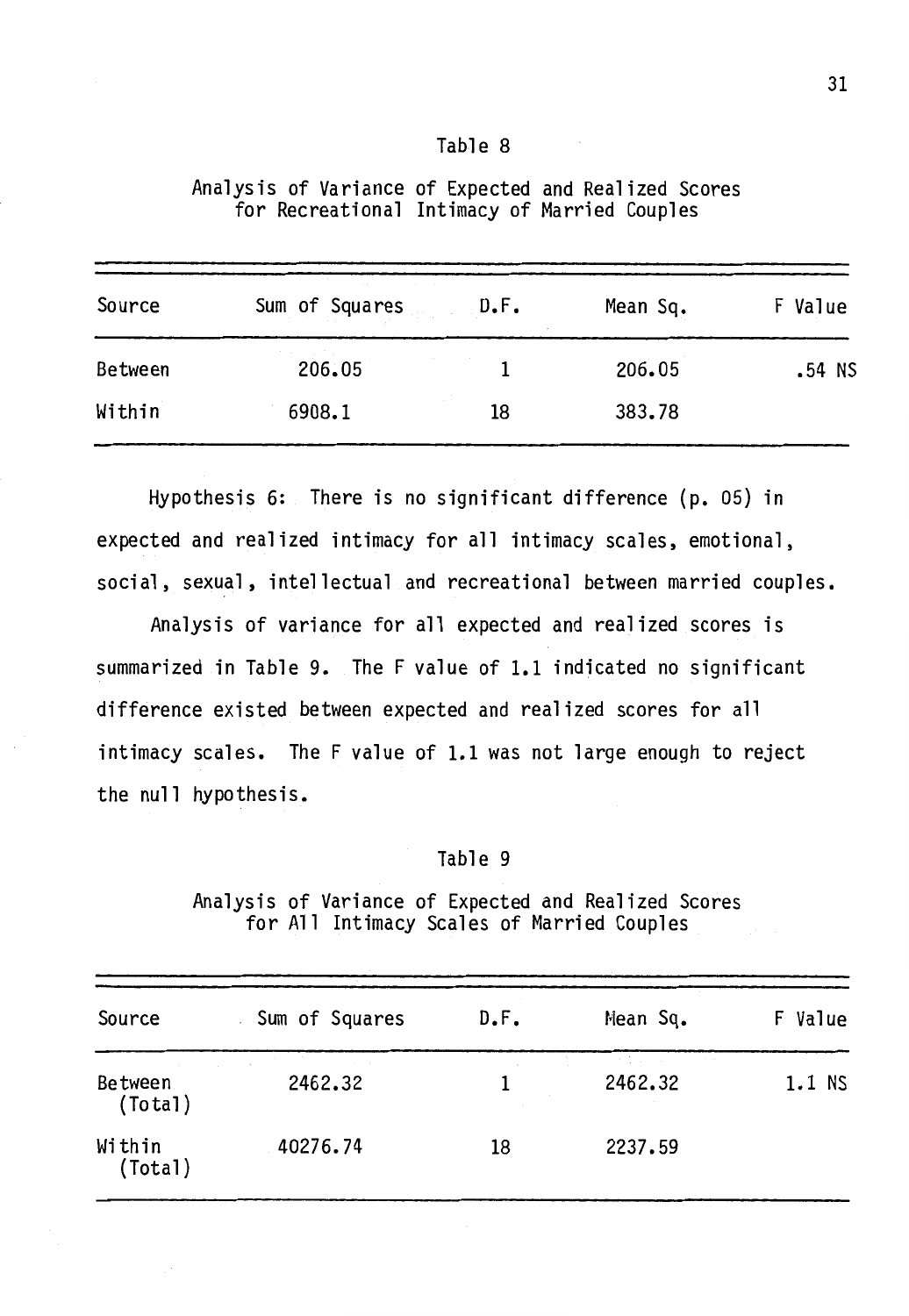#### CHAPTER FIVE

#### **Summary**

#### Brief Description of the Problem

This study examined expectations about others, about oneself and about marriage. It also examined the difference in expected and realized intimacy of married couples.

#### Methodology

A literature review was conducted to (1) determine what expectations people have about others, about themselves, and about marriage, and (2) the Personal Assessment of Intimacy in Relationships (Olson, 1977, p. 1) inventory was utilized for this study because it is an instrument designed specifically to determine differences in expected and realized intimacy of married couples.

For this study six research questions and six null hypotheses pertinent to the topic of expected and realized intimacy in marriage were formulated. The questions asked if there is a difference in expected and realized emotional, social, sexual, intellectual and recreational intimacy of married couples. The six null hypotheses stated that there is no significant difference in expected and realized intimacy of married couples.

The PAIR inventory was administered to ten married couples. Scores obtained from administering the PAIR were described by standard score means, standard deviations, minimum and maximum scores and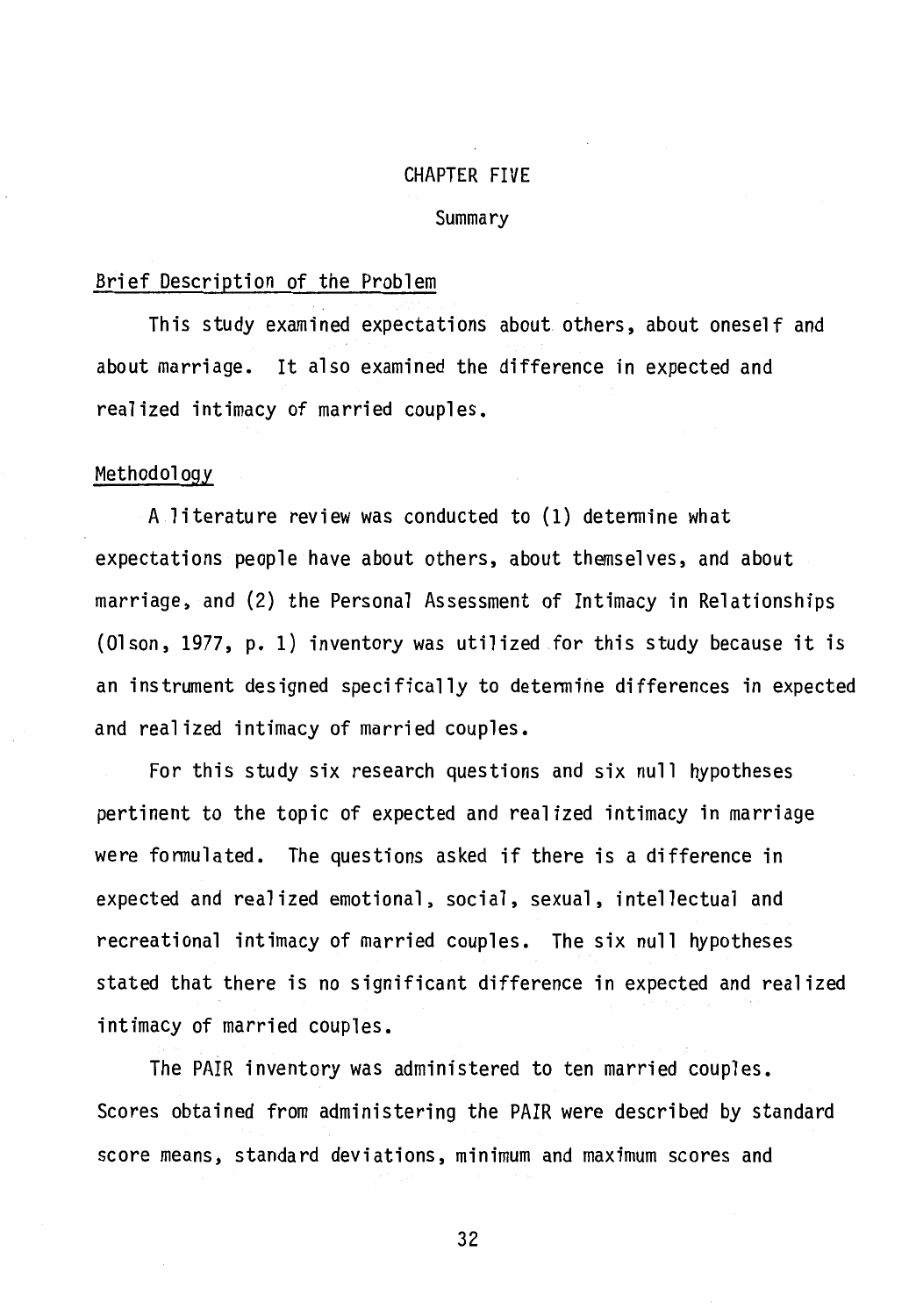analysis of variance of expected and realized scores for each of the five categories of intimacy and for the total of the five categories.

### Findings

The literature review revealed that intimacy desires are influenced by past experiences which detennine expectations people have about others, about themselves, and about marriage. The means by which people search for intimacy and realization of their expectations include, among many others, emotional, social, sexual, intellectual and recreational endeavors.

Research results for this study were obtained from administering the PAIR inventory. The score average totals seem to indicate that expectations of married couples are not being met because none of the realized scores are higher than or equal to expected scores. Scores from the intimacy inventory, calculated by the analysis of variance technique, yielded no statistically significant difference in expected and realized intimacy of married couples.

#### Conclusions

Based on data obtained from the literature review it can reasonably be concluded that people are searching for intimacy and striving to fulfill their expectations. Data obtained by administering the PAIR instrument yields the reasonable conclusion that expectations are higher than realizations for the five categories of intimacy measured by the inventory. However, analysis of variance shows no statistically significant difference in expected and realized intimacy of married couples. Therefore, it can be concluded that the null hypotheses for this study are acceptable.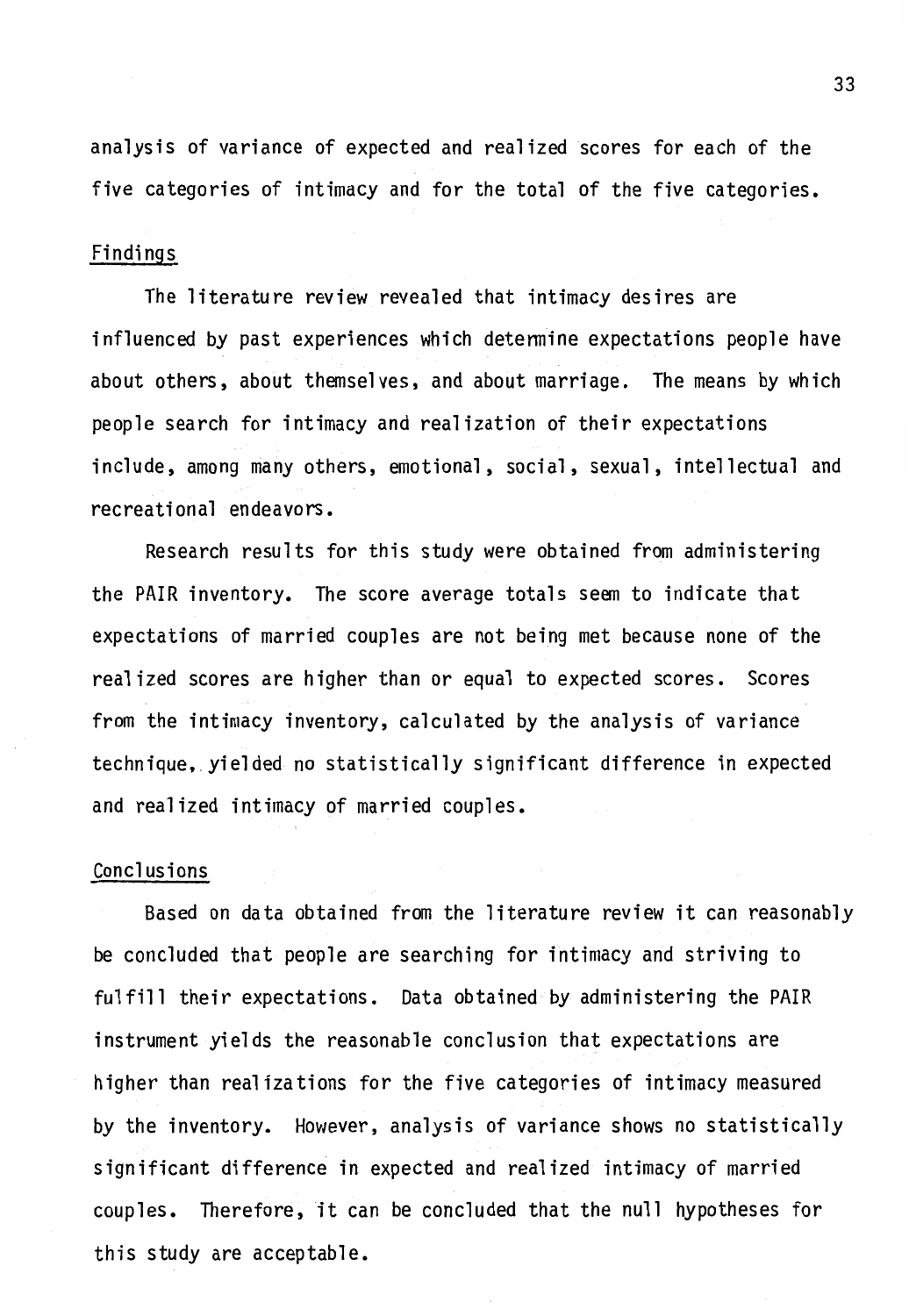#### BIBLIOGRAPHY

- Adler, Mortimer J., and Charles Van Doren, eds. Great Treasury of western Thought. New York: R. R. Bowker, 1977.
- Archibald, W. P. "Alternative Explanations For Self-Fulfilling<br>Prophecy." Psychological Bulletin, 81 (1974), 74-84.
- Berger, Joseph, M., Hamit Fisek, Robert Z. Normal, and Morris Zelditch. status Characteristics and Social Interaction. New York: Elsevier, 1977.
- Berger, Joseph, M., Thomas L. Conner and M. Hamit Fisek. Expectation States Theory. Massachusetts: Winthrop, 1974.
- Bernstein, Douglas A., and Michael T. Nietzel. Introduction to Clinical Psychology. New York: McGraw-Hill, 1980.
- Berscheid, Ellen and E. H. Walster. Interpersonal Attraction. Philippines: Addison-Wesly, 1969.
- Bible, The Holy. Revised Standard Version. New York: Thomas Nelson, 1952.
- Broderick, Carl fred B. Marriage and the Family. New Jersey: Prentice-Hall, 1979.
- Clinebell, Howard J., and Charolette H. Clinebell. The Intimate Marriage. New York: Harper, 1970.
- Cox, Frank D. Human Intimacy: Marriage, the Family and Its Meaning. 2nd ed. Minnesota: West, 1981.
- Cox, Frank D. Human Intimacy: Marriage, the Family and Its Meaning. 1st ed. Minnesota: West, 1978.
- Dahms, Alan M. Emotional Intimacy: Overlooked Requirement for Survival. Colorado: Pruett, 1972.
- Davis, Murry S. Intimate Relations. New York: The Free Press, 1973.
- Derlega, Valerian J., and Alan Chaikin. Sharing Intimacy: What We Reveal to Others and Why. New Jersey: Prentice-Hall, 1975.
- Erickson, E. Childhood and Society. New York: W. W. Norton, 1950.
- Fishbein, M. Daniel, and Mark H. Thelen. "Psychological Factors in Mate Selection and Marital Satisfaction: A Review." Catalog of Selected Documents in Psychology, 11 (1981), 1-46.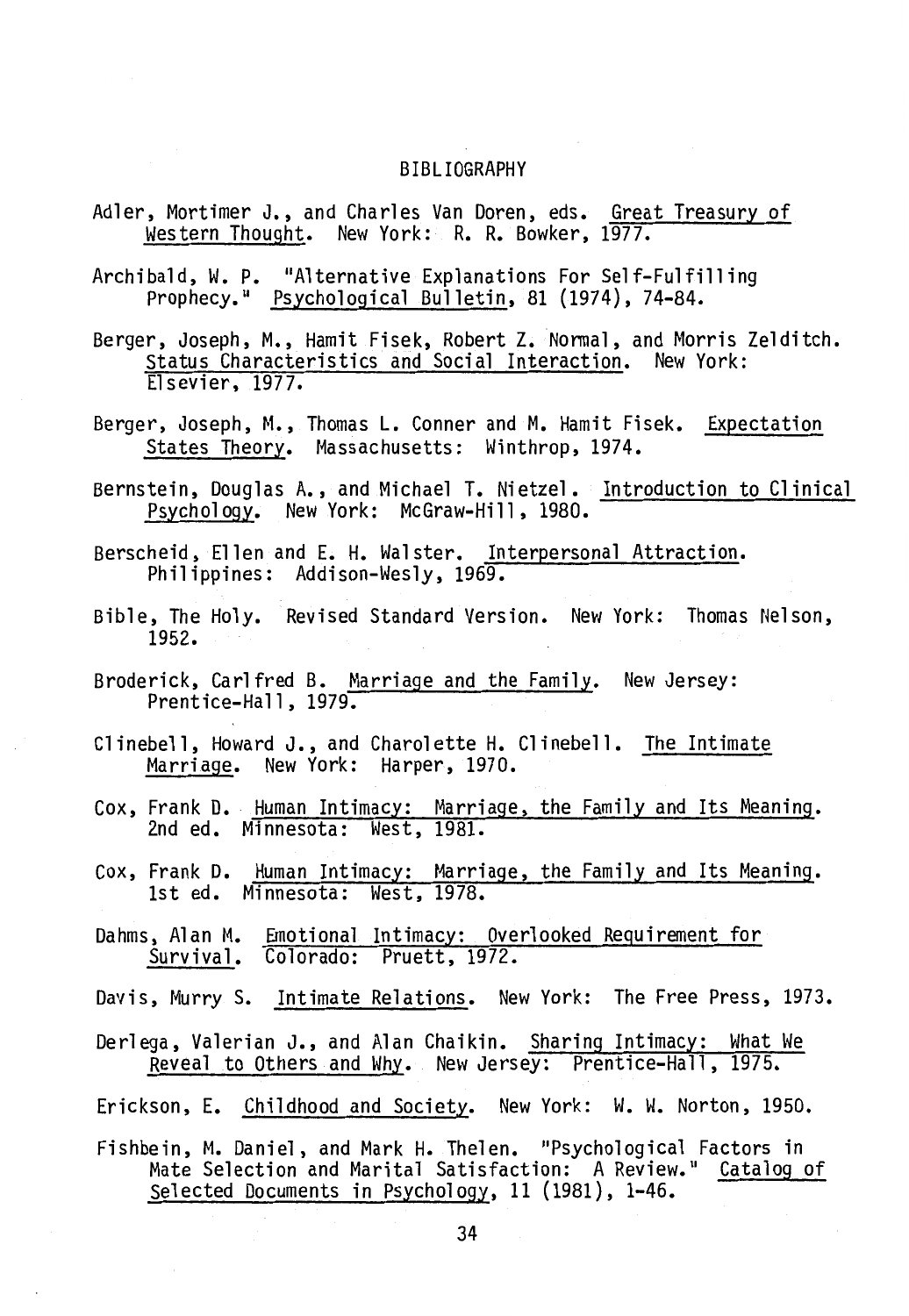- Gilbert, S. J. "Self-Disclosure, Intimacy, and Communication in Family." Family Coordinator 25 (1976) 221-231.
- Green, Ernest J. Personal Relationships: An Approach to Marriage and Family. New York: McGraw-Hill, 1978.
- Hoult, Thomas F., Lura F. Henze, and John W. Hudson. Courtship and Marriage in America. Boston: Little, Brown, 1978.
- Jones, Russell A. Self-Fulfilling Prophecies, Social Psychological and Psysiological Effects of Expectations. New Jersey: Lawrence Erl baum, 1977.
- Kelley, Robert. Courtship, Marriage, and the Family. New York: Harcourt, 1979.
- Klemer, Richard H., and Rebecca M. Smith. Klemer's Marriage and Family<br>Relationships. New York: Harper, 1975.
- Lewin, Kurt. Resolving Social Conflicts. New York: Harper, 1948.
- Maslow, A. H. Motivation and Personality. New York: Harper, 1954.
- Murstein, Bernard I. Who Will Marry Whom? Theories and Research in Marital Choice. New York: Springer, 1976.
- Murstein, Bernard I. Love, Sex and Marriage Throughout the Ages. New York: Springer, 1974.
- 01 son, David H., and Mark T. Schaefer. "Personal Assessment of Intimacy in Relationships (PAIR)." Procedure Manual, (1977), University of Minnesota, 1-12.
- Safilios-Rothschild, Constantina. "Toward a Social Psychology of Relationships." Psychology of Women Quarterly, 5 {1981), 377-384.
- Sager, Clifford J., and Bernice Hunt. Intimate Partner's: Hidden Patterns in Love Relationships. New York: McGraw-Hill, 1976.
- Schaefer, Mark T., and David H. Olson. "Assessing Intimacy: The PAIR Inventory." Journal of Marital and Family Therapy, 7 (1981), 47-60.
- Schaefer, Mark T., and David H. Olson. "Diagnosing Intimacy: The PAIR Inventory." Unpublished manuscript, University of Minnesota, 1978.
- Skolnick, Arlene. The Intimate Environment. Boston: Little, Brown, 1978.
- Small, Harvey D. After You've Said I Do. New Jersey: Fleming H. Revell, 1968.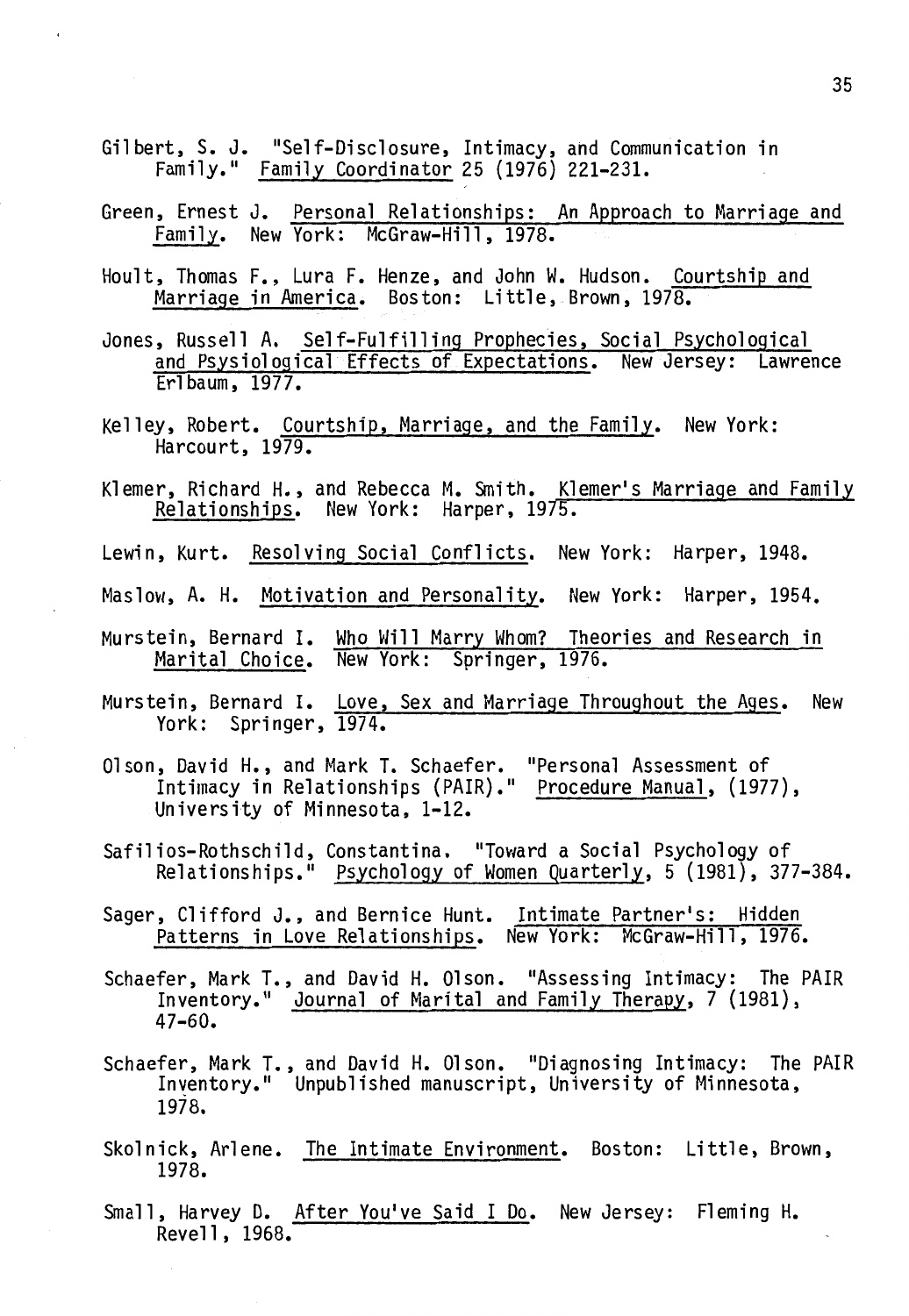- Stotland, Ezra. The Psychology of Hope. San Francisco: Jossey-Bass, 1969.
- Waring, Edward, Debbie McElrath, Dan Lefcoe, and Gary Weisz. "Dimensions of Intimacy in Marriage." Psychiatry, 44 (1981), 169-175.
- Wong, Herbert. "Typologies of Intimacy." Psychology of Women Quarterly, 5 (1981), 435-443.

Zerof, Herbert G. Finding Intimacy. New York: Random House, 1978.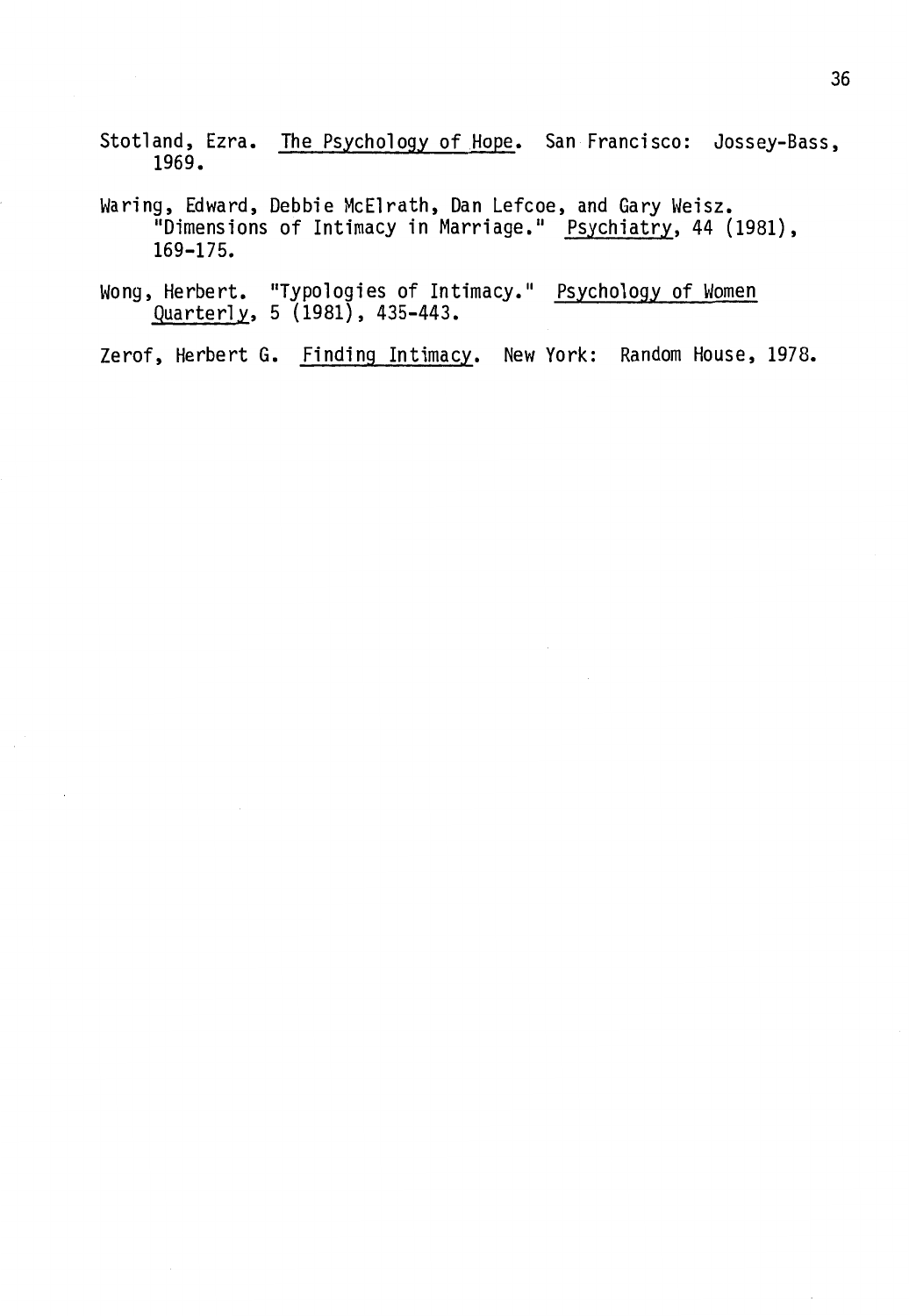# APPENDIX A

J.

PAIR Item Booklet and Answer Sheet

 $\sim$   $\sim$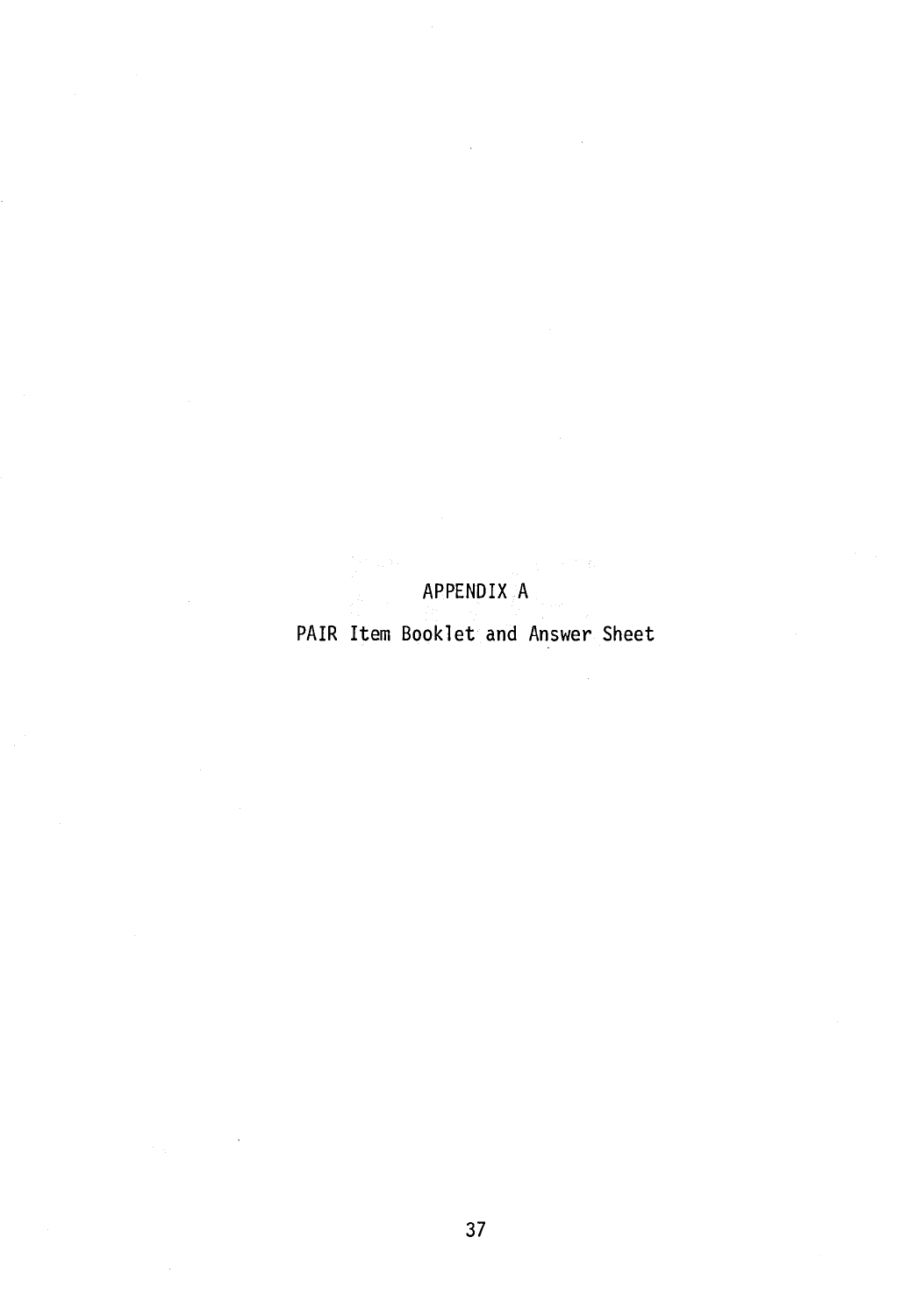

By David H. Olson, Ph.D. Mark T. Schaefer. Ph.D.

**LTT** FAMILY SOCIAL SCIENCE 290 McNeal Hall, University of Minnesota, St. Paul, Minnesota 55108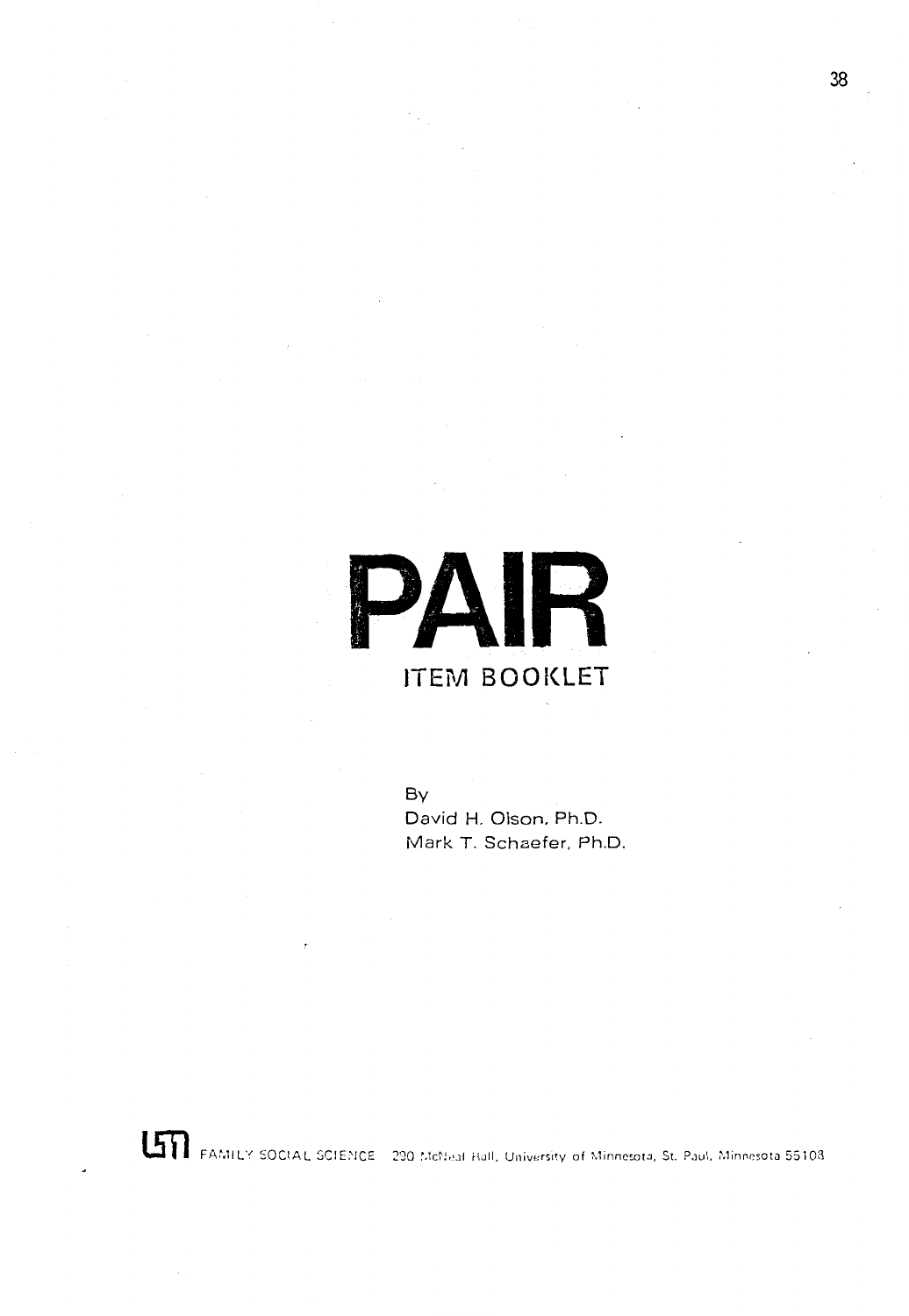INSTRUCTIONS: This Inventory is used to measure different kinds of "intimacy" in your relationship. You are to indicate your response to each statement by using the following five point scale.

| Strongly | Somewhat | Neutral | Somewhat | Strongly |
|----------|----------|---------|----------|----------|
| Disagree | Disagree |         | Agree    | Agree    |

There are two steps to the Inventory. In Part I you are to respond in the way you feel about the item at present. Use Step One of the ANSWER SHEET for this step. It is labeled "How it is Now."

In the second step you are to respond according to the way you would like it to be, that is, if you could have your relationship be any way that you may want it to be. Use Step Two for this step. It is labeled "How I would like it to be." There are no right or wrong answers.

Respond to all the items in Step One before proceeding to Step Two.

\*\*\*\*\*\*\*\*\*\*\*\*\*\*\*\*\*\*\*\*\*\*\*\*\*\*\*\*\*\*\*\*\*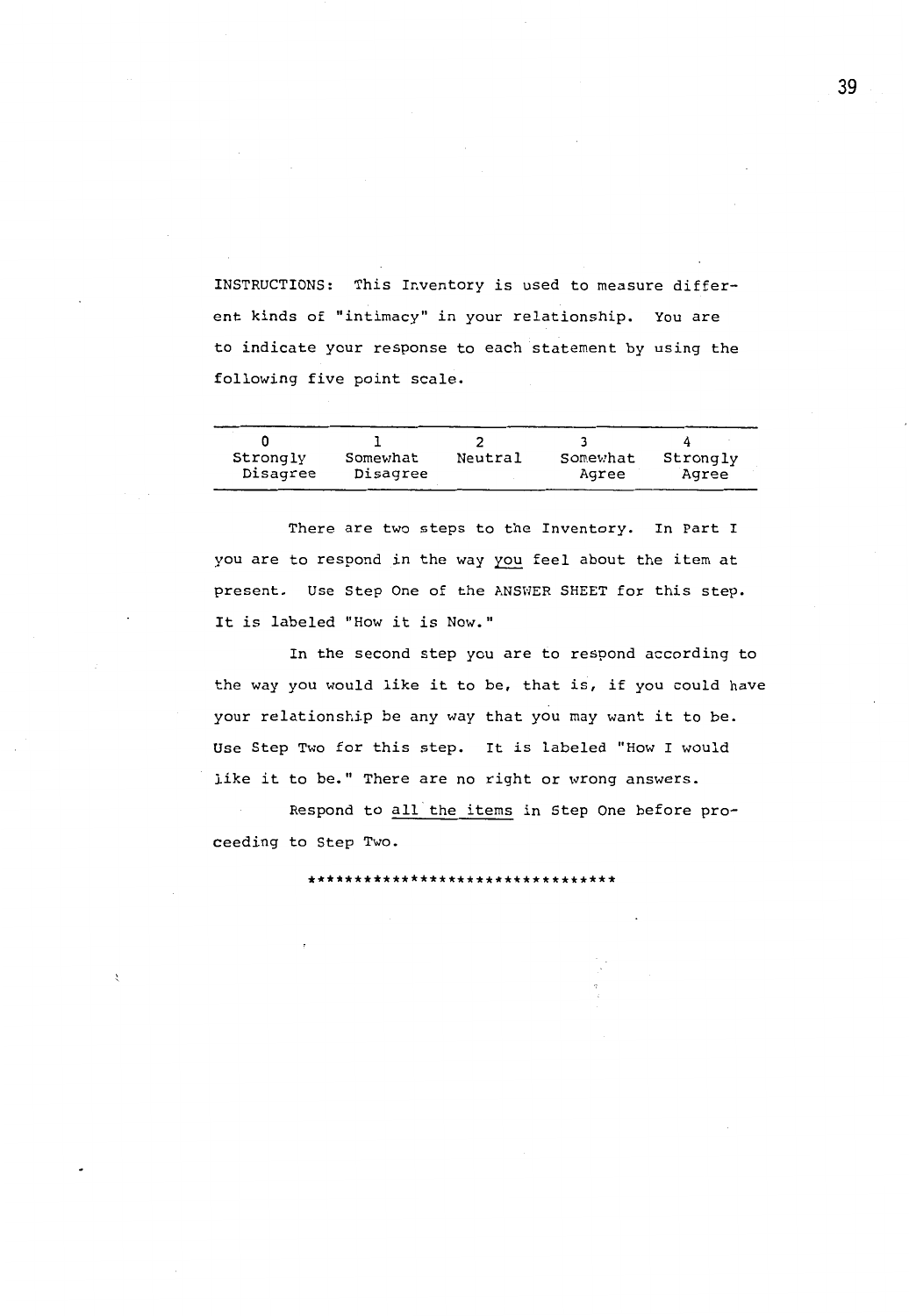| Strongly Disagree | Somewhat<br>Disagree | Neutral | Somewhat<br>Agree | Strongly<br>Agree |
|-------------------|----------------------|---------|-------------------|-------------------|

1. My partner listens to me when I need someone to talk to.

2. We enjoy spending time with other couples.

3. I am satisfied with our sex life.

4. My partner helps me clarify my thoughts.

5. We enjoy the same recreational activities.

6. My partner has all of the qualities I've always wanted in a mate.

7. I can state my feelings without him/her getting defensive.

8. We usually "keep to ourselves."

9. I feel our sexual activity is just routine.

10. When it comes to having a serious discussion, it seems we have little in common.

11. I share in few of my partner's interests.

12. There are times when I do not feel a great deal of love and affection for my partner.

13. I often feel distant from my partner.

14. We have few friends in common.

15. I am able to tell my partner when I want sexual intercourse.

16. I feel "put-down" in a serious conversation with my partner.

17. We like playing together.

18. Every new thing I have learned about my partner has pleased me.

19. My partner can really understand my hurts and joys.

20. Having time together with friends is an important part of our shared activities.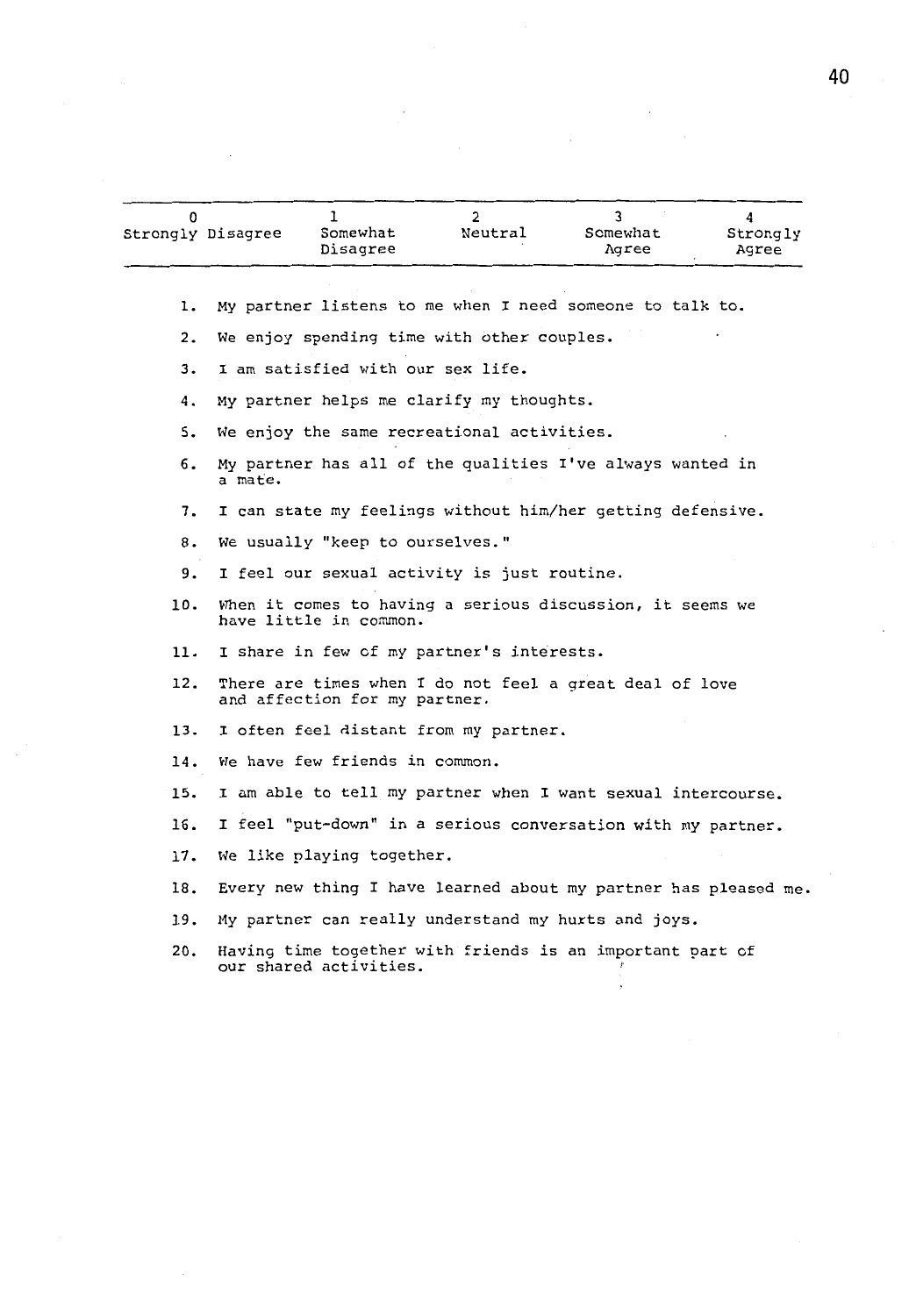| Strongly | Somewhat | Neutral | Somewhat | Strongly |
|----------|----------|---------|----------|----------|
| Disagree | Disagree |         | Agree    | Agree    |

 $\cdot$ 

 $\ddot{\phantom{0}}$ 

| 21. | I "hold back" my sexual interest because my partner makes me<br>feel uncomfortable.                   |
|-----|-------------------------------------------------------------------------------------------------------|
| 22. | I feel it is useless to discuss some things with my partner.                                          |
| 23. | We enjoy the out-of-doors together.                                                                   |
| 24. | My partner and I understand each other completely.                                                    |
| 25. | I feel neglected at times by my partner.                                                              |
| 26. | Many of my partner's closest friends are also my closest<br>friends.                                  |
| 27. | Sexual expression is an essential part of our relationship.                                           |
| 28. | My partner frequently tries to change my ideas.                                                       |
| 29. | We seldom find time to do fun things together.                                                        |
| 30. | I don't think anyone could possibly be happier than my partner<br>and I when we are with one another. |
| 31. | I sometimes feel lonely when we're together.                                                          |
| 32. | My partner disapproves of some of my friends.                                                         |
| 33. | My partner seems disinterested in sex.                                                                |
| 34. | We have an endless number of things to talk about.                                                    |
| 35. | I feel we share some of the same interests.                                                           |
| 36. | I have some needs that are not being met by my relationship.                                          |

 $\ddot{\phantom{0}}$  $\overline{\phantom{a}}$ 

 $\cdot$ 

 $\ddot{\phantom{0}}$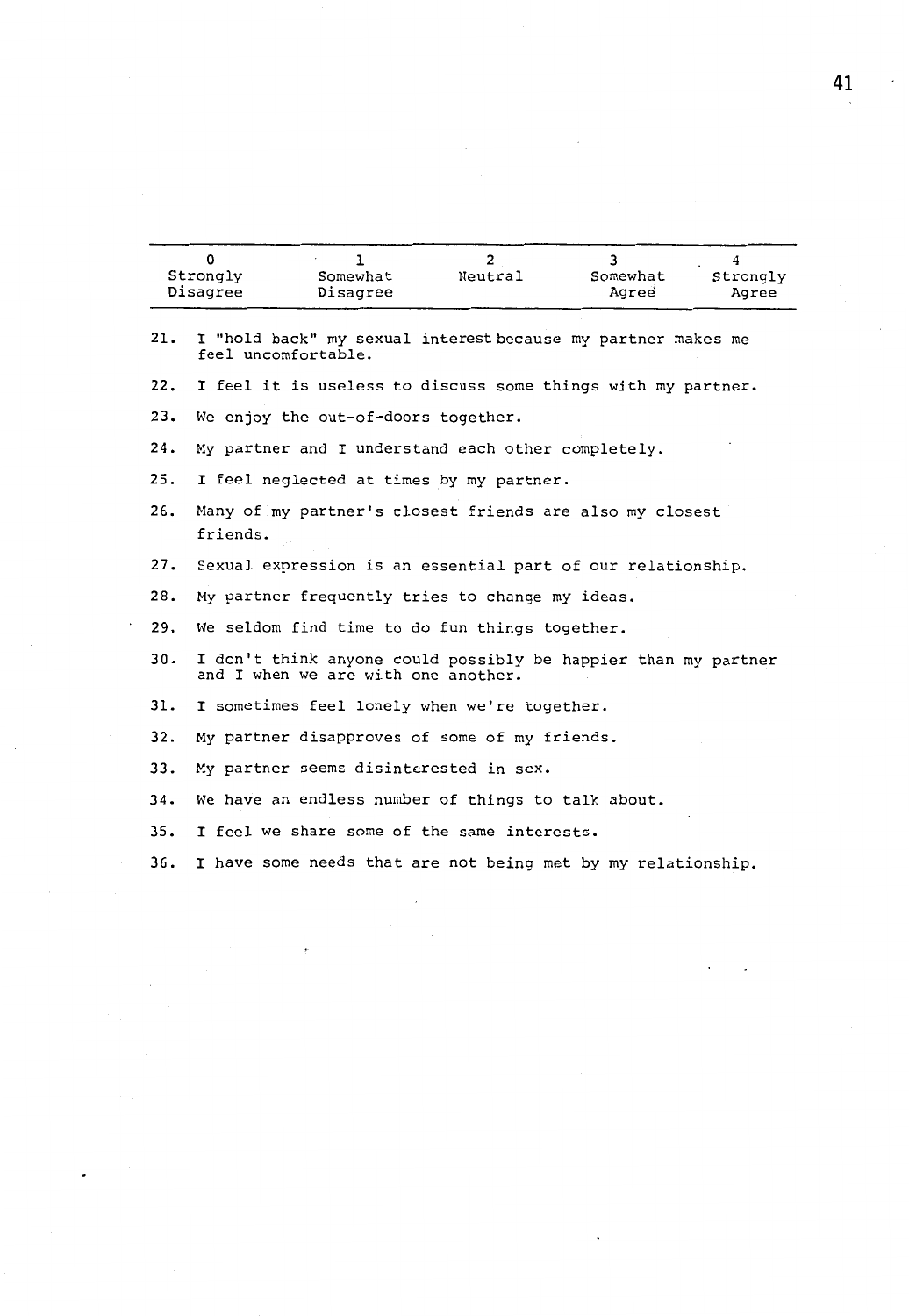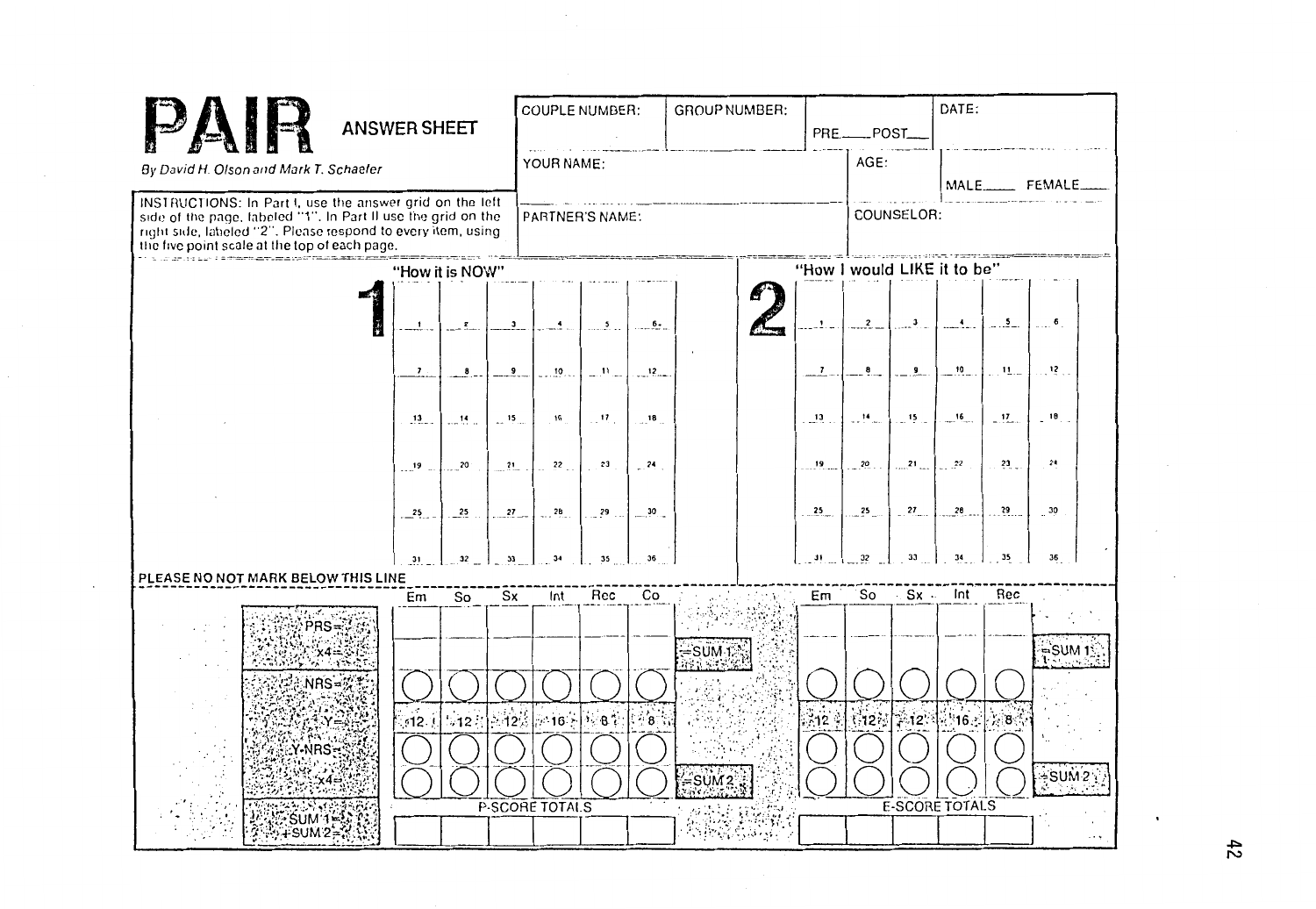## APPENDIX B

# Announcement From Church Bulletin Announcing PAIR Assessment and Solicitation of Participants